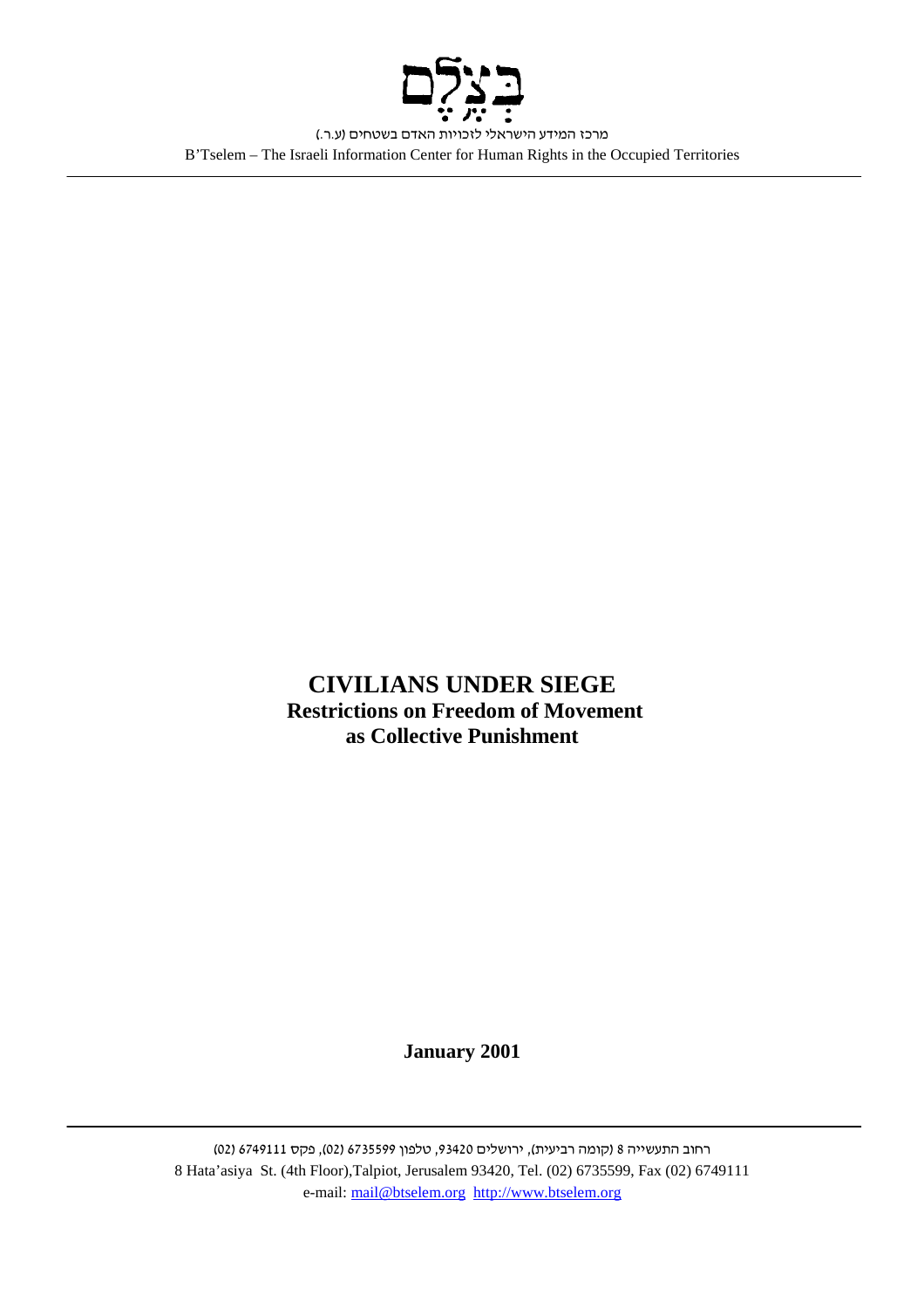Researched and written by Yehezkel Lein

Data coordination by Najib Abu Rokaya, Noga Kadman, Noa Man, and Lior Yavneh

Fieldwork by 'Abd al-Ahmar, Musa Abu Hashhash, Hashem Abu Hassan, Raslan Mahagna, and Lior Yavneh

Translated by Zvi Shulman

Edited by Jessica Montell

B'Tselem thanks attorney Yossi Wolfson, of HaMoked: Center for the Defence of the Individual, Efrat Assaf and Maria Pade Lange.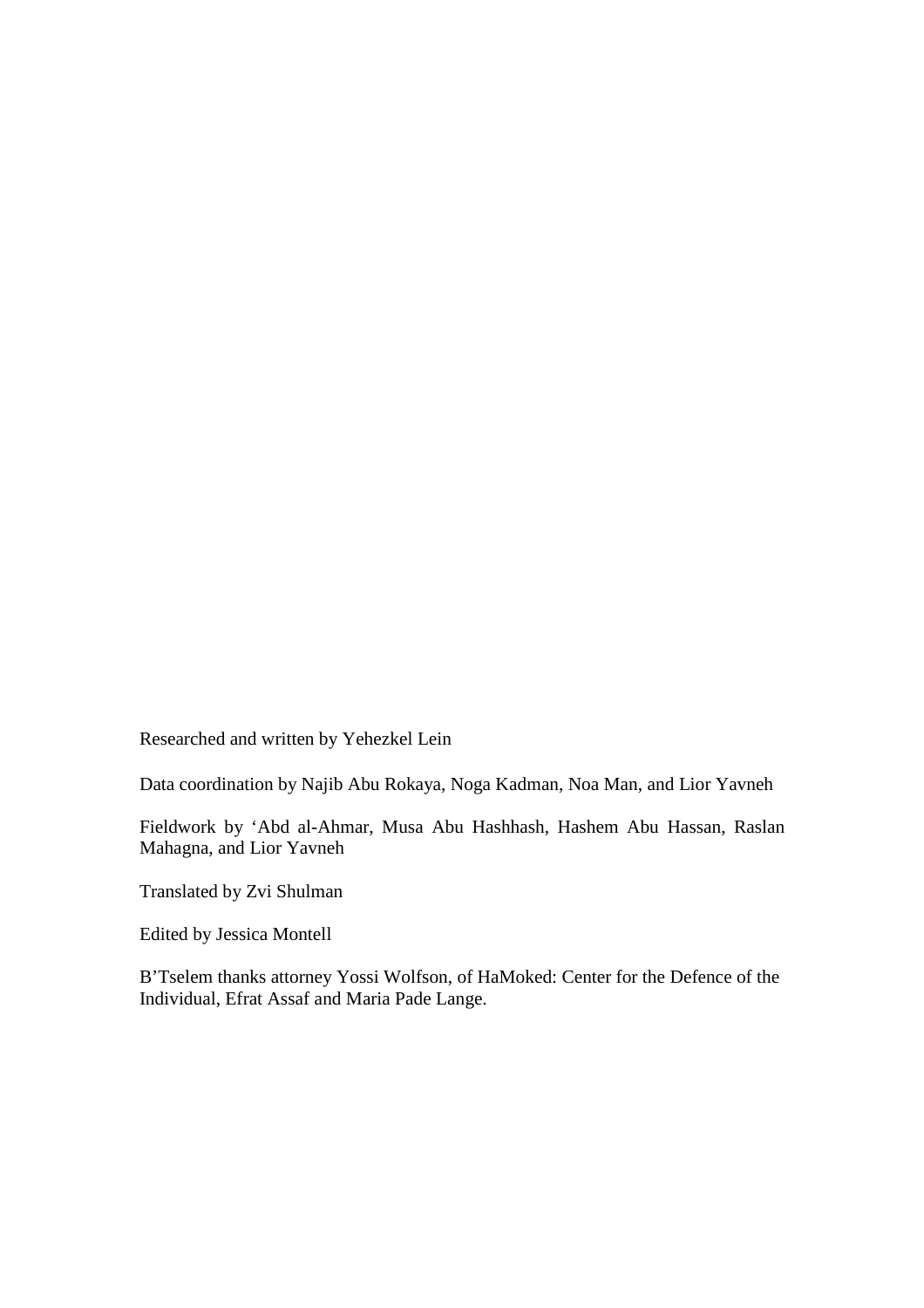# **Introduction**

Since the beginning of the current intifada in the Occupied Territories, on 29 September 2000 (hereafter the intifada*),* Israel has placed a number of sweeping restrictions on movement of the Palestinian population in the West Bank and the Gaza Strip. These restrictions severely impair not only the right of freedom of movement, but also other human rights whose enjoyment depends on movement of people and goods from place to place. The principal rights involved are the right to work and make a living, the right to proper medical treatment, the right to education, and the right to maintain family life. These restrictions on freedom of movement, which impair the daily lives of some three million people, are one of the primary reasons for the increased distress and despair in the Occupied Territories and for the intolerable living conditions of the population.

In recent years, and particularly during the current intifada, the contention has often been raised that, following the Oslo Accords, Israel is no longer responsible for protecting human rights and complying with international law relating to Palestinians living in areas transferred to the Palestinian Authority. This argument is only partially correct. Palestinian freedom of movement and the various rights directly affected by it depends on Israel because it controls more than 60 percent of the Occupied Territories, including the main thoroughfares and the borders with Egypt and Jordan.

The use of sweeping and prolonged restrictions on freedom of movement of Palestinians in the Occupied Territories as a means of collective punishment is not new. In one form or another, from the start of the previous intifada (1987-1993), Israel has used this means, as it does with other means such as house demolitions and the refusal to grant permits, to collectively punish the local population.

The primary objective of this report is to examine the consequences, as they relate to freedom of movement, of Israel's policy towards the Palestinian population since the beginning of the intifada in the Occupied Territories. The report begins with a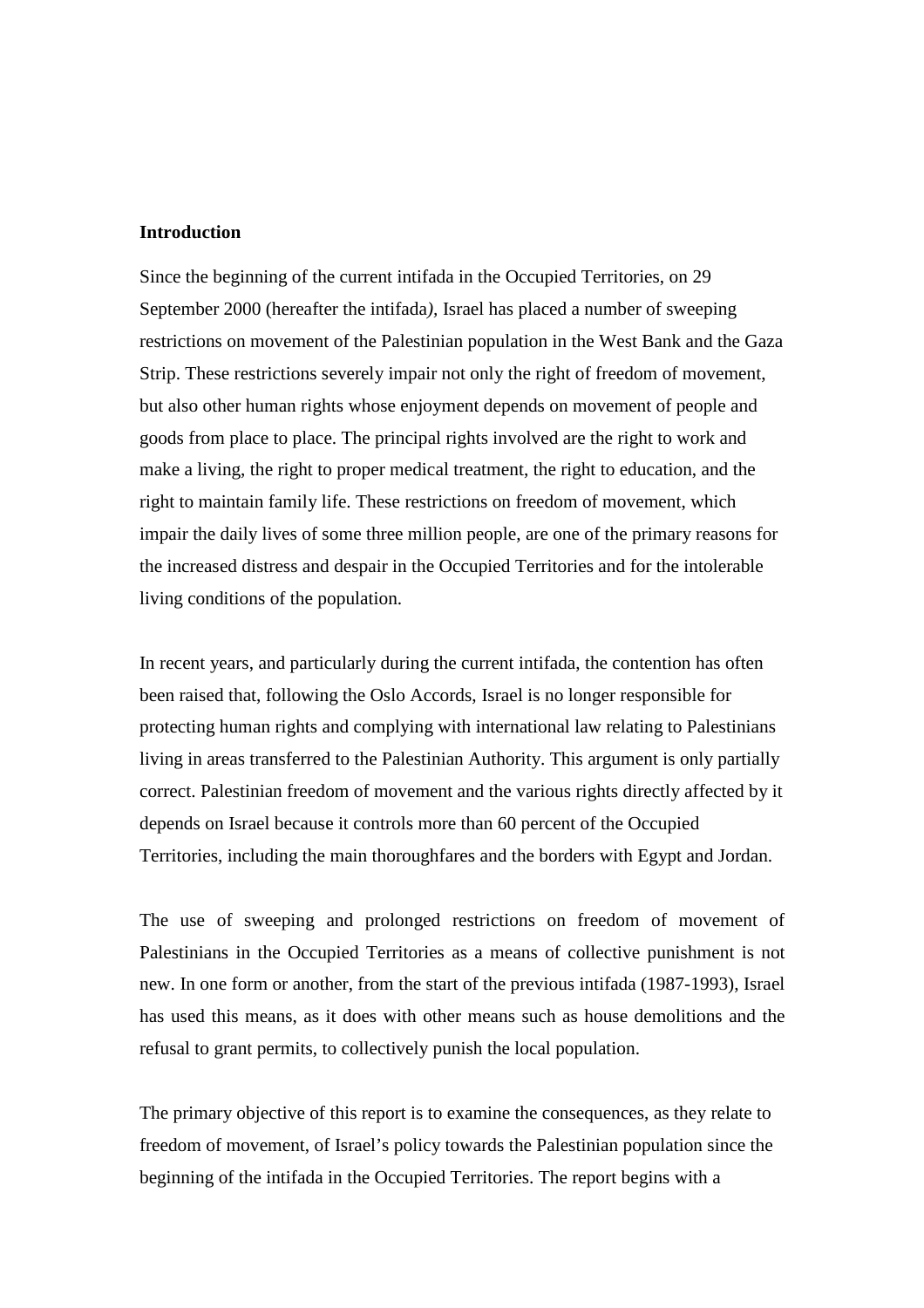presentation of the principal kinds of restrictions on freedom of movement. It then describes the effects of these restrictions on three main areas of life of the Palestinian population: source of income, health, and education. In the last chapter, the report reviews the various aspects of Israel's policy that clearly classify it as collective punishment.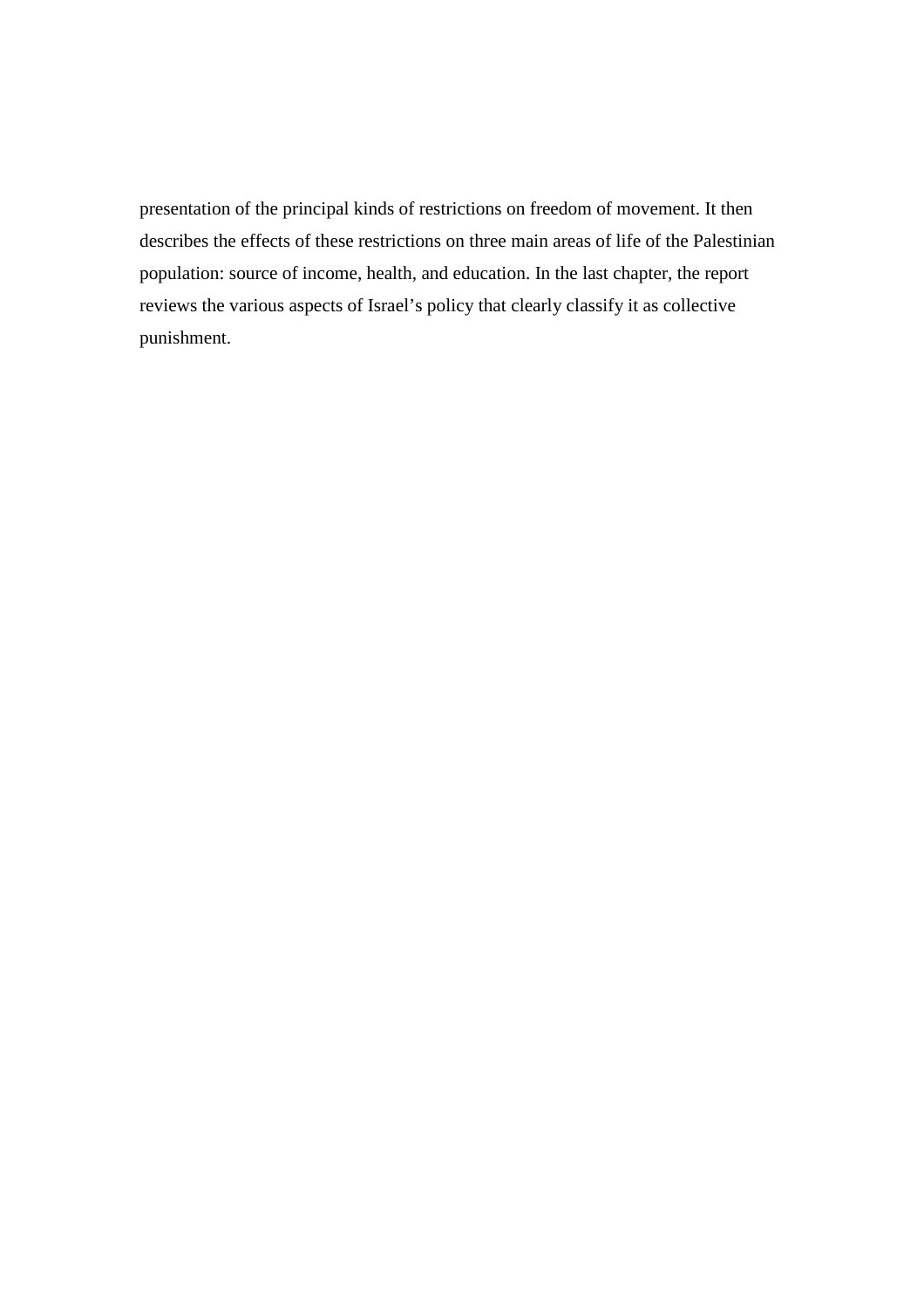## **Chapter 1: Types of Restrictions on Freedom of Movement**

Since the early 1990s, Israel has systematically restricted the movement of Palestinians in the Occupied Territories. Israel's policy contains three primary kinds of restrictions: general and comprehensive closure, internal closure, and curfew.

## **A. General and comprehensive closure**

 $\overline{a}$ 

In January 1991, during the Gulf War, Israel changed the policy it had employed since the occupation began regarding entry of Palestinians into its territory. The general exit permit into Israel, of 1972, was cancelled, and every Palestinian resident of the Occupied Territories wanting to enter Israel needed a personal exit permit. In early March 1993, in response to attacks by Palestinians in Israel, Israel imposed a general closure on the Occupied Territories "until further notice" and placed checkpoints to enforce it  $<sup>1</sup>$ </sup>

The general closure resulted in the Occupied Territories being divided into three areas, which were in many ways detached from each other: the West Bank, the Gaza Strip, and East Jerusalem, which Israel had annexed in contravention of international law. In October 1999, a "safe passage" was opened, linking the West Bank and the Gaza Strip and facilitating travel between the two areas. However, the need to obtain a permit from Israel to move between the West Bank and the Gaza Strip remained, and thousands of Palestinians whom Israel permanently classified as "prohibited for security reasons" from obtaining the requisite permits, are unable under any circumstances to use the "safe passage." In addition, since imposition of the general closure, residents of the Occupied Territories must obtain a permit from Israel in order to travel abroad.

<sup>&</sup>lt;sup>1</sup> See, B'Tselem, *Without Limits: Human Rights Violations under Closure*, Information Sheet, April 1996.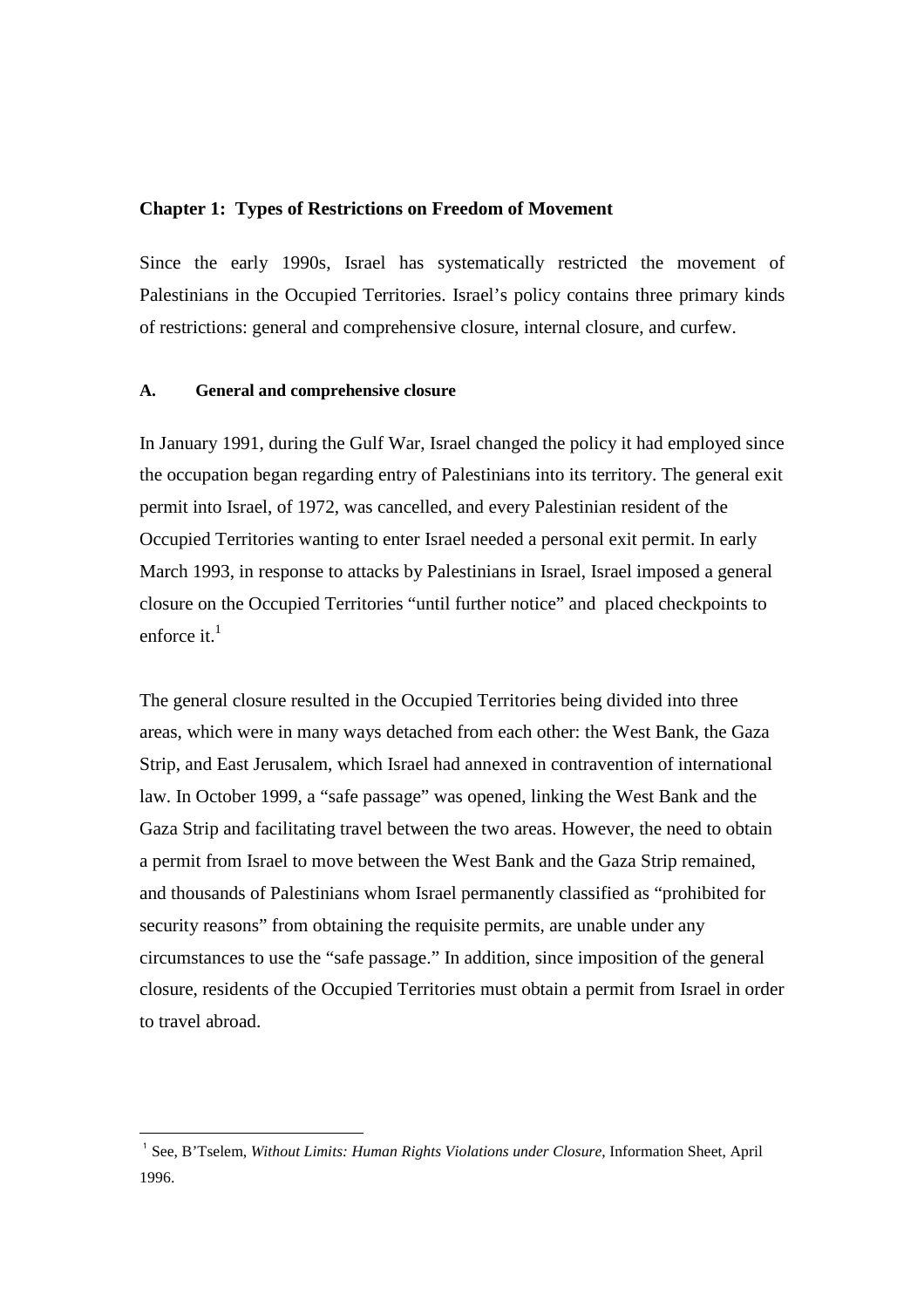The permits to enter Israel are primarily for work and humanitarian purposes. The authorities did not publicly state all the criteria for obtaining a permit, and many applications (in addition to those of Palestinians who are permanently "prohibited") are rejected without explanation. However, in many instances, the IDF reversed its decision and, following intervention of an outside party, such as a Member of Knesset or a human rights organization, agreed to grant permits to people whose requests were initially denied.

The general closure has not been uniformly enforced. As a rule, it is easier to obtain a permit during periods of calm than at times of tension. Also, during periods of calm, residents of the West Bank can enter Israel for work and other purposes without a permit; Israeli authorities generally turn a blind eye to such traffic on foot or by public transportation, but not to private cars. For Palestinians in the Gaza Strip, however, it is impossible to exit without a permit from the IDF because the border with Israel is relatively impermeable.

From time to time, Israel decides on maximum enforcement of the general closure by means of what is referred to as a comprehensive, or hermetic, closure. The result is the prohibition on entry of Palestinians into Israel, no issuance of entry permits, and revocation of the permits previously issued, for whatever purpose: work, medical treatment (except for emergency cases), family visits, travel to Ben-Gurion Airport, and the like. The hermetic closure also results in almost total severance of the West Bank and the Gaza Strip, and of these two areas and East Jerusalem, because travel between all these areas entails entry into Israel.

During comprehensive closures, the authorities severely restrict movement of goods between Israel and the Occupied Territories in both directions, and between the Gaza Strip and the West Bank, and vice versa. Regarding the West Bank, the primary reason is the total prohibition on entry of Israeli trucks into Area A, which is under Palestinian Authority control. In the Gaza Strip, this prohibition is also in effect on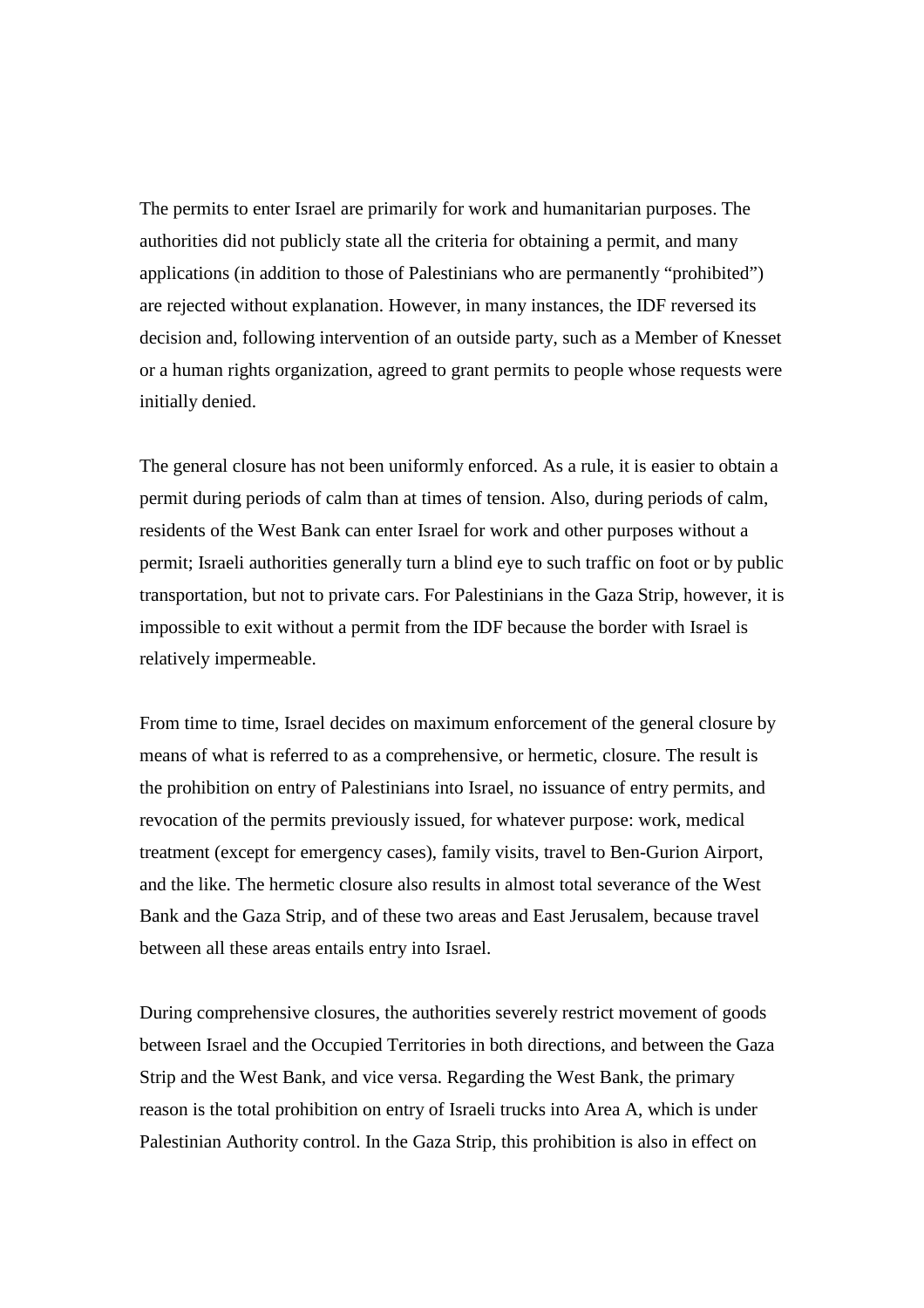"normal" days, but on comprehensive closure days, Israel totally closes the commercial crossing points, and goods cannot be taken into or out of Israel.

In the beginning of the Gulf War, in 1991, for the first time Israel imposed a prolonged and continuous comprehensive closure (41 days). Between 1994-1997, numerous comprehensive closures were imposed for extremely lengthy periods as punishment for suicide attacks. In addition to the impairment of the daily activities of Palestinians during the closure period itself, the comprehensive closures in those years led to an unprecedented deterioration in the Palestinian economy and a sharp increase in unemployment and poverty.<sup>2</sup> From October 1997 to the beginning of the current intifada, no prolonged comprehensive closures were imposed. Comprehensive closures lasted only a few days, primarily during Jewish holidays.

The formal explanation Israel offers for the comprehensive closure is the attempt to prevent attacks within Israel. However, leading officials in Israel's security establishment have admitted that, absent a physical border between the West Bank and Israel, comprehensive closure contributes very little to preventing perpetrators of attacks from infiltrating into Israel. For example, Gidon Ezra, former Deputy Director of the General Security Service, stated in 1996:

Closure does not contribute anything to security… The previous government [Rabin-Peres] erred in a big way in its closure policy when it did not distinguish among Palestinians… Rather than closure, Palestinians who do not have a criminal or security background should be allowed to work with honor in Israel – and the others should be prohibited entry.<sup>3</sup>

On 8 October 2000, in response to the increase in violent demonstrations, a comprehensive closure was imposed on the Occupied Territories. This closure

<sup>2</sup> See Sara Roy, "The Palestinian Economy after Oslo," *Current History,* January 1998, pp. 19-25.

<sup>&</sup>lt;sup>3</sup> "Security Branches Recommend: Ease the Closure," *Yediot Aharonot*, 2 July 1996.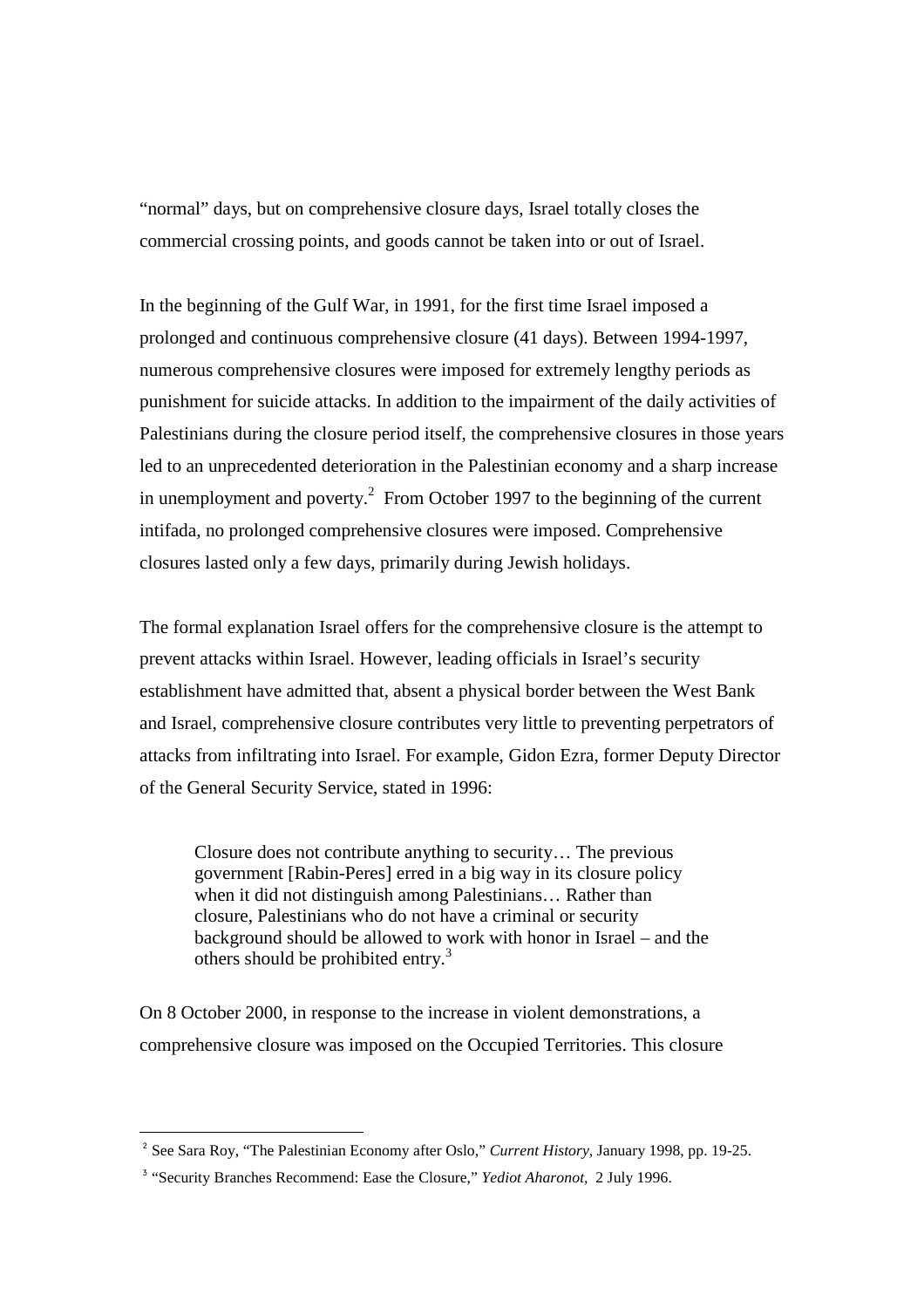remains in effect. Permits to enter Israel and permits to use the "safe passage" were revoked.

Karni Crossing, which is the Gaza Strip's main commercial crossing point, was totally closed during October and November. According to the Spokesperson of the Coordinator of Government Operations in the Territories, the Palestinian Authority refused to operate the crossing after Israel demanded that Palestinian workers undergo security inspections by Israeli security personnel stationed at the crossing; once the PA accepted Israel's demand, the crossing was opened for traffic.<sup>4</sup> B'Tselem contacted the PA to obtain information on this matter, but received no response.<sup>5</sup> On January 2, 2001, in response to a bomb attack on a bus in Netanya, Israel closed the Karni Crossing and only allowed passage of humanitarian shipments. Sufa Crossing, which is used to bring cement and construction materials into the Gaza Strip, has been closed since the imposition of the comprehensive closure.

Palestinians who are not permanently restricted for "security reasons" and wish to travel or return from abroad have frequently been refused permission since the closure was imposed. During October and November, Israel closed Rafah Crossing, between Gaza and Egypt, on and off for 28 days. The Palestinian airport in Dahniyeh (Gaza Strip) was closed to air traffic for 38 days. These two international crossings were open for most of December. On December 28, in response to an attack by Palestinians on a Tel Aviv bus that same day, in which 15 Israeli civilians were injured, Israel again closed these crossings, and they remain closed at this report's publication. During October and November, Allenby Bridge, which links the West Bank and Jordan, was closed intermittently for five days. In many instances, Palestinians were also prevented from going abroad when the crossings were open, due to many difficulties in reaching them (see below on the internal closure). Palestinians wanting

<sup>&</sup>lt;sup>4</sup> Stated to B'Tselem by Shlomo Dror, Spokesperson of the Coordinator of Government Operations in the Territories, in a telephone conversation on 20 December 2000.

<sup>&</sup>lt;sup>5</sup> B'Tselem sent its request by letters on 30 November 2000 to the Minister of Economics and Trade, Maher al-Kord, and the Minister of Supply, 'Abd al-'Aziz 'Ali Shahin.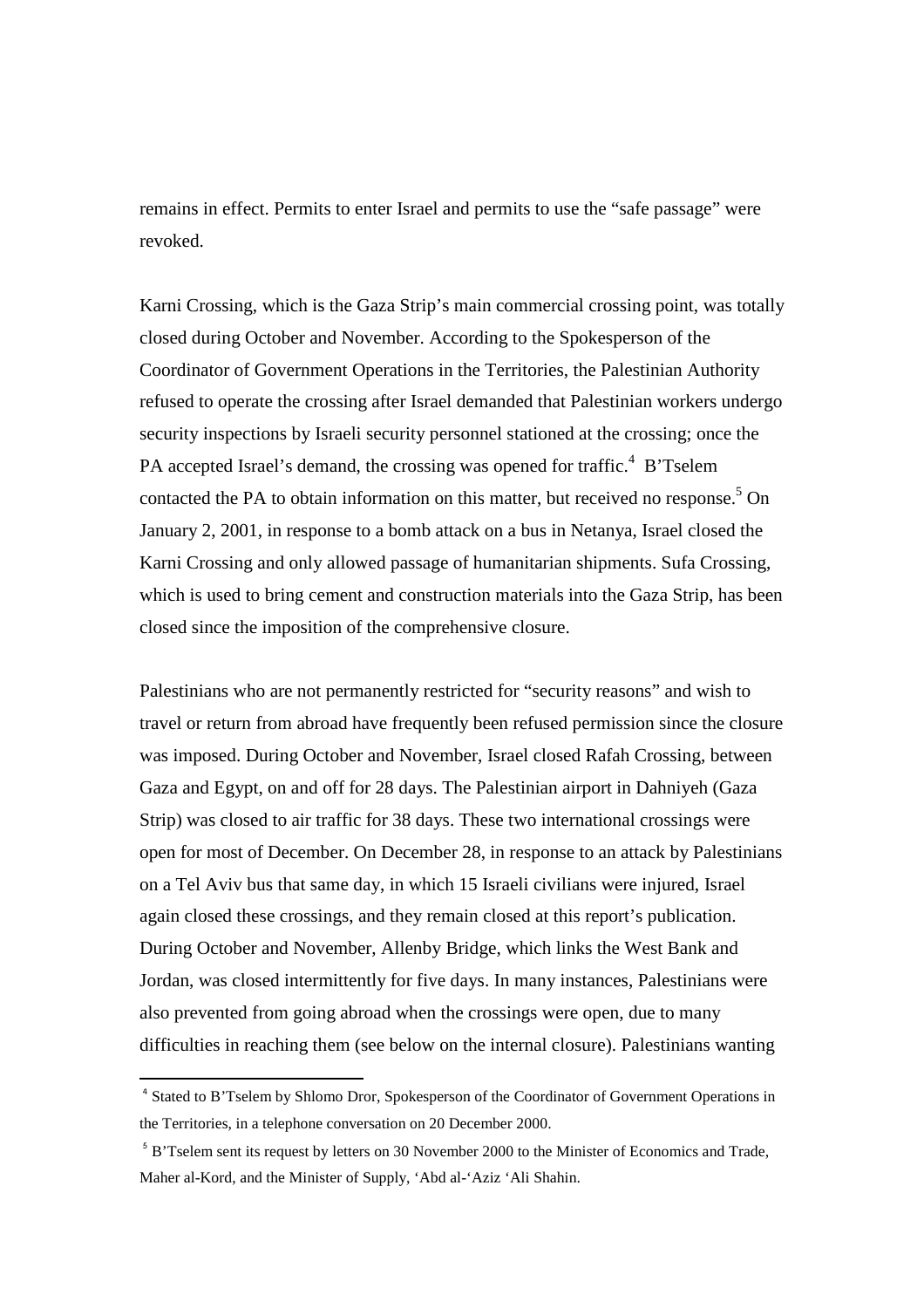to go abroad via Ben-Gurion Airport have been, except in a few cases, not been allowed since imposition of the hermetic closure.

### **B. Internal closure**

Internal closure is a siege imposed on towns, villages and areas in the West Bank and the Gaza Strip that prevents entry and exit. As a result, Palestinians are imprisoned in their respective communities. The first time that such a siege was imposed in the West Bank was in March 1996, following the suicide attacks in Tel-Aviv and Jerusalem. Since then, internal closures have been imposed selectively as punishment for violent acts committed by one or more of the community's residents.

On 12 October 2000, in response to the lynching of two Israeli soldiers by Palestinians in Ramallah, Israel imposed an internal closure on Area A in the West Bank, which is under the complete control of the PA, and on villages located in Areas B and C, where the IDF has control over security. However, B'Tselem's investigation reveals that some villages in Area C were placed under an internal closure as early as the first three days of the intifada. This was the case in Atara, Ramallah District, Zawiyeh, Salfit District, Hewara, Nablus District, and the al-Fawwar refugee camp, Hebron District. The siege is enforced by blocking the access roads to the towns and villages in several alternative or cumulative ways: concrete blocks, dirt piles, manned checkpoints, and placement of jeeps and tanks. The physical blocking of the roads by obstacles that can be removed only by mechanical equipment differs from stationing soldiers at a checkpoint, since, in the case of the physical roadblocks, no soldier is present with whom to communicate in the event that a vehicle must pass in an emergency.

The degree of "effectiveness" of the siege differs from place to place, depending on the topography and the number of alternative routes residents manage to clear to avoid the checkpoints. Entry into and exit from relatively isolated villages, located in the hills, such those in the districts of Hebron and Ramallah, are much more difficult than from villages located on a plain, such as most of those in the Jenin District. Also, B'Tselem's investigation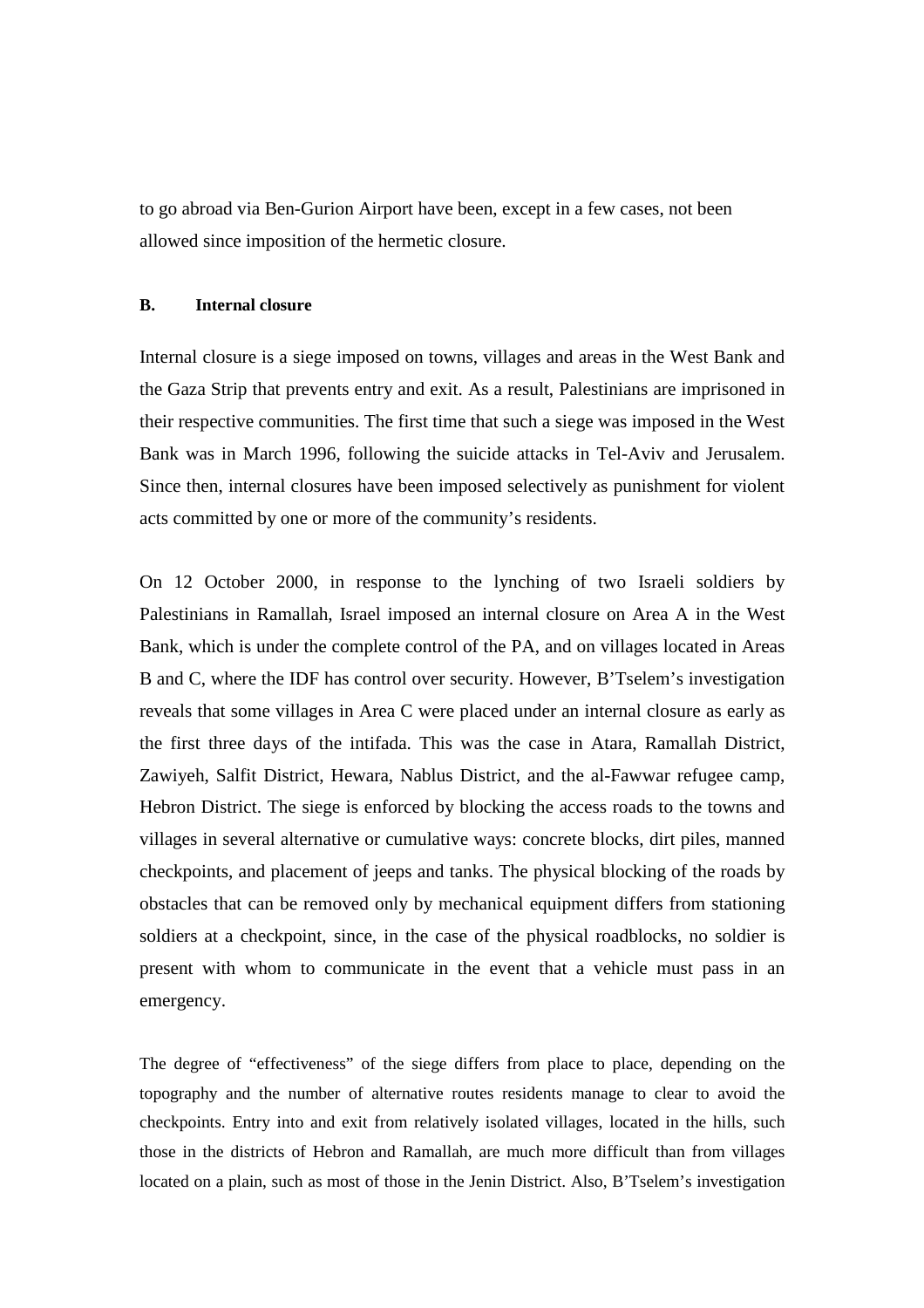indicates that the level of IDF enforcement of the siege in the various areas is affected by another variable: the IDF is generally stricter in blocking access roads to villages near Israeli settlements than roads in areas where settlers do not live.

Pedestrians, unlike motor vehicles, are generally able to bypass the roadblocks, primarily when soldiers are not present. The only vehicles allowed to enter and leave the areas under siege, following coordination with the Israeli Civil Administration or the Israeli District Coordination and Liaison Office (DCO), are trucks carrying necessities, such as food and medicine, and in emergency medical cases. However, as will be shown below, in these special cases, too, movement is never assured.

Palestinian drivers apprehended by Israeli soldiers or police while attempting to bypass checkpoints to leave or return to the towns and villages are often treated brutally. The actions taken by security forces might include puncturing the car's tires or confiscation of the driver's keys. The vehicles of the few who leave towns and villages under siege do so along side, dirt roads, most of which are also blocked as soon as the IDF discovers them.

A reserve soldier who served in the Judea Brigade during the internal closure, in his testimony to B'Tselem, spoke about enforcement of the closure:

The next day [after the lynching in Ramallah], it was very tense in the area. Very tense. That evening, we closed all the Palestinian towns and villages in the area. We stopped every Palestinian vehicle moving in the area… If there were women, children, or sick people inside, we let the vehicle continue on its way or ordered them to turn around and go back to where they came from. If there were only males in the car, we took the keys from the driver – which we later gave to the DCO – and sent them on their way by foot. Several times we ordered the driver to get out and then shot and punctured the tires. For no reason, not because they didn't stop or anything like that, only because of the curfew. That was the command. I was present twice when that happened, and I know there were other such cases. When we stopped a vehicle that only had males inside, we would ask them: "Why are you on the road?" No matter what they said, we had them get out and we shot and punctured two of their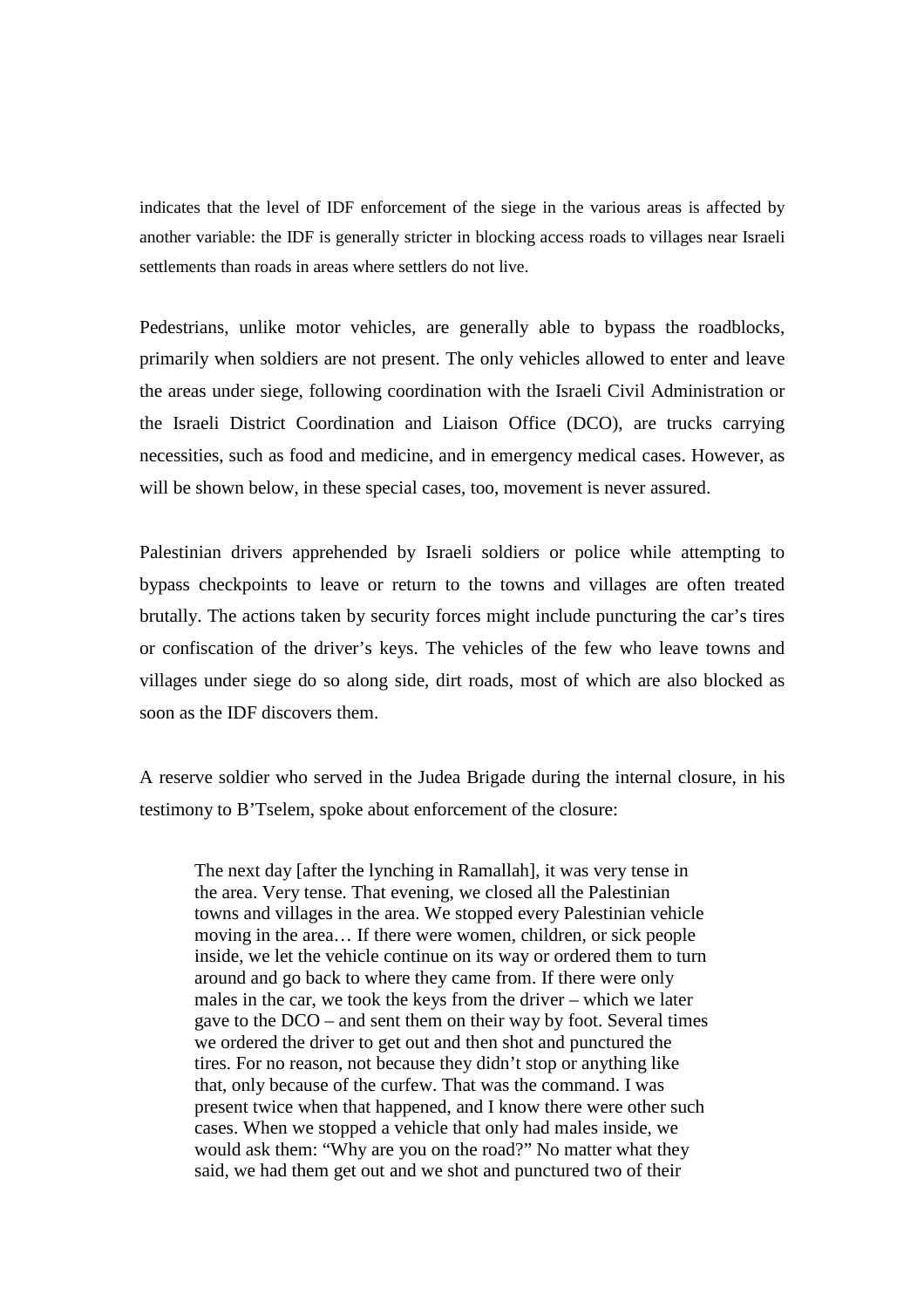tires. In one of the cases that I saw, a soldier fired eight times before hitting the two tires of the car. Can you believe it?... We caught lots of cars. That was the procedure for several days. I heard about this from my commander – a second lieutenant in regular service. I asked him who gave the command, but he did not know.<sup>6</sup>

On 10 December 2000, Chief of Staff Shaul Mofaz issued an additional order regarding freedom of movement. He signed the order in response to a Palestinian attack that had occurred two days earlier near Kiryat Arba, in which two Israelis were killed. The order prohibits Palestinian vehicles containing only males to travel on West Bank roads, except in public transportation. It is unclear to what extent the decree has been enforced.<sup>7</sup>

The situation is slightly different in the Gaza Strip, because most of the Palestinian population there is concentrated in contiguous areas under PA control. However, here too the IDF severely restricts freedom of movement. On 14 November, the IDF blocked the main road that traverses the Gaza Strip (Salah-a-Din Road) at the point near the Israeli settlement Kfar Darom, partially severing the southern part of the Strip (Khan Yunis and Rafah) from the northern and central portion (Gaza City and the other refugee camps). On 19 November 2000, movement via this point was renewed, but the next day, after an attack on a bus carrying settlers from Kfar Darom, the IDF again blocked the road.<sup>8</sup>

The same day, 20 November, Israel also closed a side road bypassing Kfar Darom and leading south from Salah-a-Din Road via the Kisofim checkpoint (Abu al-Ajin Road). The result of closing these two roads was to totally sever movement between the southern part and the central and northern parts of the Gaza Strip. Salah-a-Din Road remained blocked for two weeks, while Abu Ajin road was partially opened three

<sup>&</sup>lt;sup>6</sup> The testimony was given to Lior Yavneh on 16 October 2000 at B'Tselem's offices. The name of the soldier is on file at B'Tselem. See also the testimony of Wail Ibrahim Hassan Alasawi, in chapter 3 (C) below.

<sup>&</sup>lt;sup>7</sup> "Criticism in IDF on Mofaz's Order to Limit Palestinian Travel," *Ha'aretz*, 11 December 2000.

<sup>&</sup>lt;sup>8</sup> PCHR (Palestinian Centre for Human Rights), *Closure Update no.* 29, December 2000.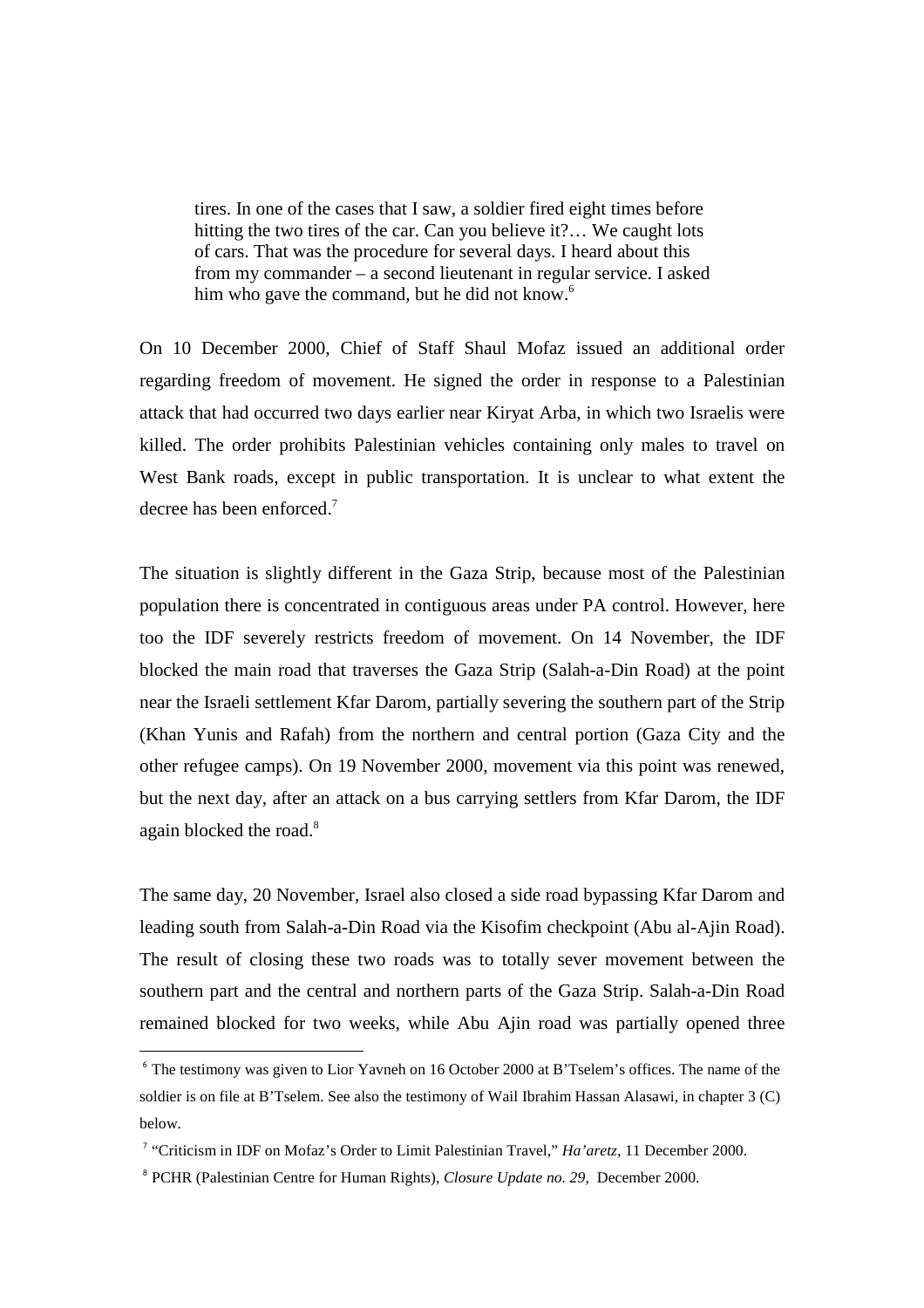days later only from 10 to 12 A.M. and 4 to 6 P.M. The same day, Palestinians were not allowed to cross the Tofah checkpoint, which is located on the road between Khan Yunis and the agricultural area of Al-Mawasi, an enclave within Gush Qatif. Since then, Palestinian residents in this area have been almost totally severed from the rest of the Gaza Strip.<sup>9</sup>

On January 2, 2001, the day after the Palestinian attack on the Egged bus in Netanya, Israel reinstated the internal curfew on the Gaza Strip. Salah-a-Din Road was blocked not only near Kfar Darom, but also at the Netzarim intersection. In addition, the Abu al-Ajin Road (leading to the southern part of the Strip via the Kisofim intersection) and the coastal road at the point parallel to Netzarim intersection were also blocked. These acts cut the Strip into three areas severed from each other: Gaza City and the adjacent refugee camps to the north; the refugee camps in the central part (al-Nuseirat, al-Burij, Dir-el-Balah, and al-Mughazi); and Khan Yunis and Rafah in the south. Since 5 January, the IDF has allowed movement at Netzarim intersection between 9 - 11 in the morning and 3 - 5 in the afternoon. The other roads remain closed.

Israel has eased the internal closure somewhat, in various degrees, depending on the location. This was done as a "gesture" or "confidence-building measure" following political developments, such as the Sharm a-Sheikh Summit, on 17 October, and the understanding reached between Minister Shimon Peres and PA President Yasser Arafat, on 2 November, and in preparation for resumption of the discussions to reach a final agreement, in early December. Following each of these instances, the IDF removed some of the roadblocks or moved back tanks that had been stationed at the entrances to areas under PA control.

In all these cases, the restrictions that had been lifted were replaced shortly afterwards in retaliation for attacks against Israeli civilians or soldiers, especially if they resulted in deaths, or in response to increases in the severity of violent demonstrations.

 9 *Ibid.*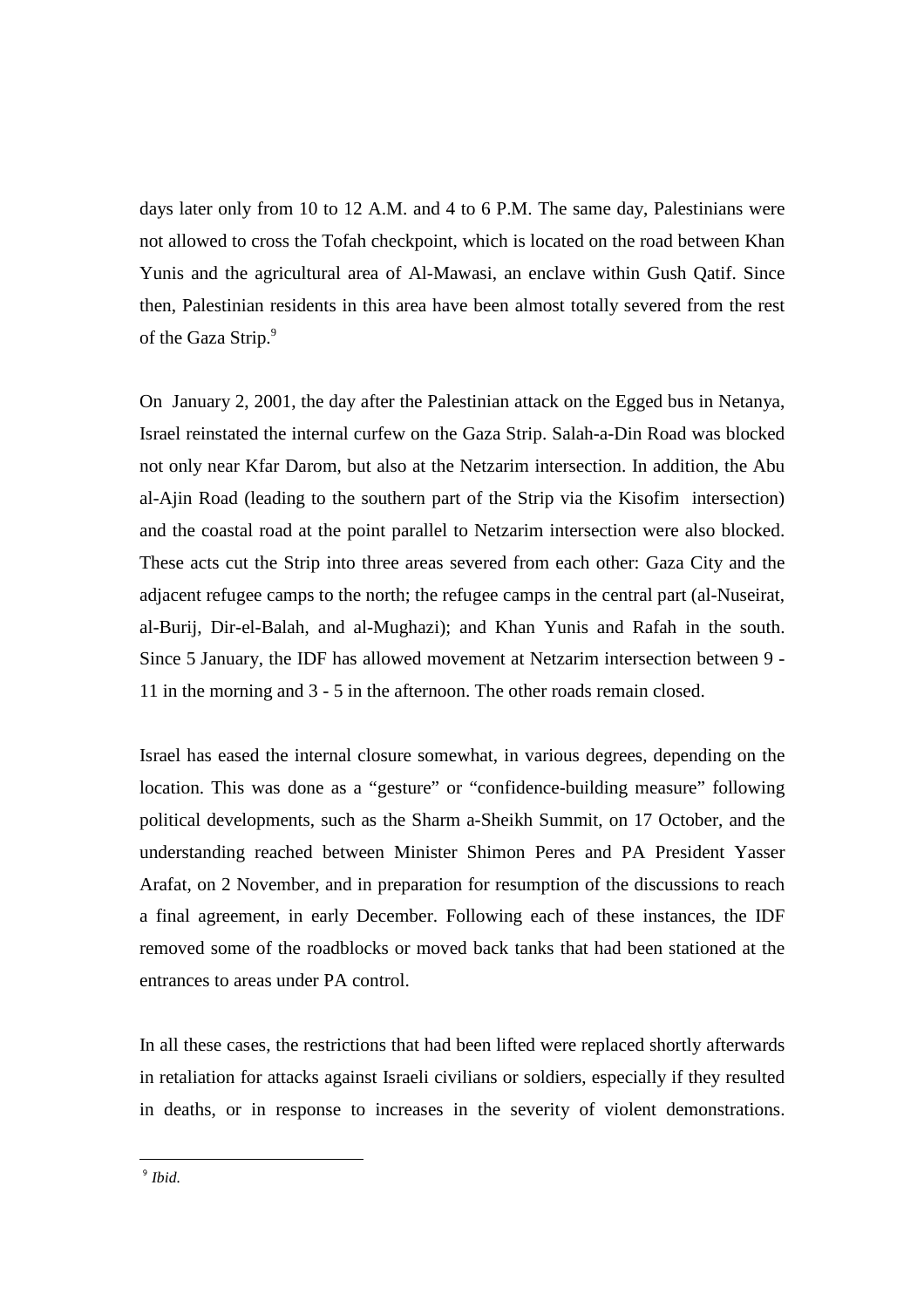Recently, the gradual lifting of the internal closure, which was accelerated in the last week of December as part of the expedited attempt to sign a final agreement, was totally halted on 1 January after the attack in which the Kahane couple was killed in the Occupied Territories, and the internal closure was reinstated in full.

## **C. Curfew**

Curfew is the most sweeping and extreme restriction on freedom of movement imposed on Palestinians in the Occupied Territories, because it imprisons an entire population within the confines of their homes. The IDF employed curfews numerous times during the previous intifada (1987-1993) and continued to use it afterward in areas under Israel's security control as a means to punish residents of towns and villages which were home to people who attacked Israel.<sup>10</sup> During the current intifada, the IDF imposed a curfew on several communities:

1. On 29 September, Israel imposed a curfew on area H-2 in Hebron, which is under complete IDF control and where 30,000 Palestinians live. Four hundred Jews also live there, but, as occurred several times in the past, the IDF did not impose the curfew on them, and they are able to move about freely in most parts of the city by foot and by  $car.<sup>11</sup>$ 

During October and November, the curfew was continuous except for short breaks of a few hours to purchase necessities. In December, the full curfew was imposed intermittently for 12 days. Even when it is lifted, Palestinians are not allowed to use their vehicles in areas that lead from area H-2 to area H-1 (Shuhadeh Street and the two streets referred to as "Shaleh"). On 1 January, the full curfew was reinstated on the H-2 area for four days.

<sup>10</sup> See B'Tselem, *Without Limits*, p. 28.

<sup>&</sup>lt;sup>11</sup> See B'Tselem, *Impossible Coexistence: Human Rights in Hebron since the Massacre in the Cave of the Patriarchs*, Information Sheet, September 1995.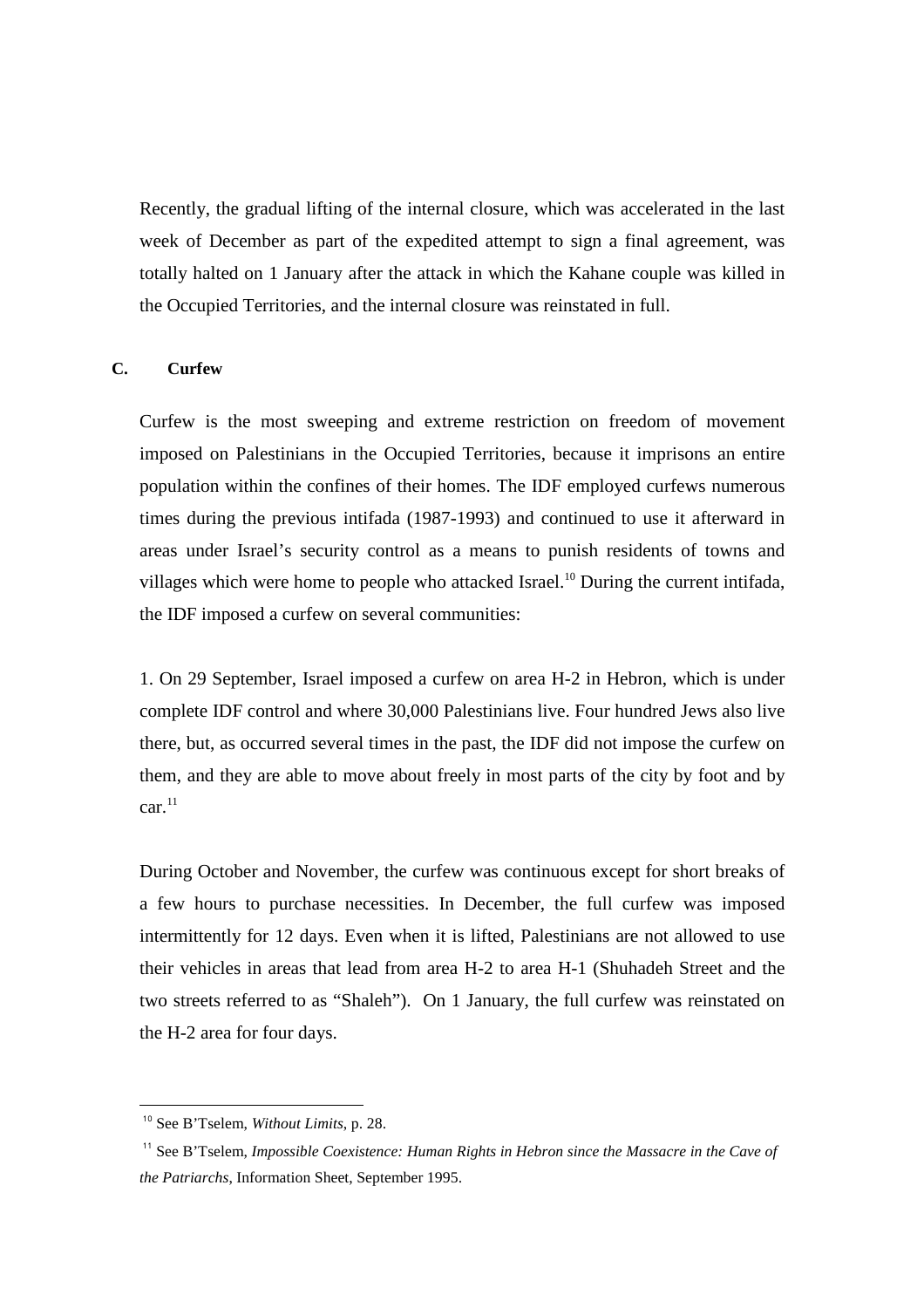The IDF contends that curfew is only imposed when there is firing from area H-1 at the Jewish neighborhood in  $H-2$  or at soldiers.<sup>12</sup> This contention is imprecise, since shooting from area H-1 primarily occurs at night, while the curfew is imposed throughout the day (except for the breaks). On 24 December 2000, HaMoked: Center for the Defence of the Individual petitioned the High Court of Justice to order the IDF to refrain from imposing a curfew on Hebron or, alternatively, that it impose the curfew equally on Palestinians and Jews.<sup>13</sup> In the hearing on the petition, HaMoked withdrew its petition after the commander of the Hebron Brigade, Noam Tivon, promised that, in the future, the curfew would be lifted 12 hours after any shooting ends, and that he would make "every effort" to enable residents to celebrate the 'Eid al Fitr holiday without a curfew.<sup>14</sup>

2. From 6 October to 8 November, Israel imposed a curfew on Hewara, Nablus District, which has 4,000 Palestinian residents. The curfew was total and was lifted only once a week (on Saturdays) for a few hours. The IDF stated that the reason for the curfew was the necessity to safeguard movement of settlers travelling along Route 60, which passes through the village.<sup>15</sup>

3. The IDF also imposed a 24-hour curfew on Silet a-Daher, Jenin District, in which 6,000 Palestinians live, for seven different days during October and November. Throughout these two months, the curfew remained in force every day from 2:00 P.M. to 6:00 A.M. the following morning. On 28 December, the day of 'Eid al Fitr, the curfew was reinstated throughout the day. Since 1 January, there has been an all-day

<sup>&</sup>lt;sup>12</sup> Responsive affidavit in HCJ 9382/00, *HaMoked: Center for the Defence of the Individual v. IDF Commander for Judea and Samaria,* paragraph 6.

<sup>13</sup>HCJ 9382/00, *HaMoked; Center for the Defence of the Individual v. IDF Commander for Judea and Samaria.*

 $14$ See note 12.

<sup>&</sup>lt;sup>15</sup> IDF Legal Advisor for Judea and Samaria, in his response of 15 November to a letter from HaMoked.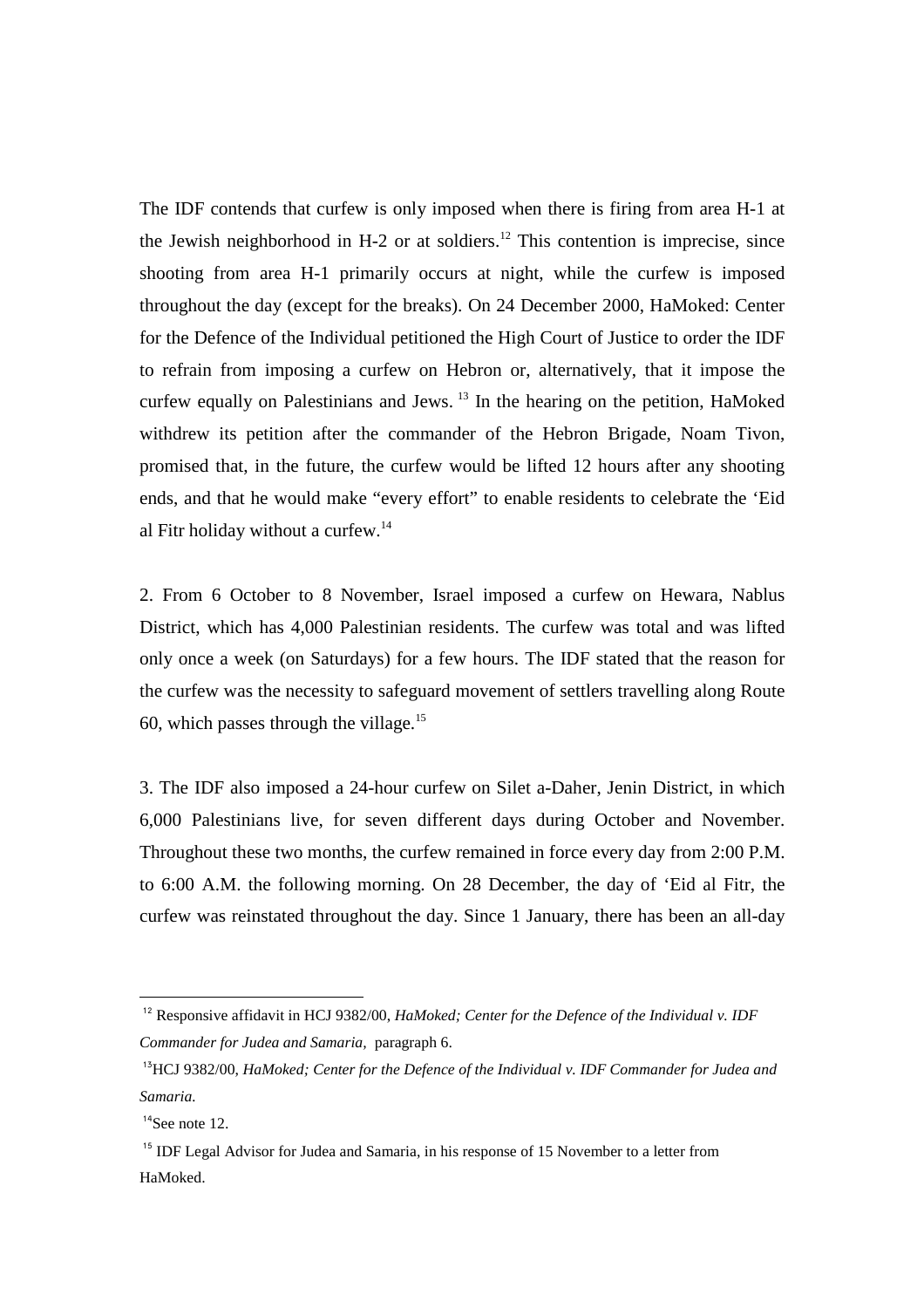curfew on the main road.<sup>16</sup> Like the case of Hewara, the curfew is apparently imposed to protect settlers travelling along the road that passes through the municipality.

4. Since the beginning of the current intifada, the IDF imposed shorter curfews on various villages in the West Bank located in areas B and C, which are under Israeli security control. This includes Kefeen and Baka a-Sharqia in the Tulkarem District, and Sinjil in the Ramallah District. According to the IDF, the curfew was imposed in response to violent demonstrations or stone-throwing by some of the residents at Israeli cars passing through the villages.

<sup>&</sup>lt;sup>16</sup> The information was provided to B'Tselem by the head of the Silat a-Daher Council, Ragib Abu Diak.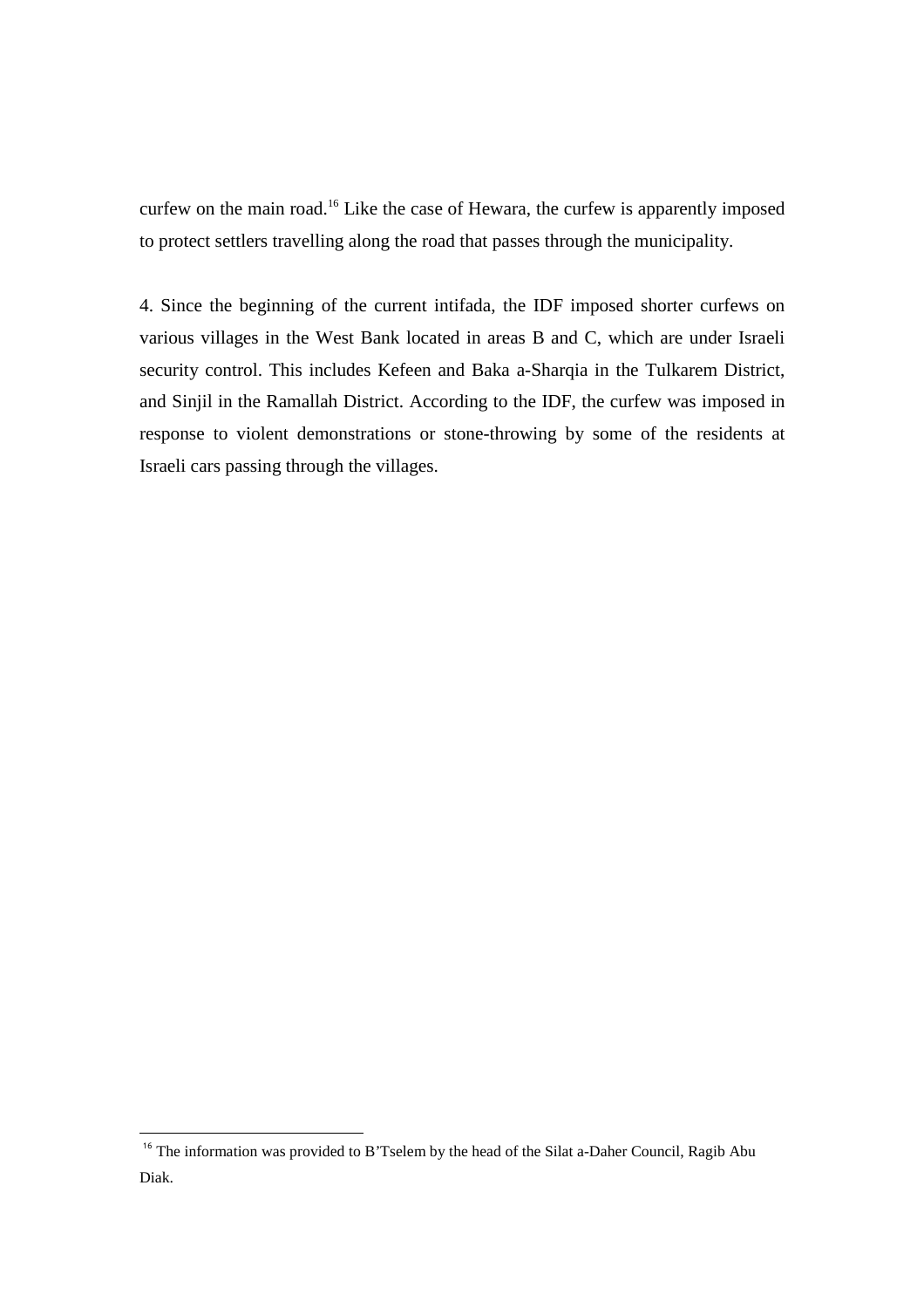### **Chapter 2: Violation of the Right to Work and Make a Living**

The variety of restrictions imposed by Israel on movement of Palestinians since the beginning of the intifada severely hampered their ability to work and make a living and led to a sharp increase in unemployment and poverty. This chapter will first examine the harm caused to economic activity within the Occupied Territories; second, it will discuss the harm to Palestinians who worked in Israel and the settlements; at the end, the chapter presents data that reflects the social effects of the damage to the economy.

## **A. Economic activity in the Occupied Territories**

 $\overline{a}$ 

The various restrictions on the movement of people and goods seriously damaged the Palestinian economy. One of the main reasons is the great difficulty, amounting almost to the total impossibility, of workers to get to their job site and of suppliers and dealers to move from place to place.

In addition, the Palestinian economy is heavily dependent on its foreign trade. The customary index for evaluating dependence of a particular economy on foreign trade is the segment of its GDP (Gross Domestic Product) comprised of imports and exports together. In the economy in the Occupied Territories, foreign trade comprises 80.4 percent of GDP, whereas that figure is 22.4 percent in Egypt, 60 percent in Syria, and 52.4 percent in Israel. Furthermore, the Palestinian economy is more dependent than any other economy on imports, which comprise 58.4 percent of GDP, compared to 17.2 percent in Egypt, 32.6 in Syria, and 30.6 percent in Israel. Of all imports into the Occupied Territories, an enormous segment - some two-thirds - are raw materials and industrial inputs.<sup>17</sup>

The economy in the Occupied Territories is primarily dependent on the Israeli economy. Some 80 percent of the foreign trade of the Occupied Territories is with

<sup>17</sup> UNSCO (United Nations Special Coordinator's Office), *Report on the Palestinian Economy,* Spring, 2000, pp. 35-36. These data relate to 1998, which was the last year for which the Palestinian Central Bureau of Statistics published information on the Palestinian National Accounts.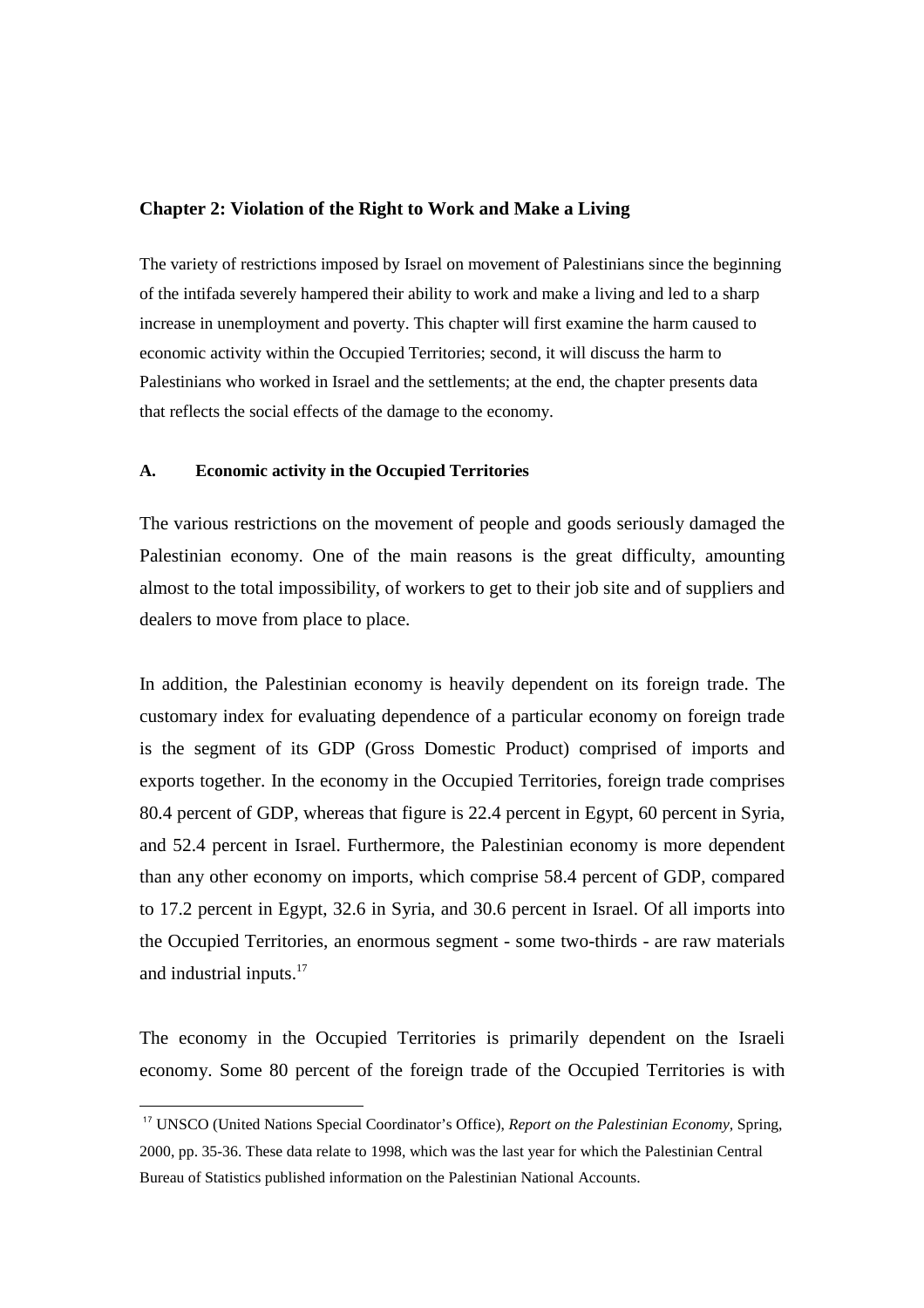Israel, whereas only 2.4 percent is with Jordan and one percent with Egypt. Also, its foreign trade with the rest of the world, some 17 percent, is mostly handled via the Israeli ports of Haifa and Ashdod.<sup>18</sup>

During the current intifada, the dependence on transportation of goods from Israel to the Gaza Strip and to the West Bank resulted in a substantial shortage of raw materials and industrial inputs, which paralyzed many businesses and factories throughout the Occupied Territories. These restrictions also hampered the export of goods from the Gaza Strip and the West Bank to Israel and elsewhere, resulting in heavy losses to the Palestinian economy.

In the Gaza Strip, most of the movement of goods is handled via Karni Crossing to Israel, the West Bank, and the rest of the world. As mentioned, the crossing was totally closed for two weeks in October-November. On 2 January, in retaliation for the attack on the Egged bus in Netanya, Israel closed Karni Crossing, and only allowed movement of humanitarian shipments.<sup>19</sup> Even when it was open, goods moved very slowly, causing long delays, often for days, in the goods reaching their destination The director of Karni Crossing, Yonatan Dotan, noted that, from the beginning of this intifada until the end of November, the average number of trucks crossing at Karni each day fell by about 50 percent.<sup>20</sup> The main reason for the sharp decline in movement of goods via Karni Crossing is the more stringent security inspections Israel conducts on every vehicle exiting the Gaza Strip into Israel and in the opposite direction.

The method for moving goods via Karni Crossing is called "back to back." This method results from the prohibition on Palestinian trucks from entering Israel and from Israeli vehicles from entering the Gaza Strip. In this method, when goods reach the crossing, they are unloaded, checked, and transferred to a truck from the other

<sup>18</sup> *Ibid.* , p. 37.

<sup>&</sup>lt;sup>19</sup> Announcement of the IDF Spokesperson, 1 January 2001.

<sup>&</sup>lt;sup>20</sup> "Israel Delays Crossing of Service Vehicles to Gaza," *Ha'aretz*, 28 November 2000.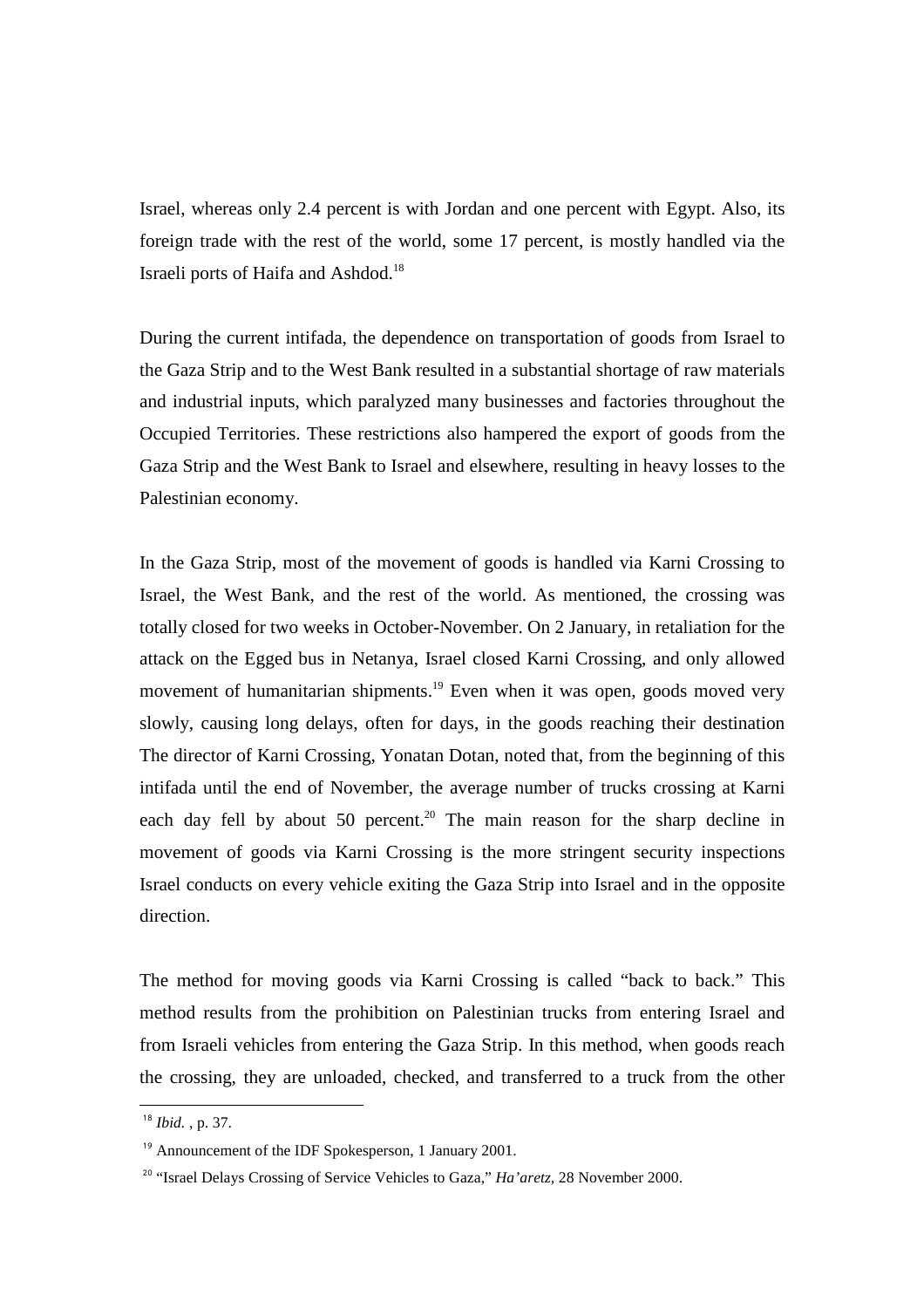side. Despite this prohibition, Israel had previously granted special permits to enter Israel to a few hundred Palestinian trucks, referred to as "sterile trucks." Since the current intifada began, all these permits were cancelled. Therefore, all goods leaving the Gaza Strip require an Israeli truck in order to enter Israel. As a result, many goods that had previously crossed in "sterile trucks" now have to wait a long time at Karni until Israeli trucks are found to transport them. $21$ 

Unlike the Gaza Strip, Israeli trucks freely entered areas in West Bank under PA control in the past. Upon imposition of the comprehensive closure on the Occupied Territories, on 8 October, this situation changed since Israelis were completely forbidden to enter those areas. At the same time, Palestinian trucks that were previously allowed to enter Israel after obtaining the relevant permit were prohibited entry. This prohibition led to adoption of the "back to back" method also in the West Bank and severely hampered commercial traffic between it and the Gaza Strip, Israel, and the rest of the world.

Rafiq Shaker Muhsin al-Qudsi, a resident of Hebron, markets throughout the entire Hebron District foodstuffs produced in the Gaza Strip (primarily preserves). Since the closure, the goods are moved to him by three trucks: a Palestinian truck to Karni Crossing, where the goods are unloaded, checked and loaded onto an Israeli truck, which transports it to the Tarqumiyeh checkpoint, in the West Bank. There the truck is again unloaded, the goods are again inspected, and are then taken to a Palestinian truck that transports them to their destination in Hebron. According to his testimony, the goods arrive days late, part of them damaged from the unloading and loading, resulting in a loss of value of between two to five percent per shipment.<sup>22</sup>

Another factor aggravating the shortage of industrial inputs and raw material is the hardship faced by Palestinians at the time of releasing goods, imported from abroad, at the ports in Ashdod and Haifa. The difficulty at times results from the refusal of

 $21$  Coordinator of Government Operations in the Territories, see footnote 4.

 $22$ <sup>22</sup> The testimony was given to Musa Abu Hashhash on 18 November 2000.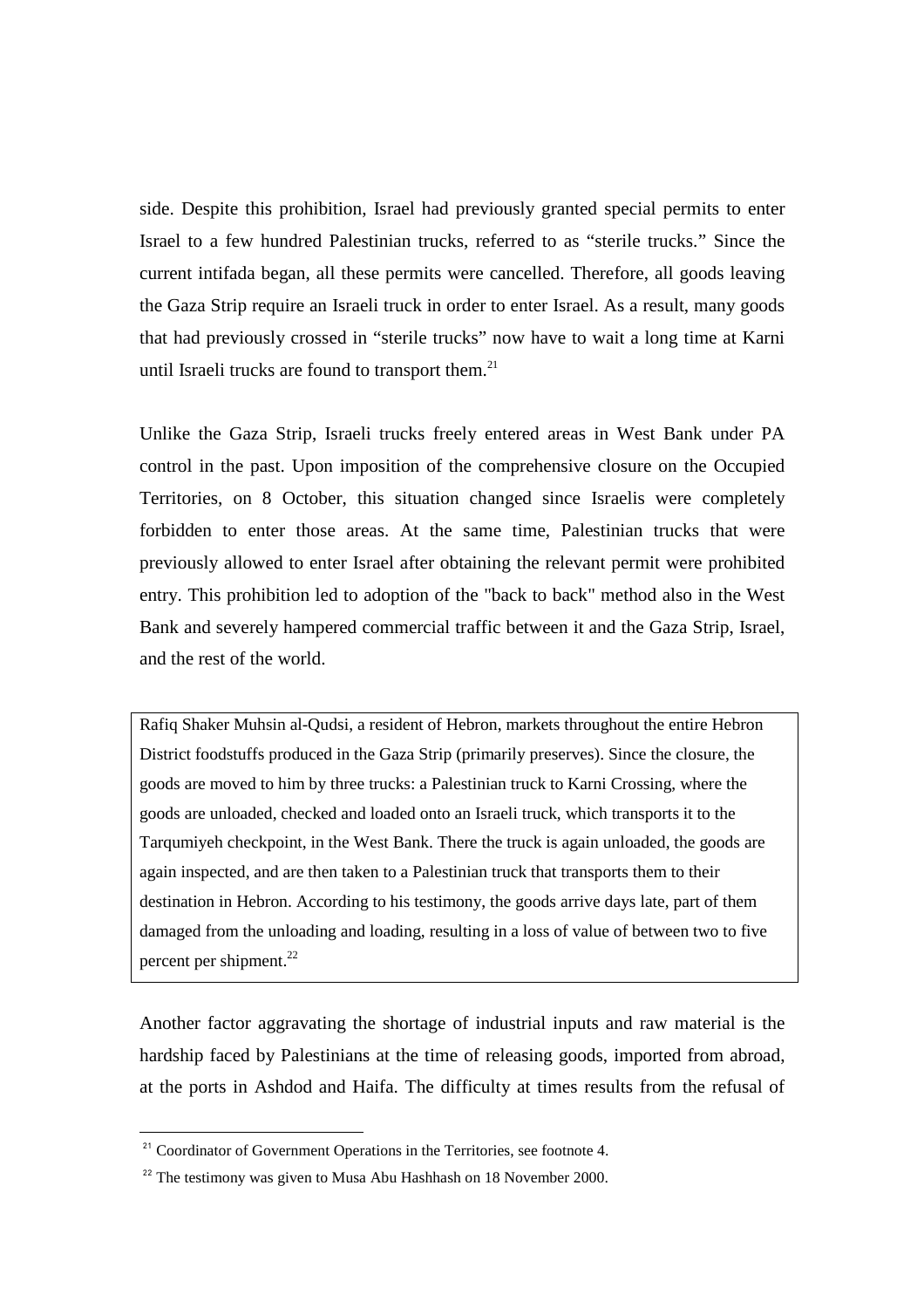security officials to grant entry permits into Israel, and at times there are substantial delays in obtaining the relevant documents for releasing the cargo.<sup>23</sup> In addition to the damage caused to Palestinian factories that do not obtain the necessary goods, importers have to pay thousands of dollars a day to store the goods at the port. $^{24}$ 

Construction, in which 22 percent of the Palestinian workforce is employed, is one of the sectors of the Palestinian economy that has been almost totally paralyzed as a result of the shortage of raw materials.<sup>25</sup> The shortage was initially felt in the Gaza Strip following Israel's decision to close the Sufa crossing, through which cement and other building materials passed into the Strip. Sufa Crossing has been closed since the comprehensive closure was imposed, and building materials enter the Gaza Strip in relatively small quantities via the Erez Crossing. In early November, the shortage of building materials worsened after Israel's Security Cabinet decided to prevent entry of what is referred to as "governmental goods" into the Occupied Territories. These goods include cement, concrete, and steel.<sup>26</sup> On 27 November, the prime minister and minister of defense, Ehud Barak decided to cancel this sweeping prohibition as part of the "confidence-building measures" prior to resumption of negotiations with the  $PA$ .<sup>27</sup>

Another sector that was particularly hurt is agriculture, which employs 13 percent of the workforce in the Occupied Territories.<sup>28</sup> In addition to the general problems resulting from the internal closure and the comprehensive closure, which are common to other sectors of the economy, closure of the crossing points and delays lasting many days led to some of the agricultural produce rotting before reaching the market.

<sup>23</sup> "Israel Delays at Ports Equipment for Power Station in Gaza," *Ha'aretz*, 1 November 2000.

<sup>&</sup>lt;sup>24</sup> "Trade Between the Israeli and Palestinian Economies almost Totally Stopped," *Ha'aretz*, 11 November 2000.

<sup>25</sup> PCBS (Palestinian Central Bureau of Statistics), *Labor Force Surveys,* No. 16-17.

<sup>26</sup> "Israel will Prevent Movement of Goods and Petroleum to the Palestinian Authority," *Ha'aretz*, 17 October 2000.

 $27$  Announcement by the Governmental Press Office, 7 December 2000.

<sup>&</sup>lt;sup>28</sup> PCBS, see footnote 24.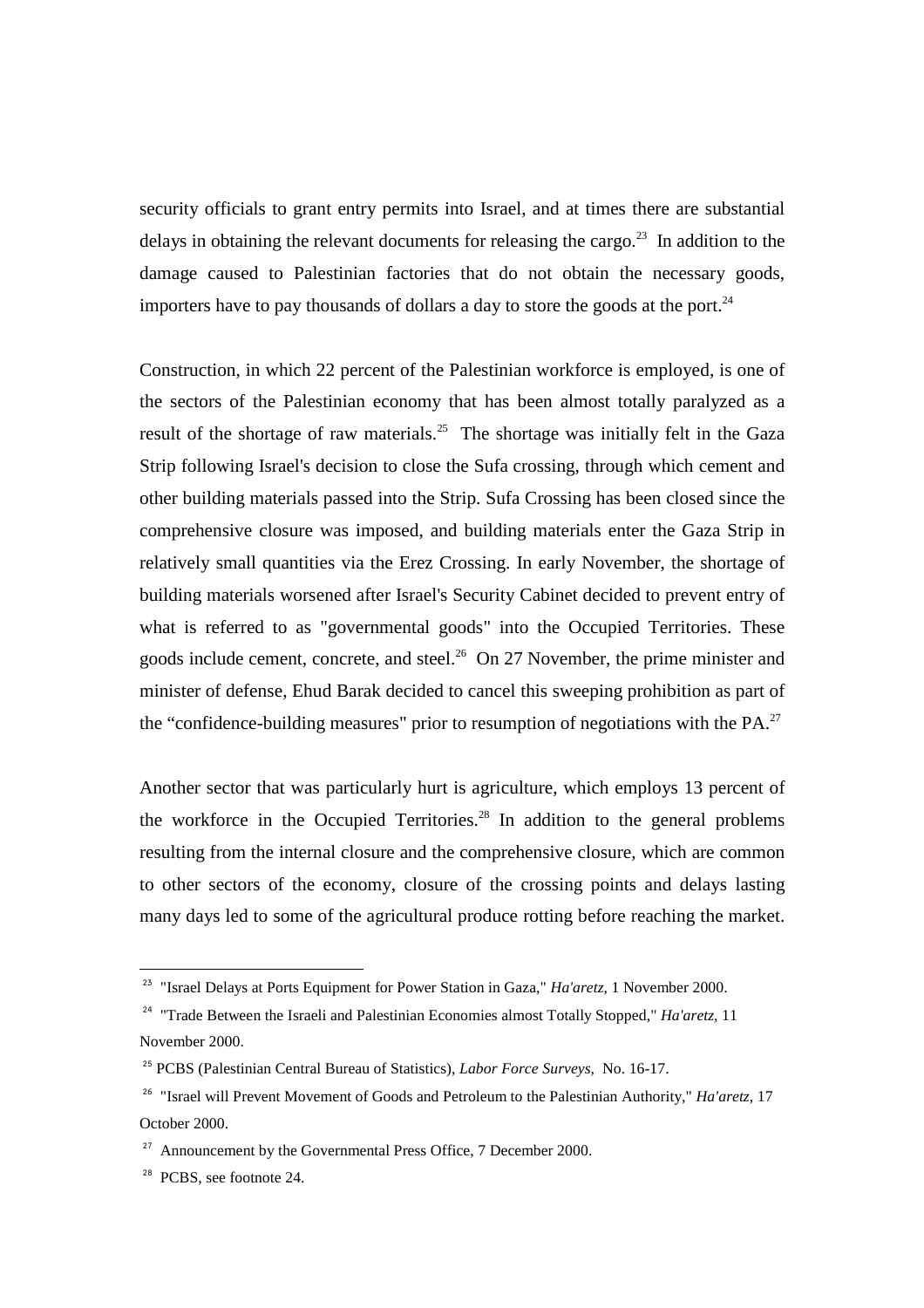The timing of the restrictions was especially damaging, since October is the season for picking olives, an activity of particular importance throughout the West Bank, and for harvesting guavas and strawberries, which are two major agricultural sectors in the Gaza Strip.<sup>29</sup>

Furthermore, Palestinian farmers are often victims of another phenomenon that is outside the central purview of this report, and thus will only be mentioned in brief. B'Tselem gathered numerous testimonies of farm workers, primarily in the northern West Bank, who were attacked by settlers while working, and subsequently stopped going to work out of fear of further attacks. In addition, since the beginning of the current intifada, the IDF has adopted a policy of destroying and uprooting orchards and wooded areas near locations where soldiers and settlers have been fired at, on grounds that they "serve as places for terrorists to conceal themselves."<sup>30</sup> In a recent visit by Chief of Staff Shaul Mofaz in the Gaza Strip, he declared that "the D-9 [army bulldozer] is a strategic weapon here," and ordered his commanders "to shave the vegetation" alongside the road at any location where a danger of a terrorist attack exists. $31$  In these circumstances, the IDF destroyed large tracts of farm land and thousands of fruit trees, both in the Gaza Strip and in the West Bank.<sup>32</sup>

The transportation and transport sector was also almost totally paralyzed following the internal closure and the other restrictions on movement in the West Bank and Gaza Strip. Taxis continue to transport residents only in the areas between one checkpoint and another, where the passengers get out, walk to the other side of the checkpoint, and get into another taxi.<sup>33</sup>

<sup>&</sup>lt;sup>29</sup> PCHR, see footnote 8.

<sup>30</sup> "The Settler was Killed by a Single Shot by a Palestinian Sniper," *Ha'aretz*, 22 November 2000.

<sup>&</sup>lt;sup>31</sup> "This Time, the Chief of Staff Keeps his Lips Sealed," *Ha'aretz*, 28 December 2000.

<sup>32</sup> For a detailed picture of the land damaged in the Gaza Strip, see PCHR, *Uprooting Palestinian Trees and Leveling Agricultural Land*, First and Second Report, November - December 2000.

<sup>33</sup> "From Daheisheh to Hebron in an Hour and a Half," *Ha'aretz*, 2 November 2000.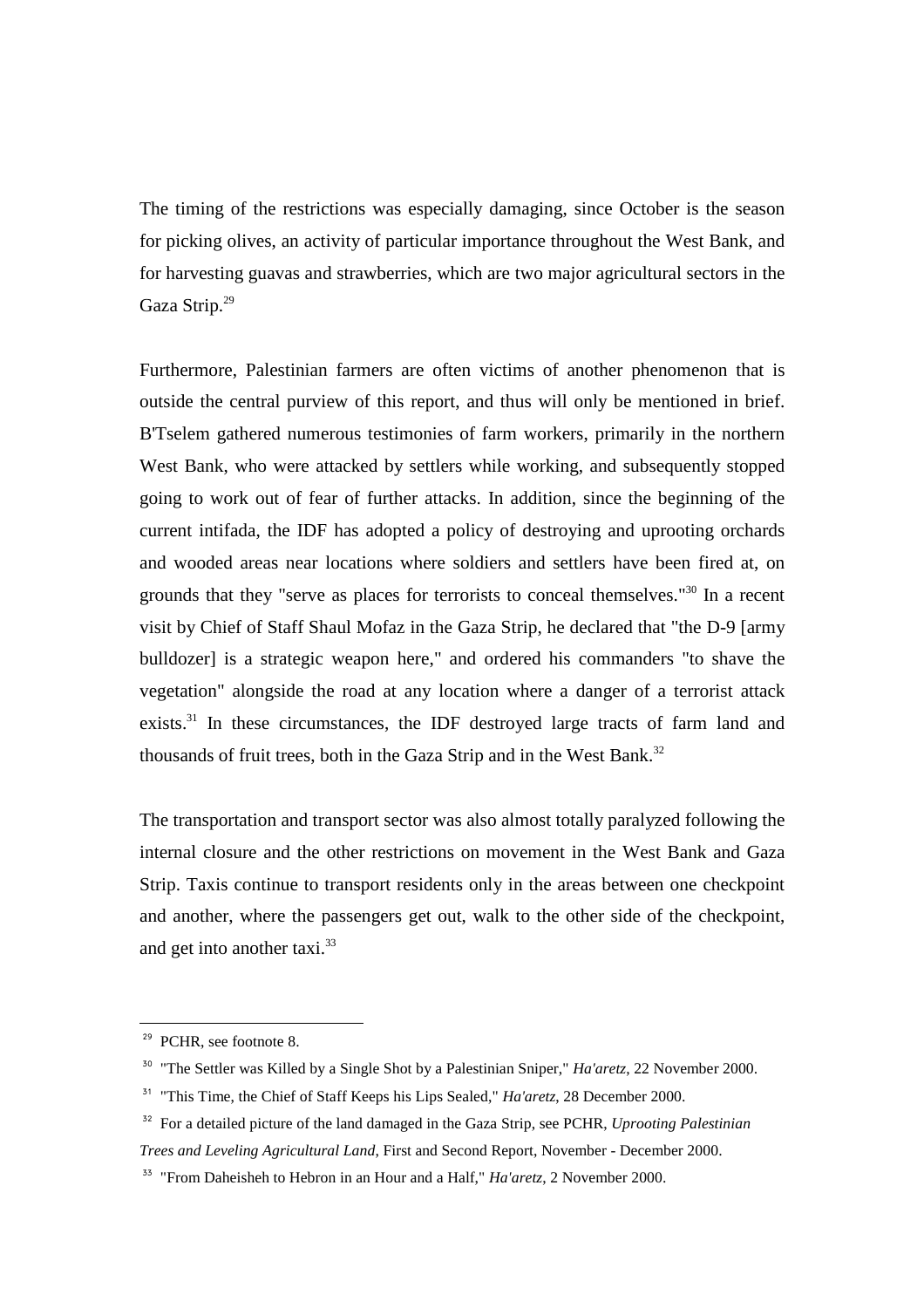According to estimates of the office of the UN Special Coordinator in the Occupied Territories, over the first two months of the intifada, economic activity in the Occupied Territories fell by fifty percent (not including work in Israel and the settlements). Based on an estimate of Palestinian GDP for 2000 (if the intifada had not erupted), the Palestinian economy suffered a loss of \$8 million per work day.<sup>34</sup>

### **B. Employment in Israel and the settlements**

Tens of thousands of families in the Occupied Territories depend for their subsistence on work of one of the family members in Israel or the settlements. This income comprises a major component of Palestinian GNP. In the first half of 2000, 110,000 Palestinians were employed in Israel and the settlements, more than twenty percent of the Palestinian workforce. Eighty-three thousand of them live in the West Bank (not including East Jerusalem) and  $27,000$  in the Gaza Strip.<sup>35</sup> Only 30 percent of West Bank Palestinians employed in Israel have work permits, while the others enter without a permit by bypassing the IDF checkpoints. Regarding the Gaza Strip, on the other hand, where the border is sealed almost completely, almost all the Palestinians working in Israel or the settlements have entry permits. Median income of Palestinian workers in Israel is NIS 110 a day, which amounts to a daily income of NIS 12 million a day for the Palestinian economy.<sup>36</sup>

When the intifada began on 9 September, entry of workers without permits from the Occupied Territories into Israel fell sharply. The drop resulted from stricter control of the border between the West Bank and Israel by the IDF and the Police. When the comprehensive closure was imposed on 8 October, movement of workers from the Gaza Strip into Israel ceased completely. Entry of workers into Israel from the West Bank stopped almost totally during the first two weeks of the closure, after which a limited number of workers entered

<sup>34</sup> UNSCO, *The Impact ion the Palestinian Economy of Confrontation, 28 September – 26 November 2000*, p. 3 (hereafter: UNSCO Report), p. 4.

<sup>35</sup> (PCBS), see footnote 24.

<sup>&</sup>lt;sup>36</sup> UNSCO Report, p. 4.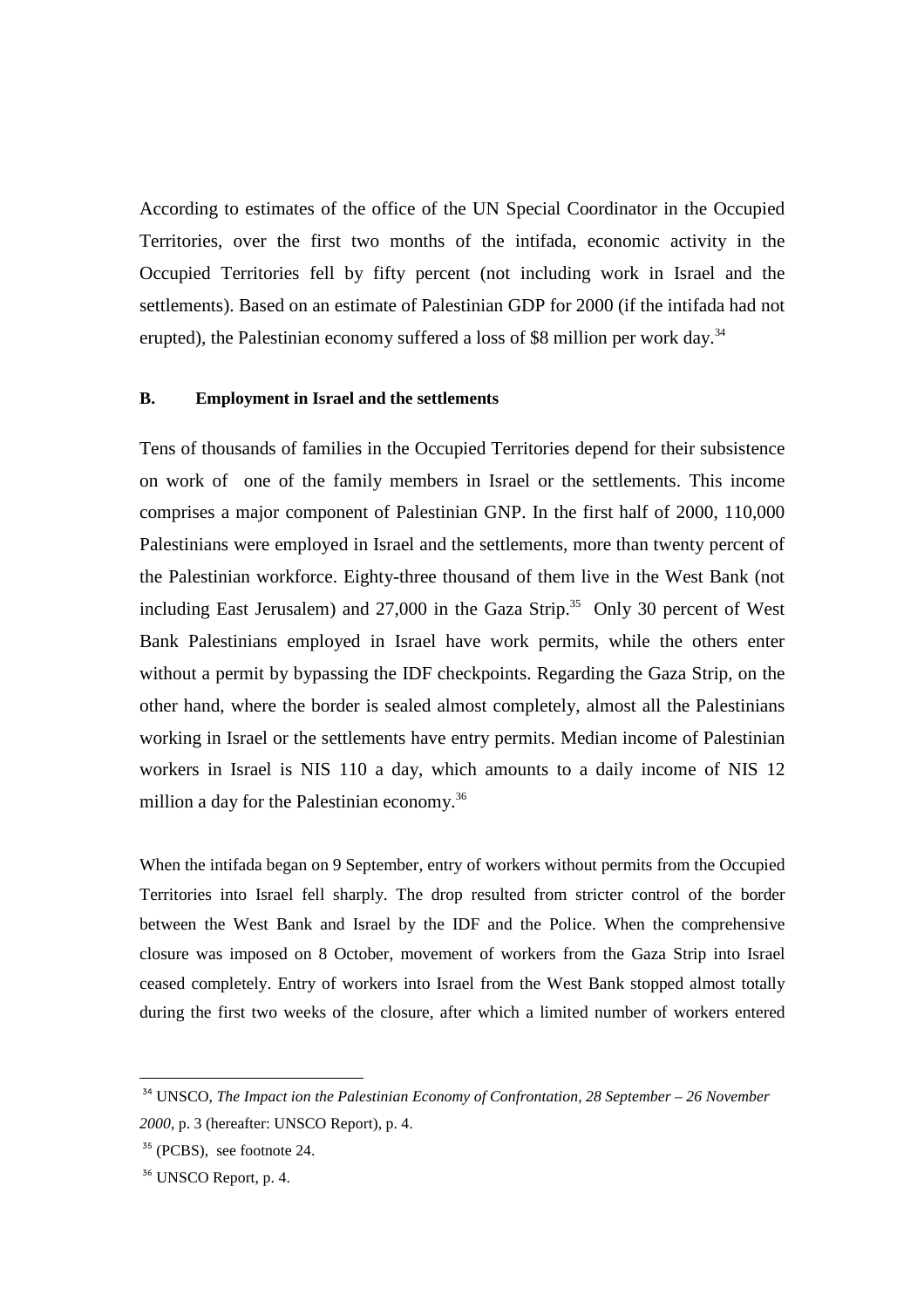without permits, the number varying from time to time.<sup>37</sup> Movement of workers from the Gaza Strip into Israel completely ceased with the imposition of the total closure.

On 15 December, more than two months after the comprehensive closure, the security establishment decided to issue some 16,000 permits to enter Israel as part of "confidence-building measures" upon resumption of the negotiations.<sup>38</sup> The permits were to be granted only to married Palestinians over age 35 with children. During the first two weeks after the decision was reached, less than half that number of permits were issued. The reason given by the Coordinator of Government Operations in the Territories was two-fold: first, the Palestinian DCO works extremely slowly in distributing permits that were authorized; second, many Israeli employers refuse to accept Palestinians back at work because of fear for their safety, and demand that the government provide them instead permits for foreign workers.<sup>39</sup> After the attack in which the Kahane couple was killed, on 31 December, all these permits were revoked and the comprehensive closure was reinstated in full.

Since the beginning of this intifada, employment of Palestinians by the Israeli settlements has almost totally ceased. There are two primary reasons. The first is the internal closure that prevents workers from leaving their homes and reaching the settlements. The second reason is that many settlements prohibited, for security reasons, Palestinians from entering their communities.<sup>40</sup> Also, work in the Erez and Karni industrial parks, in the Gaza Strip, dropped sharply, and ceased completely for many days, for a number of reasons, including the IDF's closing of these areas, the closing of factories by the Israeli owners who suffered from Palestinian vandalism of

 $37$  The estimates on the number of entries fluctuates from 5,000 to 20,000, changing from period to period and depending on the source of the estimate. See UNSCO Report, p. 3; "Despite the Closure, 20,000 Palestinians Enter Israel to Work," *Ha'aretz,* 9 November 2000.

<sup>38</sup> "Ben Ami and Arafat Meet; Thousand of Palestinians Allowed to Enter," *Ha'aretz,* 15 December 2000.

<sup>&</sup>lt;sup>39</sup> Spokesperson of the Coordinator of Government Operations in the Territories, see footnote 4.

<sup>&</sup>lt;sup>40</sup> The information was provided to B'Tselem by Mahmud Diab 'Amer, Chair, Palestinian Federation of Labor in Qalqilya.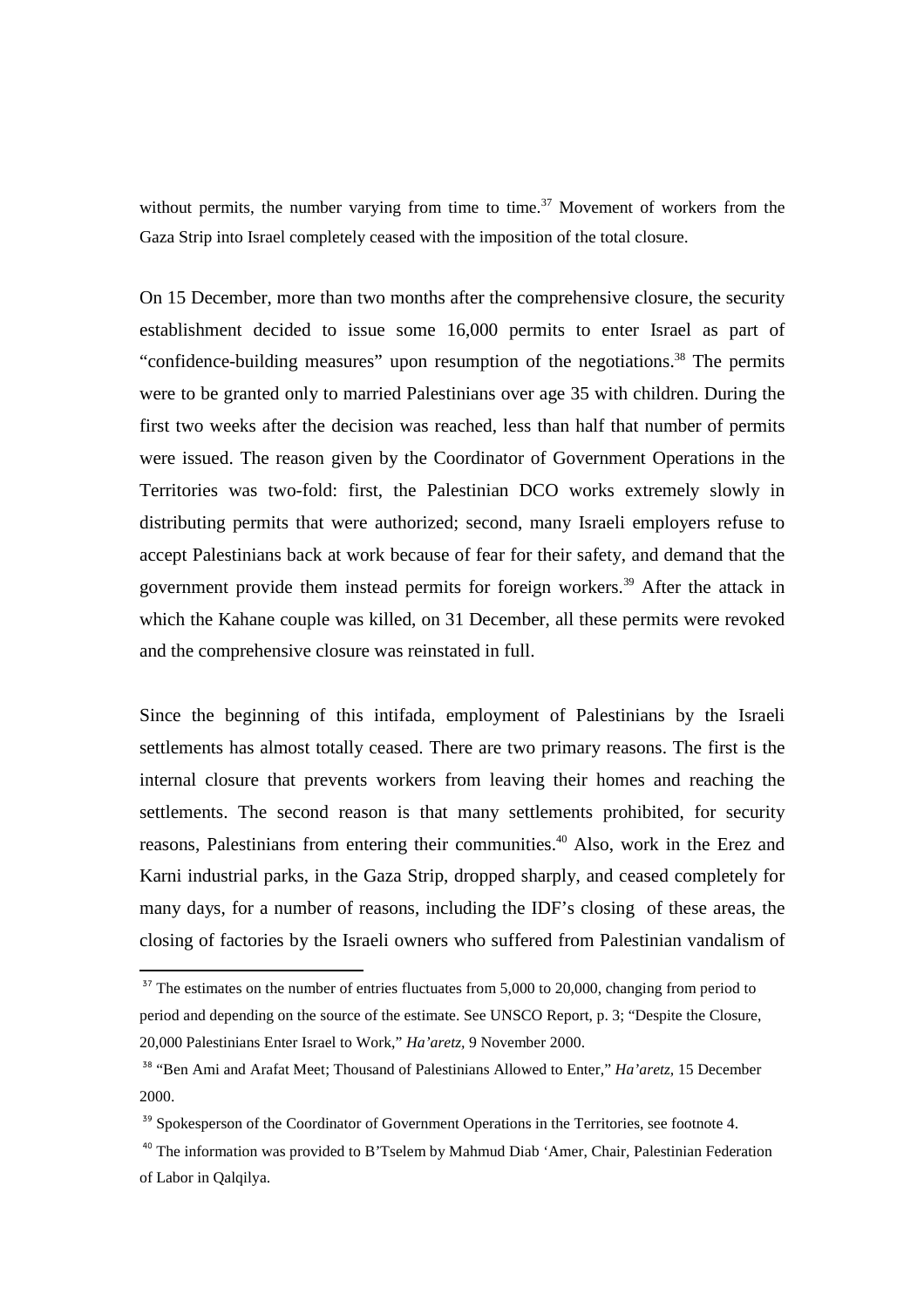their property, and the inability of workers to get to work in Erez and Karni because of the internal closure.<sup>41</sup>

The UN Special Coordinator in the Occupied Territories estimates that, over the first two months of violence in the Occupied Territories, the Palestinian economy lost potential revenues of \$117 million because Palestinian workers were not allowed to enter Israel and the settlements.<sup>42</sup>

### **C. Consequences of the economic crisis**

The immediate effect of the drastic reduction in economic activity in the Occupied Territories and in employment of Palestinians in Israel and the settlements is the sharp increase in unemployment since the intifada began. UNSCO estimates that standard unemployment<sup>43</sup> in the Occupied Territories rose from 11 percent (some  $70,000$ people) in the first half of 2000 to at least 40 percent (260,000) towards the end of November. Assuming that each employee supports an average of four family members, the increase in unemployment has resulted in the loss of a source of income affecting a million people, or a third of the population in the Occupied Territories.<sup>44</sup>

Unemployment is expected to drop gradually as the Israeli restrictions are lifted. However, even now it is likely that a significant portion of the newly unemployed will remain without work after Palestinians are allowed the freedom of movement they previously had. As mentioned above, many Israeli employers refuse to employ Palestinians who had worked for them and some already replaced them, mostly by foreign workers. As for those working within the territory of the PA, the high unemployment is expected to continue for an extended period due to the time required

<sup>41</sup> "Ministry of Industry and Trade to Assist Industrialists in Karni and Erez," *Ha'aretz,* 29 November 2000.

<sup>42</sup> UNSCO Report, p. 5.

 $43$  This figure does not include adults (over 15) who want to work but, because of despair at finding employment and the lack of opportunity, do not seek work.

<sup>&</sup>lt;sup>44</sup> UNSCO Report, p. 6.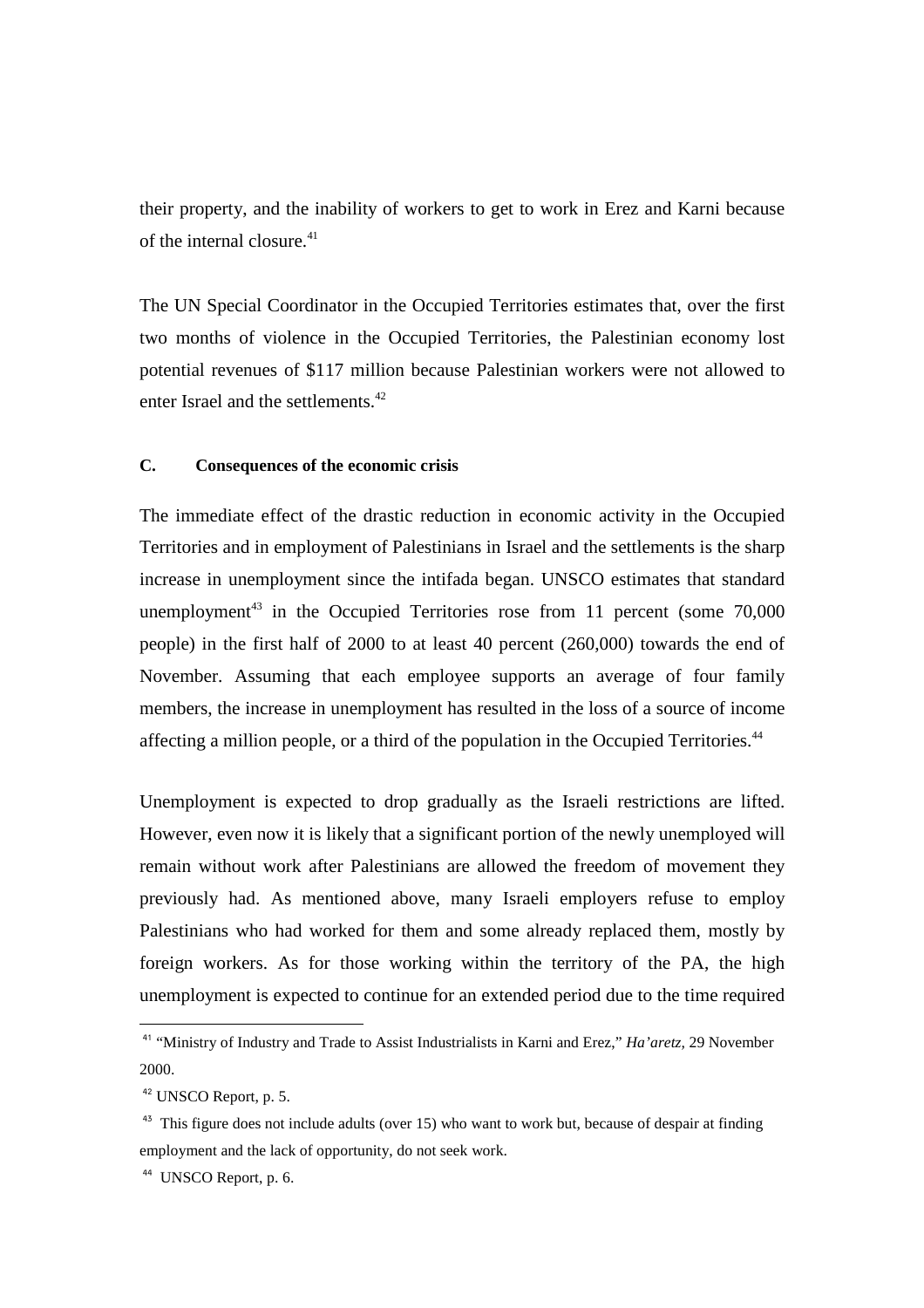for businesses to recover and due to the general climate that leads potential investors to refrain from investing in the area.<sup>45</sup>

The World Bank estimates that the reduction in economic activity in the Occupied Territories following the retractions on freedom of movement will reduce Palestinian GNP by \$ 630 million from the GNP that had been anticipated before the outbreak of the intifada.<sup>46</sup> Also, per capita median income for  $2000$  is expected to fall by 11 percent from what had been projected. According to the World Bank, one of most noteworthy effects of this figure is the growth in the population living in poverty. That number will rise from 21 percent in the first half of 2000 to 28.3 percent at the end of the year.<sup>47</sup>

Families without a source of income reduce consumption to the minimum necessary for subsistence (primarily food) and live on savings, where they exist. The longer the crisis continues, the number of families without an income and without savings increases, and they must, therefore, rely on support from the extended family, charity, or the bit of assistance provided by PA agencies.<sup>48</sup>

The longer the economic condition remains depressed, the number of people harmed as a result is greater than the number of those directly harmed by the unemployment. This phenomenon results from what is referred to as the "chain effect," which is characteristic of economic crises: the greater the increase in poverty and uncertainty, regular consumption by the public falls, following which businesses reduce their production, dismiss employees and reduce the demand for inputs and services.

*Nasri 'Omar Musa, Atara Village, Ramallah District* 

<sup>&</sup>lt;sup>45</sup> UNSCO Report, p. 9.

<sup>46</sup> The World Bank, *The Impact of Prolonged Closure on Palestinian Poverty,* November 2000.  $47$  Ibid.

<sup>48</sup> See the testimonies below. See also "Buy Only Palestinian Goods," *Ha'aretz,* 21 November 2000.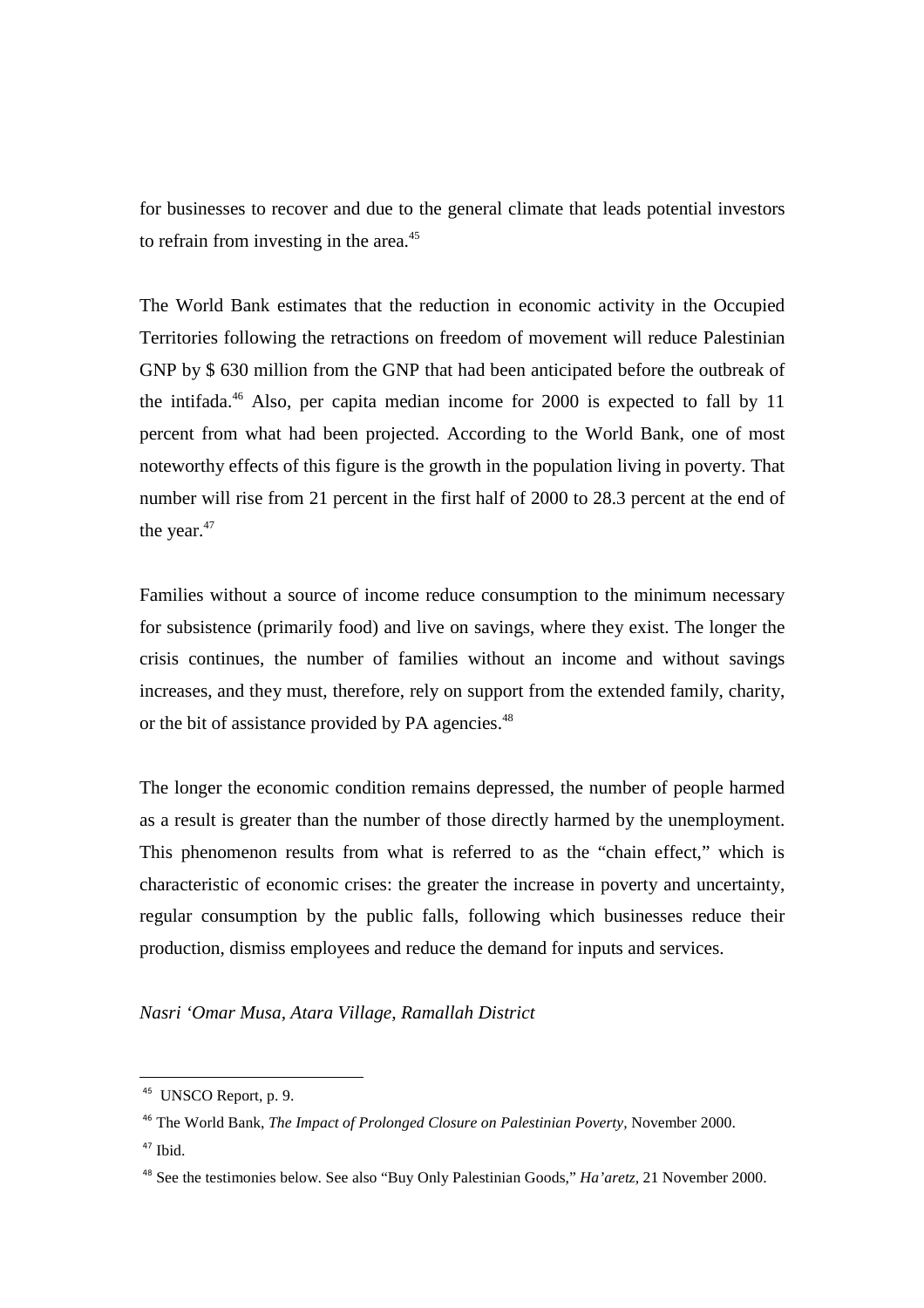Nasri 'Omar Musa, 60, is a taxi driver from 'Atara Village. The village, which has 4,000 residents, is located 16 kilometers north of Ramallah. From the first day of the intifada, the IDF blocked the only road leading to it, preventing the residents from entering or leaving the village. In his testimony to B'Tselem, Musa stated:

I drive the taxi to the Ramallah-Bir Zeit route. The fixed costs for the taxi are NIS 60 a day: for the taxi number, taxes, and insurance. Since the closure started, I get into the taxi, drive to the checkpoint and beg the soldiers to let me leave the village toward Bir Zeit so that I can work, but they refuse... I support the ten members of my family, and I don't know what to do. My children and I have reached the starvation stage. Everything we had in the house is gone, and we don't have anything to eat. Even the grocery stores are empty.<sup>49</sup>

## *Yusuf 'Abd al-Qader 'Abdallah Tmeazi, 'Idna Village, Hebron District*

I am 40, married, and have four children. I have been working in agriculture in Israel since 1976 in various places, but mostly in Kiryat Gat and Kastina. I was earning NIS 1,500 - 2,000 a month, depending on how many days I worked... Since the beginning of the intifada, I have been unable to go to work. Of course, I did not earn a shekel in the past two months. Two months is a long period for a family of six. My wife and children look at me every day and hesitate to ask questions. I have the responsibility to earn money and support them... The only way to get a bit of money is by asking for help from relatives, friends, and neighbors, 100-300 shekels. It is perplexing to ask for a loan these days because most people are unemployed. Besides, how much can an amount like this help a family of six? I never experienced days like these... We eat everything. Before the *intifada,* my wife used gas to cook and bake bread. Now we do not have money to buy gas, so she uses wood.<sup>50</sup>

*Jamal Diab Yusuf Saleh, Bethlehem* 

 $\overline{a}$ 

I am married and have five children. Until the beginning of the [al-Aqsa] *intifada,* I worked in construction at the Kochav Ya'akov settlement. I earned around NIS 170 a day and was paid in cash. For

 $49$  The testimony was given to Raslan Mahagna on 22 November 2000.

<sup>&</sup>lt;sup>50</sup> The testimony was given to Musa Abu Hashhash on 28 November 2000.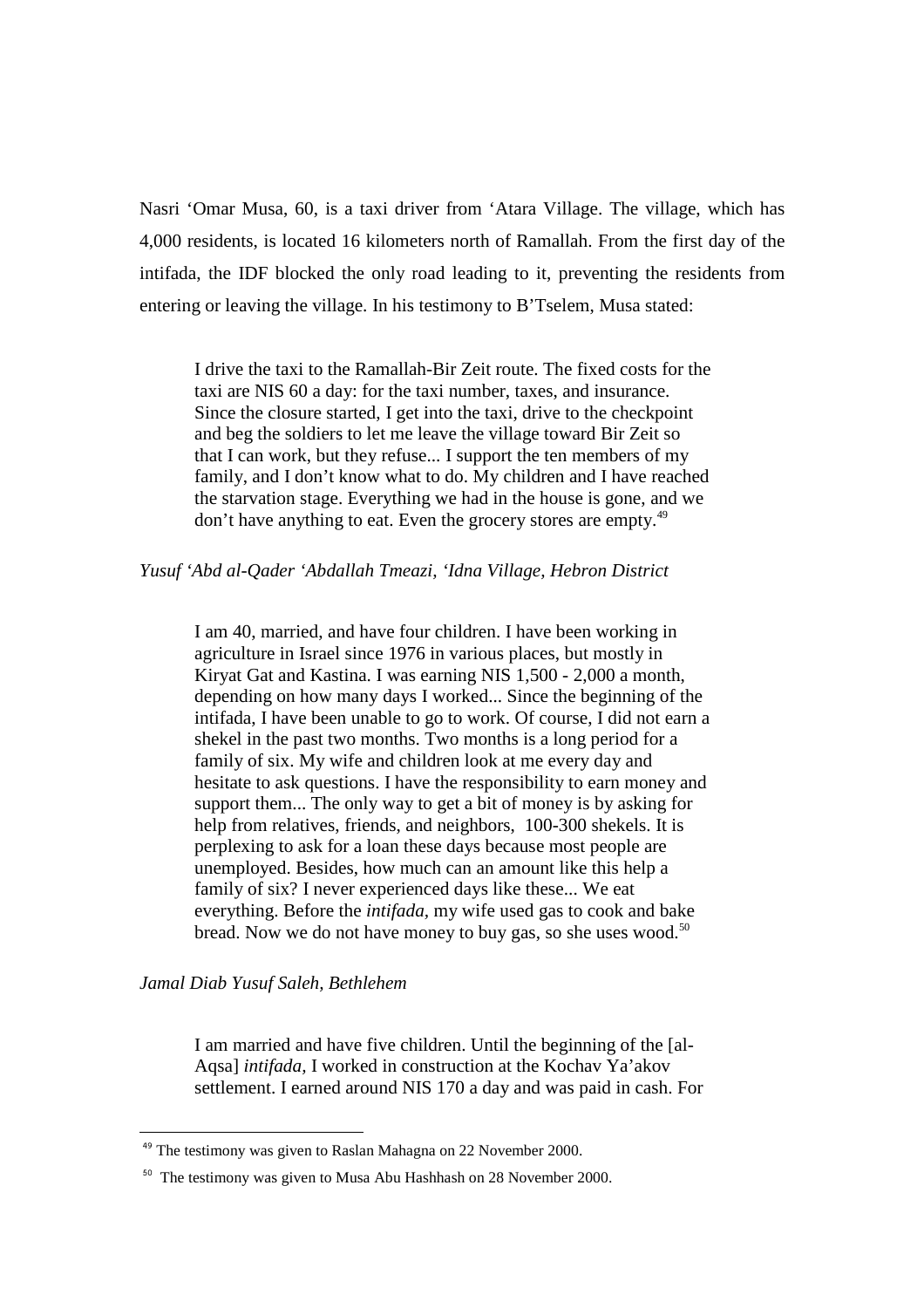three months I have not worked because of the intifada and the closure... The contractor who employed me still owes me part of my wages, but I have nobody to request it from. During the month of Ramadan, I needed NIS 200 for a dinner for my four sisters, a requirement for the holiday... Since I didn't have it, I had to borrow from friends whose situation was just as bad as mine... On 20 November, the Palestinian Ministry of Labor began to provide assistance of NIS 600 to everyone employed in Israel, but when I went to register, I was informed that only those who had a permit to work in Israel received the assistance. What could I say? Since I don't have a permit, I have no right to eat?<sup>51</sup>

## **D. Criticism**

 $\overline{a}$ 

Article 6 (1) of the Covenant on Economic, Social and Cultural Rights, which Israel ratified in 1991, provides:

The States Parties to the present Covenant recognize the right to work, which includes the right of everyone to the opportunity to gain his living by work which he freely chooses or accepts, and will take appropriate steps to safeguard this right.

The CESCR is customarily understood to define a state's duty regarding all rights in the Covenant on three different levels: the duty to take proactive measures to ensure enjoyment of the right, the duty to prevent third parties from violating the right, and the duty of the state itself to refrain from violating the right.<sup>52</sup>

In the current context, Israel can argue that, since establishment of the Palestinian Authority, it is not obligated to implement the highest level of obligations regarding the right to work vis-a-vis the Palestinian population. That is, it is not obligated to develop the Palestinian economy and create jobs within the PA's territory. Even if this contention is accepted, it is clear that Israel's policy since the beginning of the current intifada in the Occupied Territories - which creates unprecedented unemployment by

<sup>&</sup>lt;sup>51</sup> The testimony was given to 'Abd Al-Ahmar on 19 December 2000.

<sup>52</sup> For a discussion on these categories, see Matthew Craven, *The International Covenant on Economic, Social and Cultural Rights* (Oxford, Clarendon Press, 1995), pp. 109-114.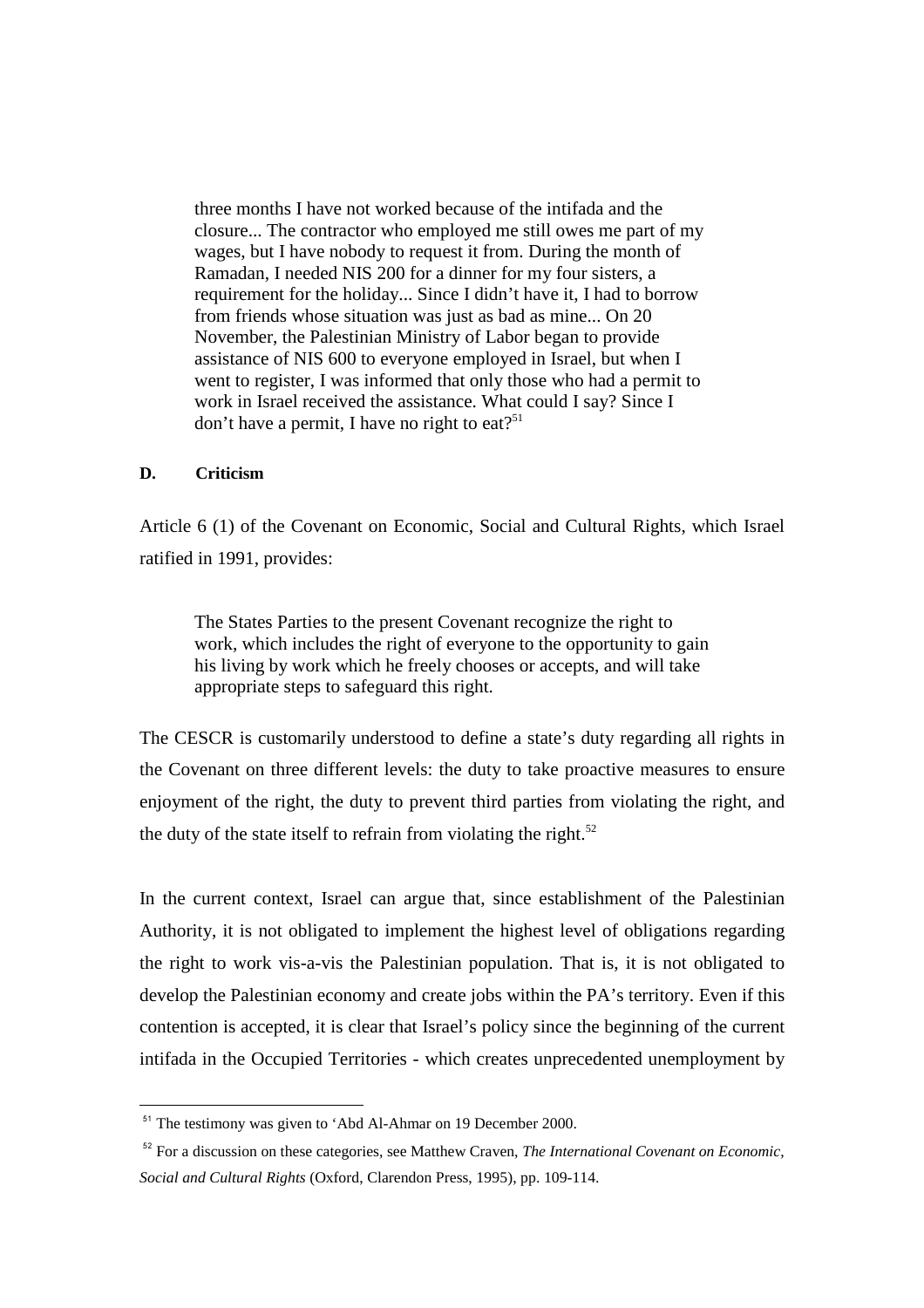preventing people from reaching their places of work in the Occupied Territories, and by paralyzing trade and industry - is an unlawful violation of the most basic level of the right to work.

The question of the legality of the prohibition on entry of Palestinian workers into Israel requires special analysis, because the entry of residents from occupied territory into the occupying state to work is not itself a vested right under international humanitarian law. However, taking into account the historical background, in which Palestinian workers regularly entered Israel, gives the matter a different hue. This phenomenon is the result of Israeli policy implemented since the beginning of the occupation (at least until the beginning of the Oslo process) which, on the one hand, limited industrial development in the Occupied Territories and, on the other hand, encouraged Palestinians to integrate into the Israeli work force.<sup>53</sup> This policy created a profound unilateral dependence of the Palestinian economy on the Israeli economy, and therefore to a great extent requires Israel not to harm this aspect of the Palestinian economy.

However, Israel's duty in this context also rests on legal obligations, derived from its duty under Regulation 43 of the Hague Convention to ensure the welfare of the population under occupation.<sup>54</sup> The Supreme Court explicitly related to this issue:

Concern for the welfare of the population and responsibility for security needs require the respondent [the IDF Commander for Judea and Samaria] to take into account the economic dependence of the area [the Occupied Territories] on the Israeli economy, in general, and on the sources of income from work in Israel, in particular....

<sup>53</sup> On this subject, see Arie Arnon *et al*., *The Palestinian Economy (New York: Brill, 1997); G*eorge Abed, *The Palestinian Economy - Studies in Development under Prolonged Occupation* (London: Routledge, 1988); Sarah Roy, *The Gaza Strip: The Political Economy of De-Development* (Washington D.C.; Institute of Palestinian Studies, 1995).

<sup>&</sup>lt;sup>54</sup> The Hague Convention on the Laws and Customs of War on Land and its accompanying regulations, of 1907 (hereafter: the Hague Convention). For a discussion on this regulation, see also chapter 5 below.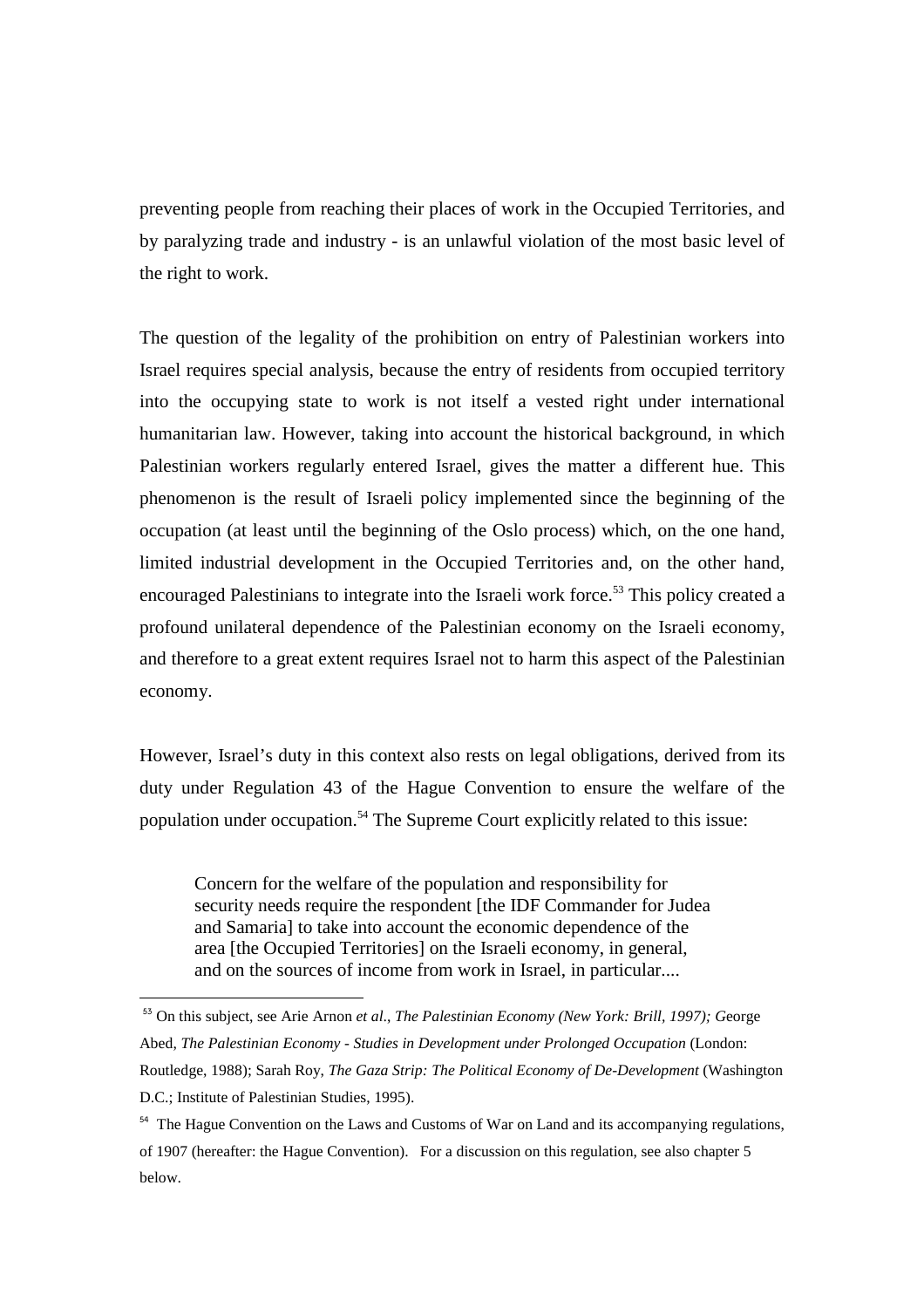From the data reflecting the great dependence of the economy in the Territories, it is clear that any severance of the economies, as long as Israel controls the Territories, is liable to have immediate disastrous results on the economy of the Territories and the welfare of the population.<sup>55</sup>

As noted, even if the circumstances justify restrictions on entry of Palestinian into Israel to work, it must do so in a way that reduces as much as possible the harm to the population's welfare. In the current situation, it is important to note that, since the early 1990s, Israel has developed a number of means intended to selectively restrict entry of residents of the Occupied Territories into Israel to work. Among these are issuing work permits based on age and marital status, conditioning permits on possession of a magnetic card (a security permit that contains coded information), placing checkpoints and operating patrols to check the permits of those who enter, setting quotas of workers in each sector, and the like.<sup>56</sup>

During the current intifada, Israel did not employ any of the various means at its disposal, and instead chose the easiest and most harmful policy, revoking all work permits, without distinction, thus severely affecting the source of income of tens of thousands of families.

<sup>55</sup> HCJ 69, 493/81, *Abu 'Itta et al. v. IDF Commander for Judea and Samaria, Piskei Din* 37 (2) 197, 314-315, 320.

<sup>56</sup> For an extensive discussion on this issue, see B'Tselem, *Builders of Zion: Human Rights Violations of Palestinians from the Occupied Territories Working in Israel and the Settlements,* September 1999.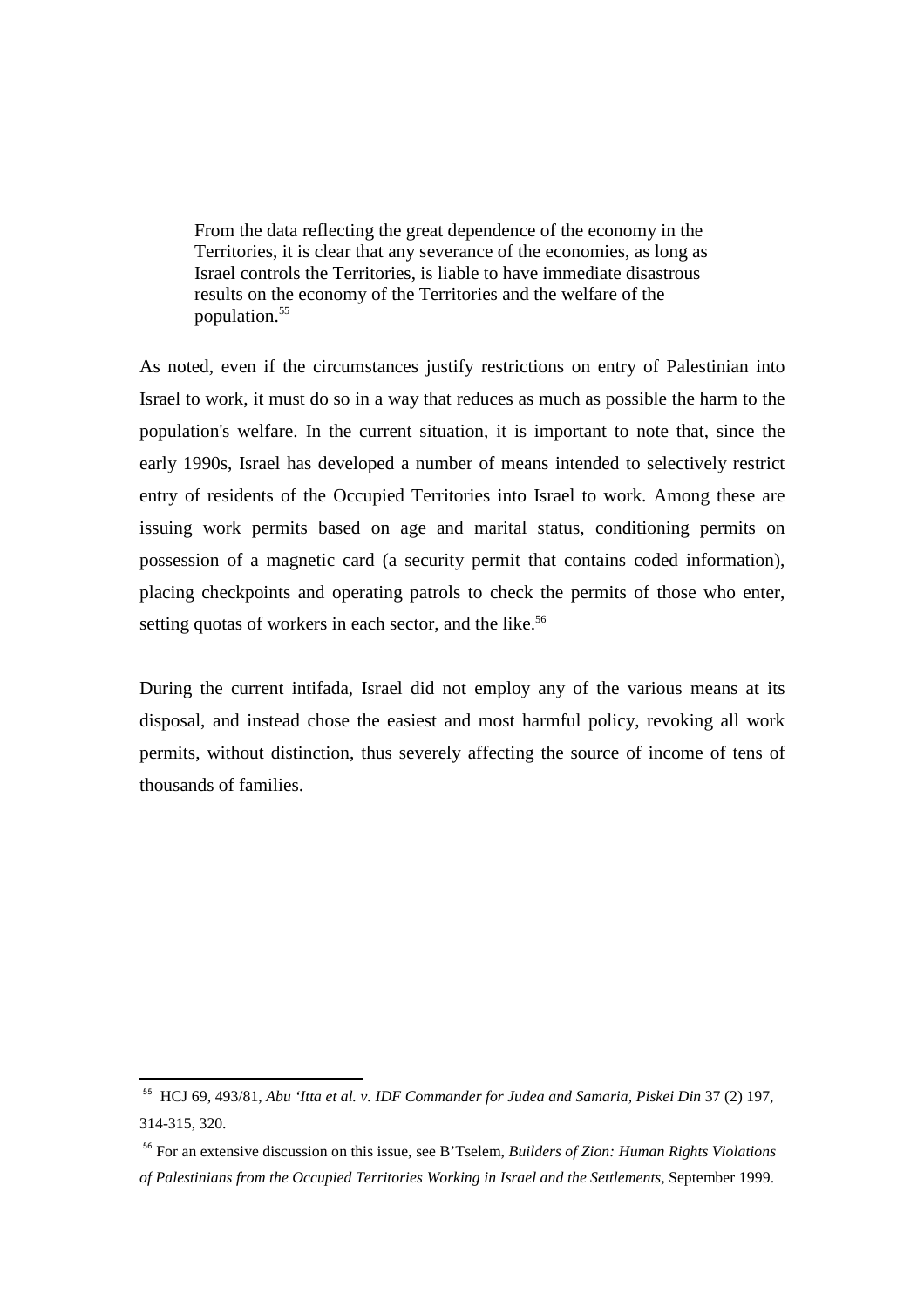### **Chapter 3: Violation of the Right to Health**

 $\overline{a}$ 

Israel's restrictions on freedom of movement led to gross violations of the right of Palestinians to proper medical treatment. The violations result primarily from the many difficulties Israel places on the sick and on medical teams wanting to reach treatment centers, on ambulances on their way to evacuate wounded and sick persons, and from obstacles to the regular supply of medicines, medical equipment, and food to hospitals, clinics, and pharmacies.

These restrictions are totally inconsistent with declarations of senior officials of the Israeli government and the IDF, according to which restrictions will not be placed on movement of the ill within the Occupied Territories or on movement of humanitarian aid to the Occupied Territories from abroad.<sup>57</sup> Numerous testimonies gathered by B'Tselem indicate that in most cases, the decision to prevent or delay movement of the ill and of medical equipment is arbitrarily made by soldiers stationed at the checkpoints or by their immediate commanders. Often, the inability of a resident to reach the hospital or of an ambulance to get to its destination does not depend on the judgment of soldiers, but on roadblocks that the IDF placed on roads to prevent the passage of vehicles. In other cases, movement on roads in the West Bank is prevented

<sup>&</sup>lt;sup>57</sup> Foreign Minister Shlomo Ben Ami issued a directive on 14 October "to all the relevant authorities in Israel" to enable and assist in movement of humanitarian shipments to the PA (Foreign Ministry announcement, 14 October 2000). The Spokesperson of the Coordinator of Government Operations in the Territories, Shlomo Dror, told B'Tselem that the Ministry of Defense issued an unequivocal directive not to delay wounded persons at checkpoints (telephone conversation held on 23 October 2000). The official in charge of the health in the Civil Administration, Dalia Baseh, informed B'Tselem that the IDF enables free movement of humanitarian shipments and of ill persons upon prior coordination with the Civil Administration, and of movement in emergency cases without prior coordination (telephone conversation held on 5 November 2000). Similar comments were communicated to B'Tselem by the head of the IDF International Law Branch, Col. Daniel Reisner, in a meeting with B'Tselem on 26 October 2000.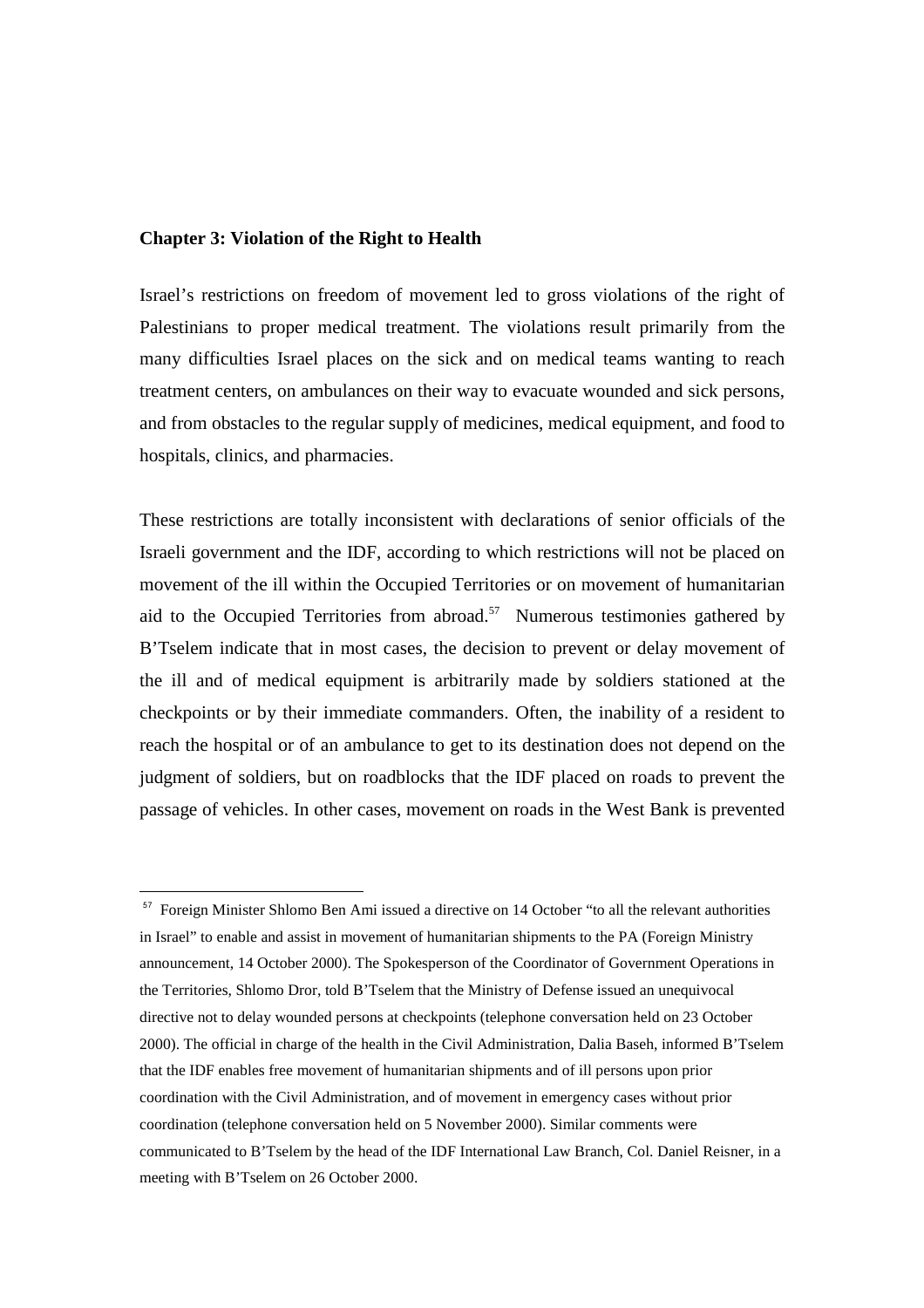by armed settlers independently "safeguarding" the traffic routes, with the IDF ignoring the settlers' acts or at times actively cooperating with them.<sup>58</sup>

## **A. Movement of the ill and by medical teams**

The policy of internal closure and curfew in the West Bank and restrictions on movement in the Gaza Strip especially impair the level of health services offered to the rural population, which comprises almost one-half of the Palestinian population in the Occupied Territories (including residents of the refugee camps).<sup>59</sup> The primary reason is that the rural population, more than the people living in urban areas, depend on travel along roads in the Occupied Territories to obtain most medical services, most of which are provided in hospitals and clinics located in the cities. Israel's policy creates particularly great distress for residents of villages who suffer from chronic illnesses and require ongoing medical treatment, such as cancer patients and dialysis patients.

According to B'Tselem's investigation, ambulances summoned to one of the blockaded villages to evacuate a sick or wounded person are often unable to enter the village because entry is blocked or because the IDF soldiers at the checkpoint refuse entry. In such cases, the residents must evacuate the sick or wounded individual by themselves to the checkpoint where the ambulance is waiting, thus imperiling the person's life. The Palestinian Red Crescent reported that, from the outbreak of the intifada until 12 December, there were 94 cases in which Red Crescent ambulances were not allowed to cross IDF checkpoints.<sup>60</sup> In other cases, the ambulances are allowed to pass, but only after prolonged delays.

<sup>58</sup> On this issue, see also "YESHA [acronym for Judea, Samaria, and Gaza] Army," *Ma'ariv,* 15 December 2000.

<sup>&</sup>lt;sup>59</sup> According to the census of 1997, 52 percent of the population of the Occupied Territories reside in cities, 31 percent in villages, and 16 percent in refugee camps. PCBS, 1997 Census.

<sup>&</sup>lt;sup>60</sup> Report of the Palestinian Red Crescent (www.palestinercs.org).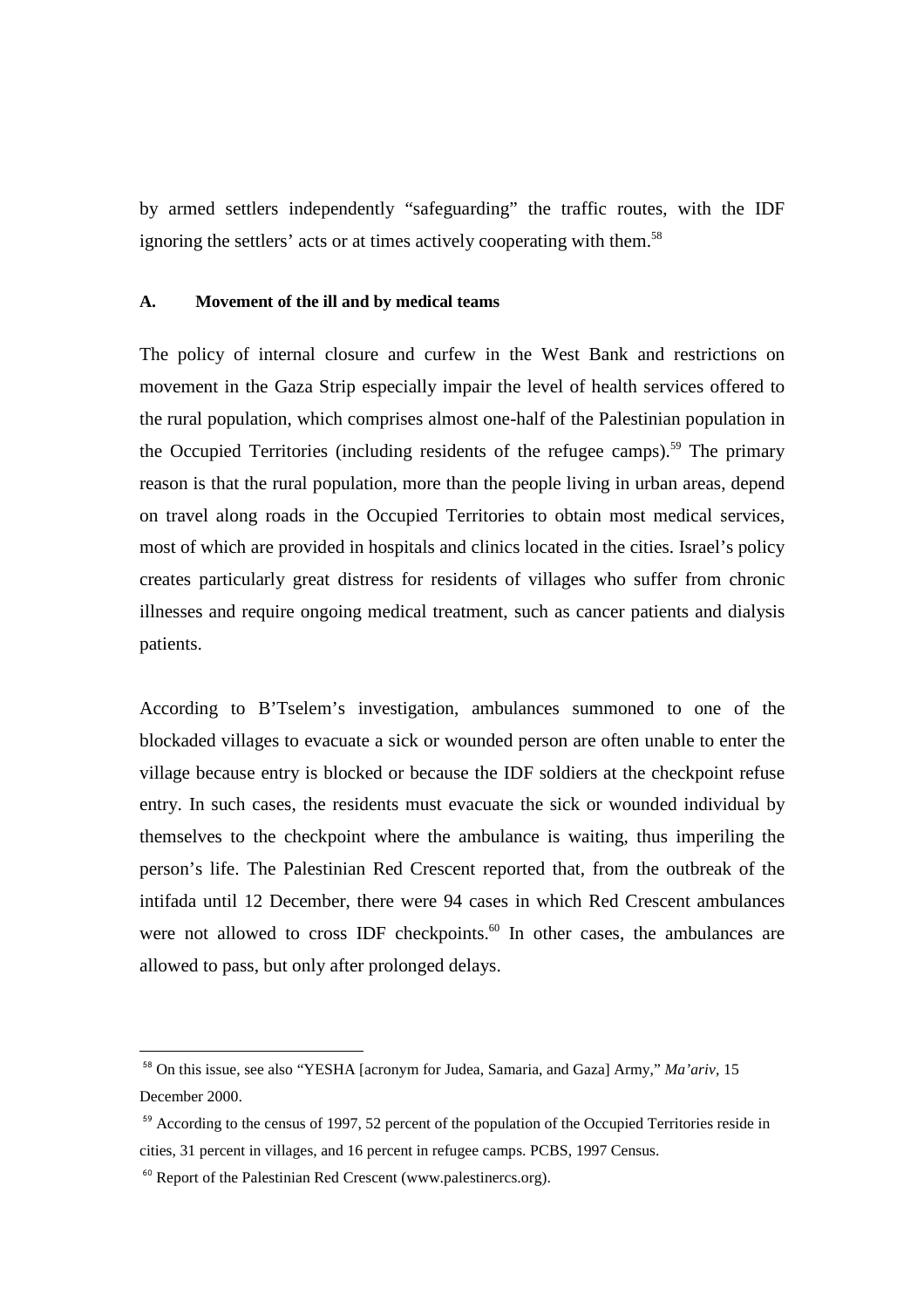Ala, a 10-year old girl, lived in a-Sawiyeh Village, Nablus District, which has been under blockade since 12 October 2000. A day after the blockade began, during the evening, she felt tremendous stomach pains. Her father wanted to take her to Rafidiyeh Hospital, in Nablus, but no taxi driver was willing to take them, out of fear of IDF soldiers and settlers. The stomach pains worsened, and she started to vomit. The father then begged his neighbor, attorney Jamal Yusuf Khader, to drive them to Nablus, and he agreed. The father stated:

We put Ala into the car and drove to the main road (the Ramallah-Nablus Road). When we began to drive, an Israeli military vehicle stopped us. A soldier asked us, "Where are you going?" I said, "We have a child who needs hospital treatment." He said, "Go back quickly without making any comments, because it is forbidden to travel." I tried with all my might [to convince him], but without success. The soldier saw the sick child in the car, but it did not help. He said, "Go home." Later, we tried to go another way, from the direction of the Israeli settlement of Rahalim, but we encountered another military vehicle. The soldiers stopped us and said that it was forbidden to enter Nablus or to travel. I asked the same thing of him, to let us pass because of the sick child with us. It didn't help.

When we returned, I called Dr. Riad al-Halu, of Qabalan Village, which is next to our village. He came and examined her and said that it was urgent that she get to a hospital. But Ala remained at home until the next morning. At about 8:30 A.M. I tried again to get Ala to Nablus. We came across another Israeli patrol, who ordered us to go back home. We tried to get her to drink herbal tea, but we were unsuccessful. When I realized that nothing was helping, and the soldiers wouldn't let us pass, I again took her to the doctor in Qabalan, but when we got to his clinic, Ala died, and he couldn't do anything. We learned that she had died from a ruptured appendix. $61$ 

*Death of Na'im 'Atallah al-'Abd Ahmad Hawwas - 16 October 2000* 

<sup>&</sup>lt;sup>61</sup> The testimony was given to Hashem Abu Hassan on 12 November 2000.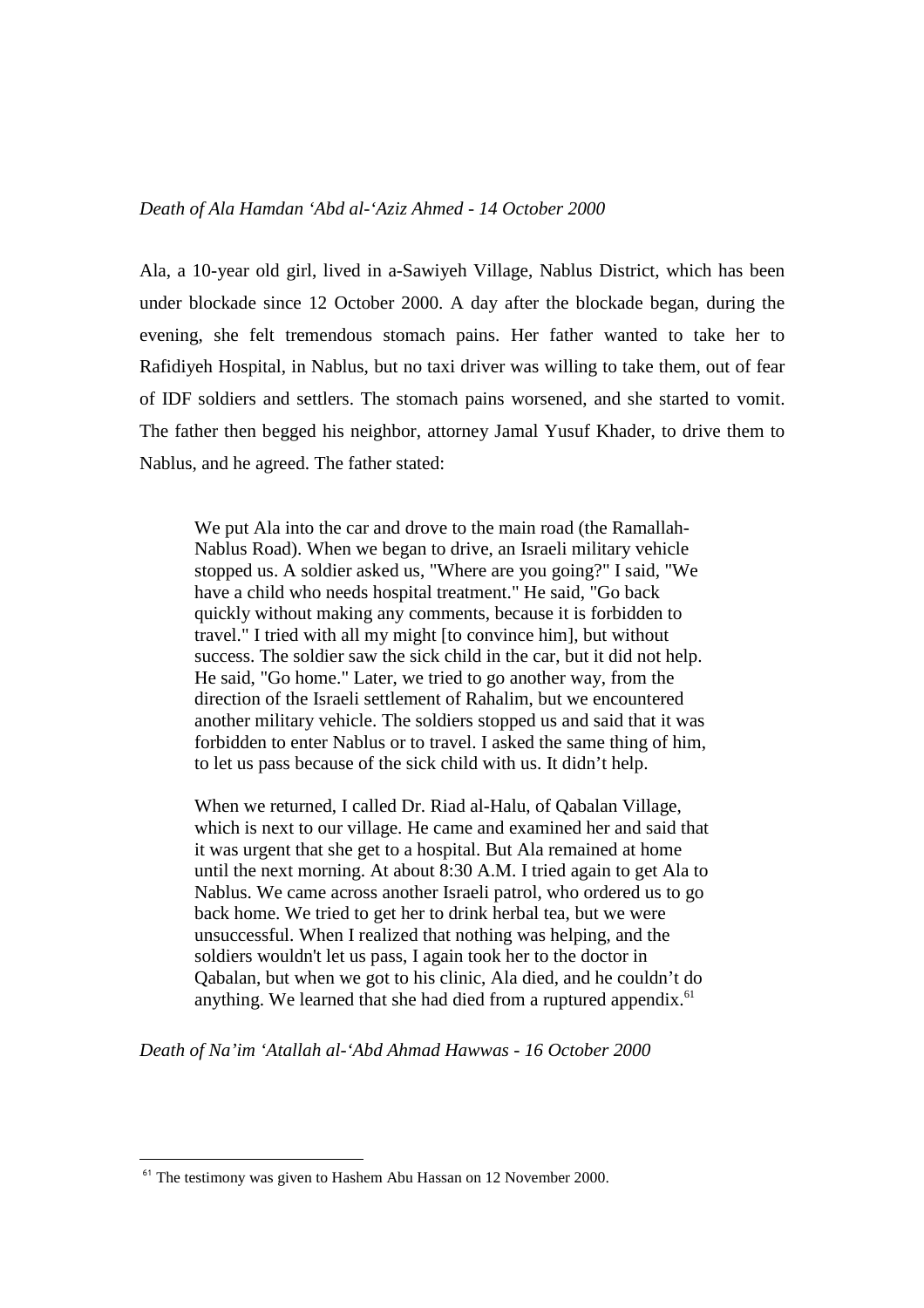Na'im 'Atallah, 27, lived in Zawiyeh Village, Salfit District. Unlike other places in the Occupied Territories, the blockade on the village was imposed two-three days after the intifada began. The IDF placed checkpoints at the only two access roads to the village: at the northern entrance which links Zawiyeh to Mashah village, and at the eastern entrance, between the villages Rafat and Dir Balut. Since February 2000, 'Atalleh suffered total kidney failure and required dialysis three times a week at the main hospital in Nablus. From the time that the checkpoints were established, he failed in his attempts to reach Nablus. A few times he summoned an ambulance from the Red Crescent station in Badi, a nearby village, but the ambulance never succeeded in getting to Zawiyeh because the road leading to the village was blocked.<sup>62</sup> On 16 October, he again tried to reach the hospital. He was accompanied by his neighbor, Musbah al-'Afu Musbah, who gave his testimony to B'Tselem:

We traveled by taxi from our village eastwards toward Rafat to the Israeli checkpoint located before Dir Balut. He was in very poor condition, and when we arrived at the checkpoint, we got out of the taxi and explained to the Israeli soldiers that we have a very sick man with us who needs dialysis and for nine days has been unable to exit because of the closure and the army checkpoints. The Israeli soldiers did not let us pass, and told us that it was prohibited for us to cross and that we had to go back. We left there and went to the northern checkpoint between Zawiyeh and Mashah, and realized that it was absolutely impossible to cross. The road had a number of piles of dirt on the Badi side, even before reaching the Israeli army checkpoint, and it was impossible to get to the checkpoint. We returned home in the car. He seemed to be losing consciousness, and his face began to swell. After we took him out of the car and to his house, we called Dr. 'Abd A-rahim Rabi, of Zawiyeh, to check him. When he arrived, he had nothing to do but pronounce his death. $63$ 

#### *Death of Farid Musa 'Issa Nasasrah – 17 October 2000*

 $\overline{a}$ 

On 17 October, a Palestinian family from Beit Furik, Nablus District, left early in the morning to pick olives on its land five kilometers south of the village. During the morning, they were shot, apparently, by two Israeli civilians from the Itamar

<sup>&</sup>lt;sup>62</sup> 'Atalleh's wife, Friel Muhammad Da'us Yusuf, provided the information to B'Tselem on 24 December 2000.

<sup>&</sup>lt;sup>63</sup> The testimony was given to Hashem Abu Hassan on 24 December 2000.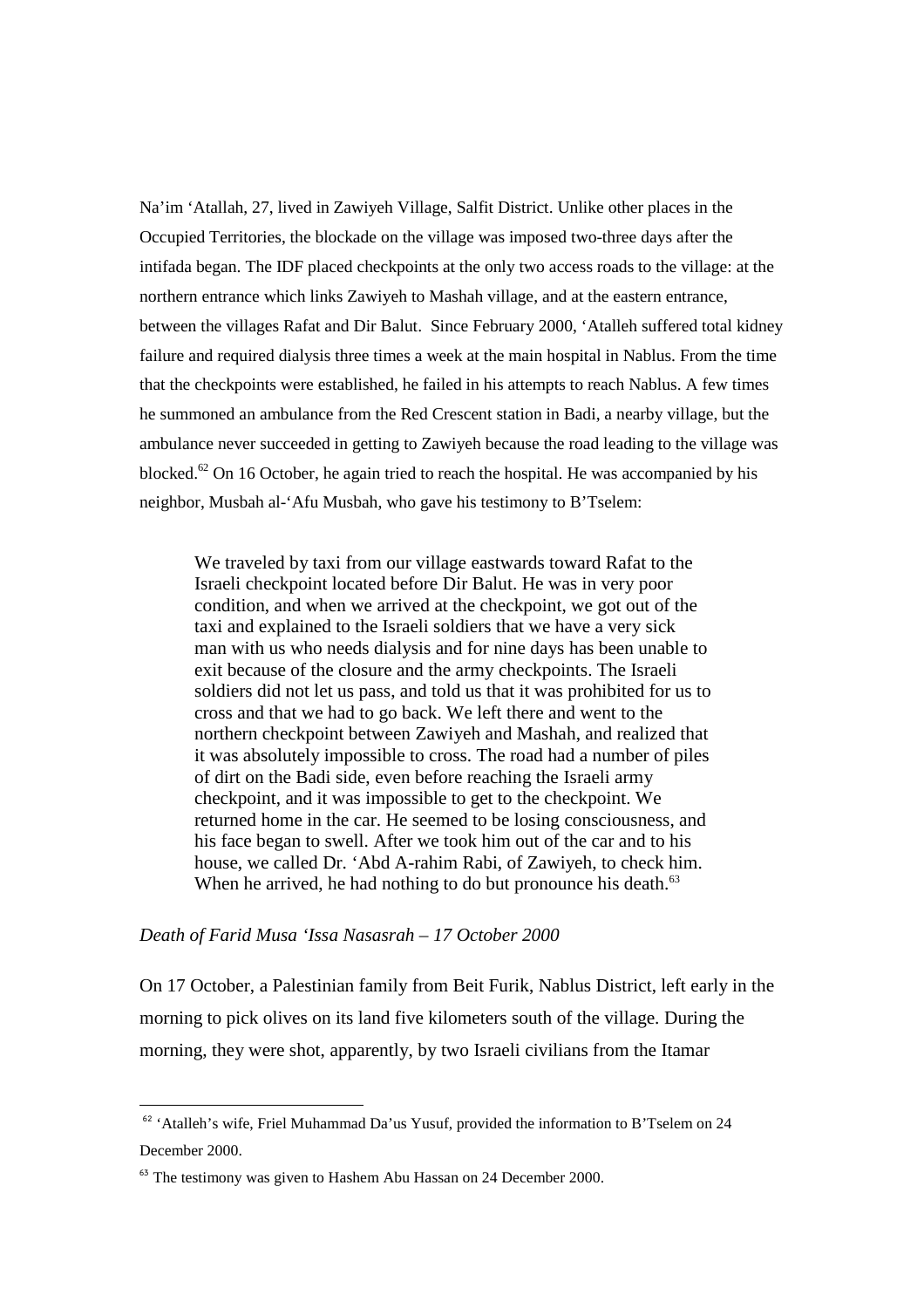settlement. Four members of the family were wounded by the shooting, among them Farid Musa 'Issa Nasasrah, who died of his wounds about a half hour after reaching al-Ittihad hospital in Nablus. The testimony of Muhammad Hinawi, an ambulance driver for the Red Crescent, indicates that, after receiving notice of the incident, the ambulance drove toward the location until it came to an IDF checkpoint about a kilometer after leaving Nablus:

We reached the checkpoint at 9:40 and the soldiers stopped us. We explained that there are wounded at Beit Furik and that we were on the way to assist them. They told me that entry was prohibited. I told them more than once. The soldier told me to turn the vehicle around and go back. We called our Red Crescent center in Nablus and they called the Red Cross, which promised to come to where we were. We waited around 20 minutes. About 15 minutes after we called our center, a red Opel car arrived. It was a passenger vehicle from Beit Furik. The soldiers stopped the vehicle. The driver was very worked up and got out. He spoke with the soldiers in Hebrew and said that he had a wounded person who was hemorrhaging, and asked to transfer him to the ambulance at the checkpoint. They refused and three of them aimed their weapons at him and said, "Get out of here." He told them that the patient was in a life-threatening condition and required assistance, but it did not help. It stayed like that for about five minutes, when an Israeli army patrol arrived. The driver of the Opel, who had brought the wounded individual, told the soldiers that he had a wounded person and that the soldiers at the checkpoint are not letting him cross to the ambulance and are not allowing the ambulance to enter and treat him. The soldiers in the patrol told the soldiers at the checkpoint to let the ambulance enter. They requested the people accompanying the wounded person to take him out of the auto and put him on the ground. We entered with the ambulance and parked it next to the Opel. Eight or nine minutes passed from the time that the patrol jeep arrived at the checkpoint until we were allowed to treat the wounded patient.<sup>64</sup>

In addition, the quality of medical treatment provided to the rural population - and to some degree also to the urban population - was hampered by the inability of doctors and care providers living in the cities to reach the clinics every day. In the case of East Jerusalem, some sixty percent of the staff of the city's hospitals live in the West Bank,

<sup>&</sup>lt;sup>64</sup> The testimony was given to Hashem Abu Hassan on 31 October 2000.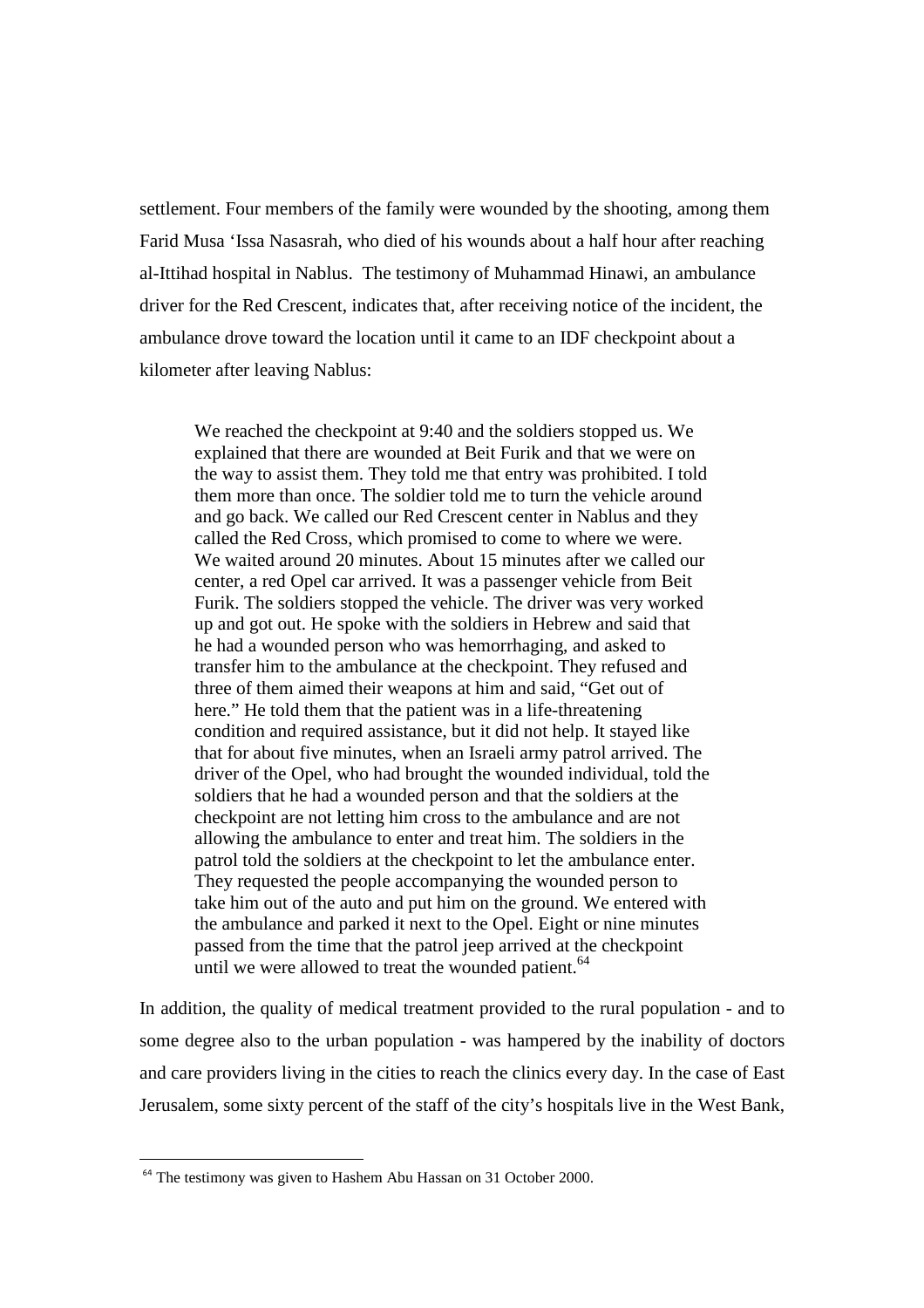but only forty percent received entry permits.<sup>65</sup> In al-Moqassed Hospital, for example, some 369 staff live in the West Bank. However, since imposition of the total closure, Israel only granted special entry permits to 176 of them. Furthermore, according to Physicians for Human Rights (Israel), in some cases, employees of East Jerusalem hospitals were not allowed to pass through checkpoints and enter Jerusalem even though they had valid entry permits.<sup>66</sup>

Another population that was especially harmed by Israel's restrictions on movement are Palestinians residing in area H-2 in Hebron, which has been under a total curfew almost continuously since the beginning of the intifada. Emergency arrangements exist to evacuate the ill by ambulances, which are allowed to move about despite the curfew. However, Israel does not allow residents needing to undergo examinations or treatment whose condition is not critical to receive their medical care during curfew. Lifting of the curfew while restricting movement of vehicles, as the IDF did for several days since the beginning of the intifada, does not resolve the problem of those requiring health services who must be transported to the place of treatment. These include the elderly, certain chronic patients, and pregnant women. $67$ 

## **B. Movement of supplies to clinics and hospitals**

Restrictions on movement within the Occupied Territories seriously hamper regular supply of medicine, medical equipment, and other items needed in clinics and hospitals, and impaired hospital and clinic operations throughout the Occupied Territories. However, it should be noted that B'Tselem did not find any indication of an actual shortage of medicine or medical equipment in hospitals and clinics in the Occupied Territories.

<sup>65</sup> *Ha'aretz,* 14 November 2000.

<sup>66</sup> Press release of 7 November 2000.

<sup>67</sup> HCJ 9382/00, section 20 of the petition. See footnote 12.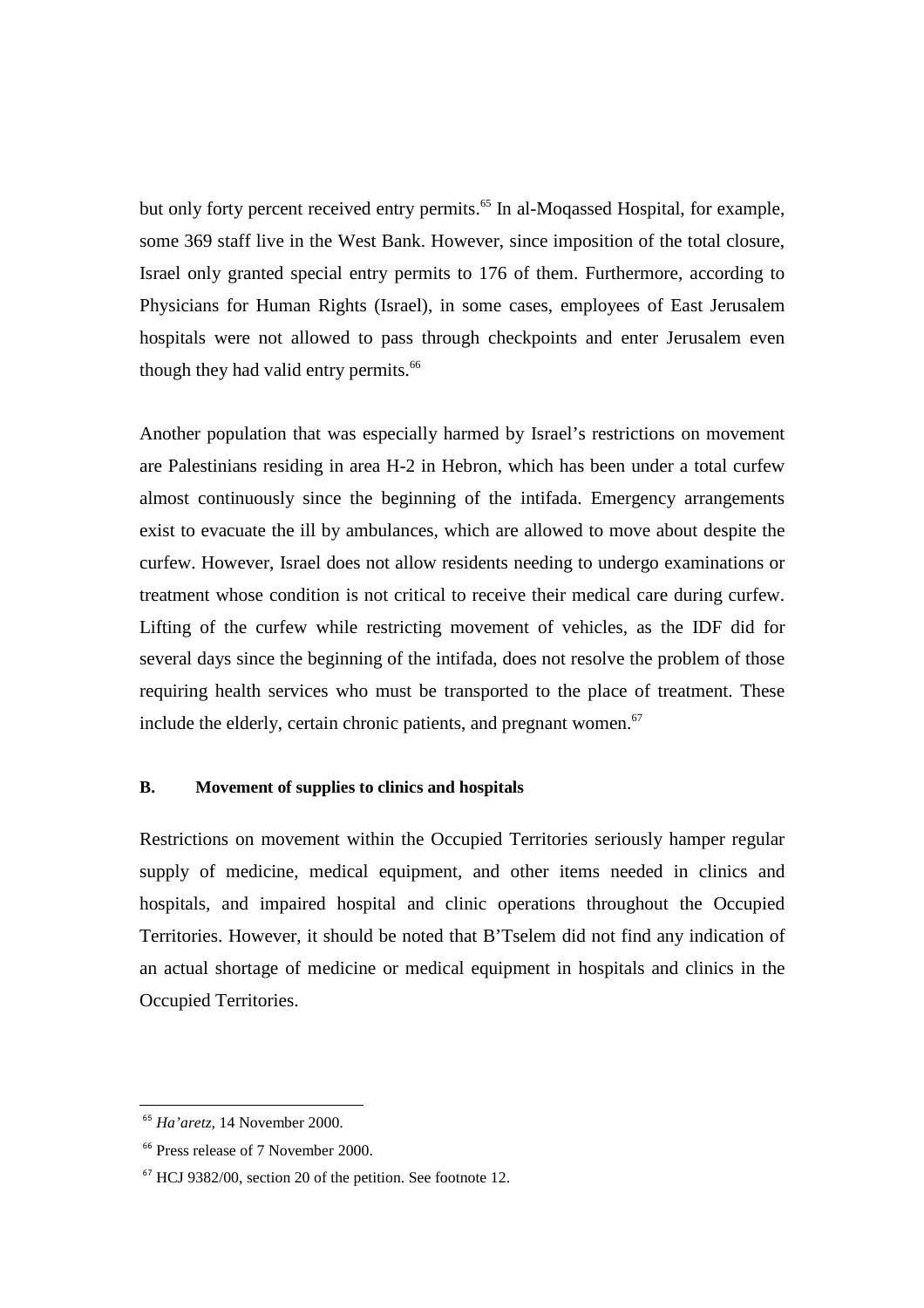#### *Halhul Checkpoint – 16 October 2000*

Wail Ibrahim Hassan a-Asawi drives a van for the 'Al-Jarwish National Chicken Company, in Bethlehem. He supplies 10 government hospitals in the West Bank with fowl and milk products. On 16 November at around 2:30 P.M. he came to the Halhul checkpoint, which is five kilometers north of Hebron:

I didn't see any soldier at the checkpoint. I saw cars and vehicles pass through the checkpoint via a narrow opening alongside the heavy concrete blocks, so I decided to pass. I reached 'Alia Hospital, in Hebron, quickly delivered the goods and drove back to Bethlehem. I hastily passed through the Halhul checkpoint, but after I drove a few meters, an army jeep that saw me pass the checkpoint arrived. When I saw the jeep approach the checkpoint, I turned right onto an unpaved road leading to Bethlehem. The jeep followed me and told me stop. I stopped. The soldiers got out of the jeep, and one came to the window of the van, grabbed me by the hair and tried to pull me out. In Hebrew, he asked me why I bypassed the checkpoint during closure. I told him that the checkpoint was open and that I saw cars pass through, and so I passed through. The soldier told me to follow the jeep to the checkpoint and stop the van behind the jeep. After I did that, he took the van's keys and told me to get out and go with him. I asked him to give me back the keys so that I could close the windows, but he refused. When we were on the ground, he pulled out a knife and began to puncture the van's tires one after the other. When I asked him why he was doing that, he pointed the knife at me and told me to keep quiet. When he finished, the soldiers left, taking my keys. The tires were slit and lacerated so badly that it was impossible to repair them. I couldn't do anything. Moreover, the soldier told me he would return and if he finds that I fixed the tires, he would slit them again, and he ordered me not to try to move the  $car.<sup>68</sup>$ 

#### *Ariel-Salfit Road - 14 October 2000*

 $\overline{a}$ 

At 1:30 P.M. on 14 October 2000, a convoy of four Red Crescent ambulances left Ramallah in the direction of Salfit to take medical equipment to clinics for first aid treatment. It should be noted that this trip was coordinated with IDF officials through

<sup>&</sup>lt;sup>68</sup> The testimony was given to Musa Abu Hashhash on the day of the incident.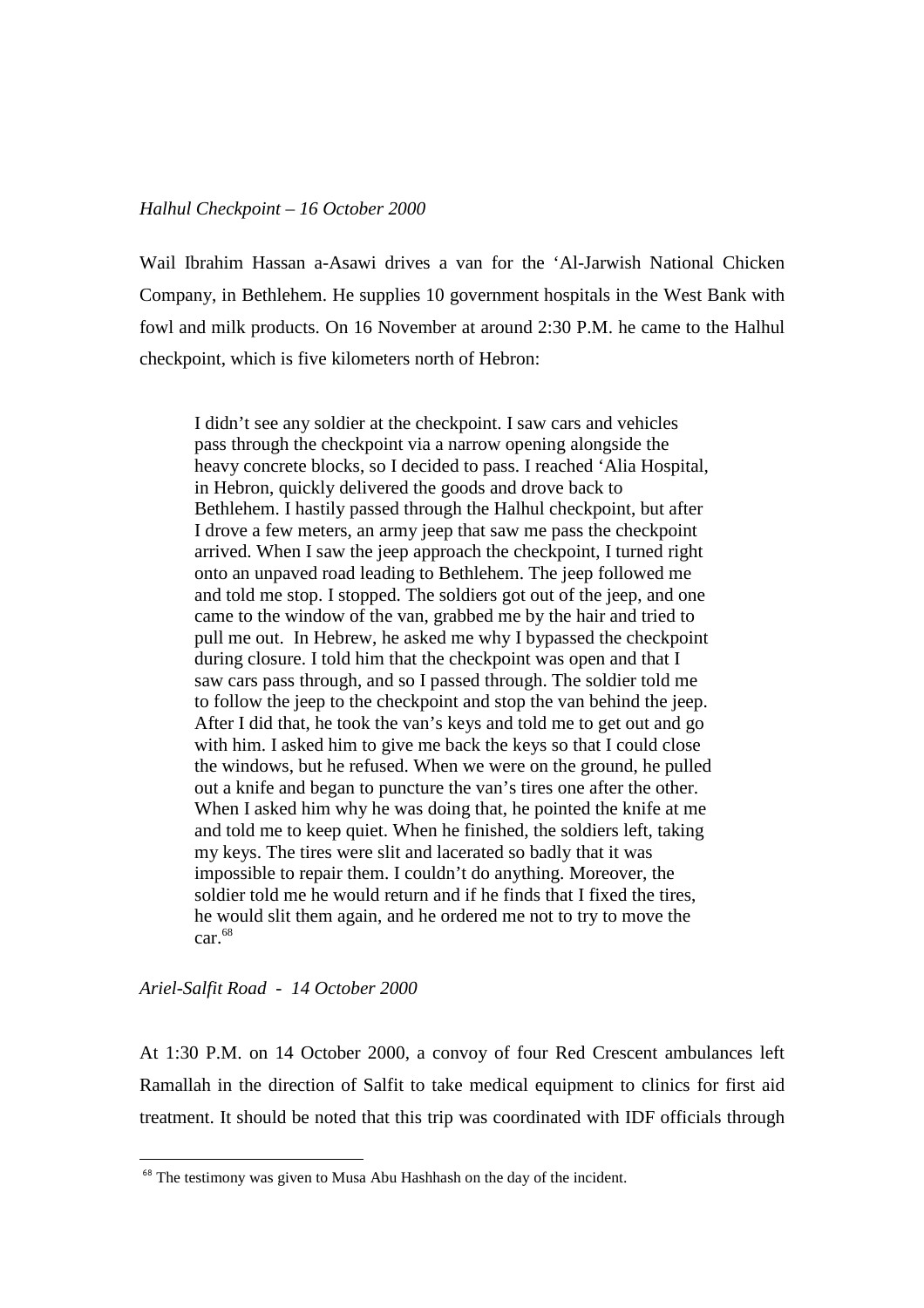the International Red Cross. The soldiers at the first checkpoint that the convoy reached allowed it to pass without delay. A half an hour later, close to the entrance to the Ariel settlement, the convoy came across big concrete cubes blocking the road. Ola Skuterud, chair of the red Cross delegation, testified as to what happened then:

A settler standing next to the checkpoint told us angrily and in a threatening tone of voice to leave the area immediately. He accused all Palestinians of being terrorists. He turned to the bearded driver of one of the ambulances, who was waiting in his place patiently, and told him that he would murder him and cut him into pieces. We tried to reduce the tension and make things friendlier. Then several more settlers arrived with the firm intention of removing us from "their area." At that moment, soldiers and Israeli police arrived. Our amicable conversation with everyone present helped cut the tension a bit. I asked one of the soldiers to call his commander to obtain authorization to let us continue on our way. There is a decided advantage in being a foreigner, and I also sensed that our international symbols provide some protection. After a few minutes, the soldiers let us pass. But only fifty meters down the road we came across a pile of rocks on the road. During those few minutes, the settlers had placed them there with a bulldozer. The rocks blocked access to the Palestinian villages in the valley ahead of us, and we couldn't get around them. Having no choice, we turned around and went back.<sup>69</sup>

## **C. Criticism**

 $\overline{a}$ 

Article 12 of the Covenant on Economic, Social and Cultural Rights states that:

The States Parties to the present Covenant recognize the right of everyone to the enjoyment of the highest attainable standard of physical and mental health.

The duty of states regarding the right to health, like the duty relating to the right to work, is divided into three levels: the duty to promote the right, the duty to prevent a third party from impairing exercise of the right, and the duty on the state itself to

<sup>&</sup>lt;sup>69</sup> Report of the Palestinian Red Crescent (www.palestinercs.org).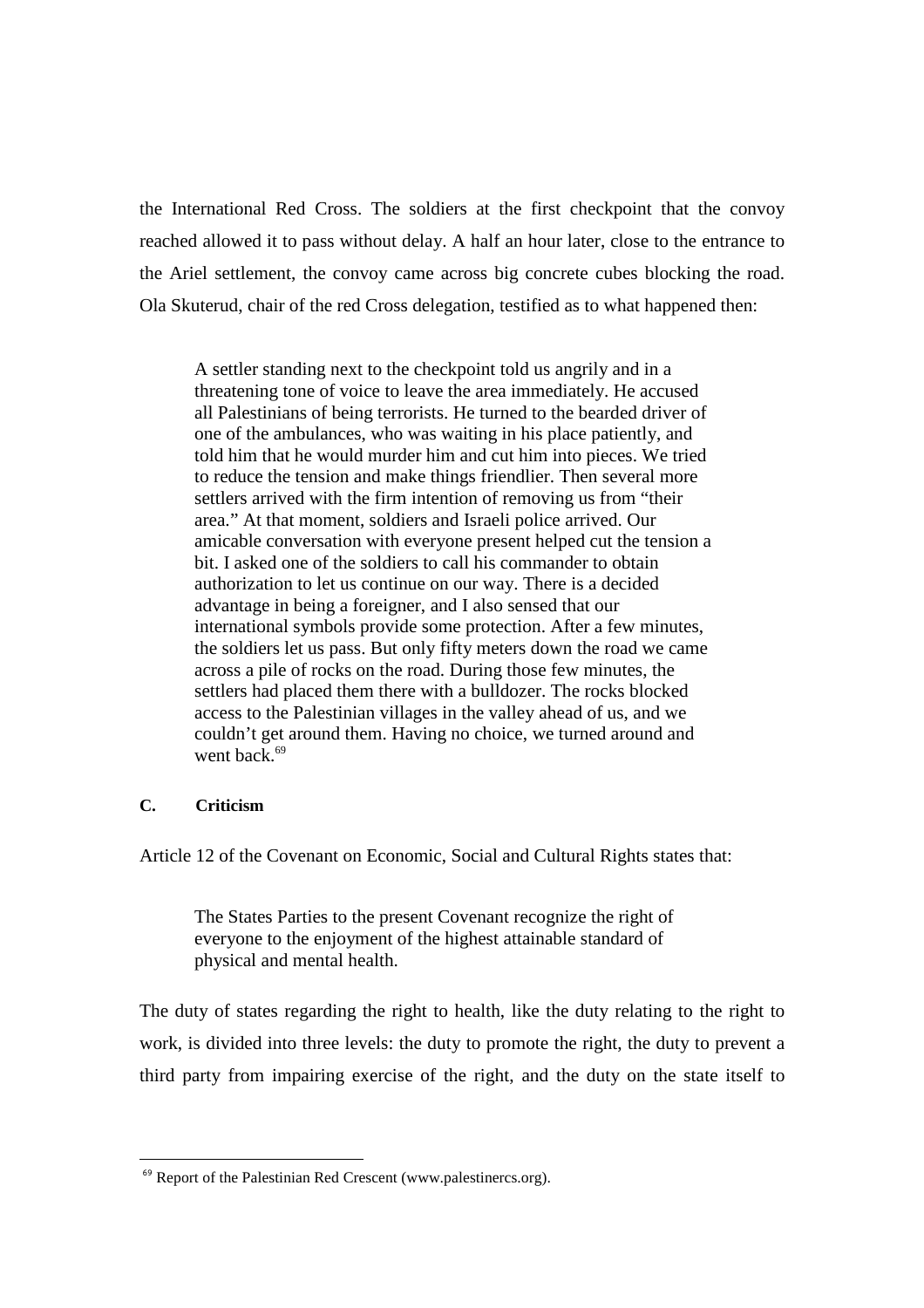refrain from impairing the right.<sup>70</sup> Although Israel can exempt itself from promoting and investing in health services in the Occupied Territories, the deliberate obstacles imposed on the sick wanting to reach clinics and hospitals, by preventing their passage or delaying them at checkpoints at exit points from the villages, violates the right to health at the most basic level.

Regarding occupied territory, the Fourth Geneva Convention requires the occupying state to provide special respect and protection to "persons engaged in the operation and administration of civilian hospitals, including the personnel engaged in the search for, removal and transporting of and caring for wounded and sick civilians,"<sup>71</sup> and also the "convoys of vehicles… conveying wounded and sick civilians."<sup>72</sup> In addition, the Convention imposes on the occupying state, "to the fullest extent of the means available to it… the duty of ensuring the food and medical supplies of the population."<sup>73</sup>

Even if the contention is true that Israel's senior military and political echelon does not have a policy intended to prevent the movement of the sick, medical teams, or humanitarian delegations, the lack of intent does not exempt Israel from responsibility for the many such acts committed by soldiers at checkpoints. Furthermore, the decision to establish innumerable unmanned roadblocks, which can only be removed by heavy machinery, denies exercise of judgment in emergency cases where the sick or wounded must be transported along the roadways. Israel also has the duty to investigate the cases in which people died or were gravely injured as a result of delays or where they were prevented from crossing the checkpoints, and to prosecute those responsible.

<sup>70</sup> See footnote 52.

<sup>71</sup> Fourth Geneva Convention, article 20.

<sup>72</sup> *Ibid.,* article 21.

<sup>73</sup> *Ibid.,* article 55.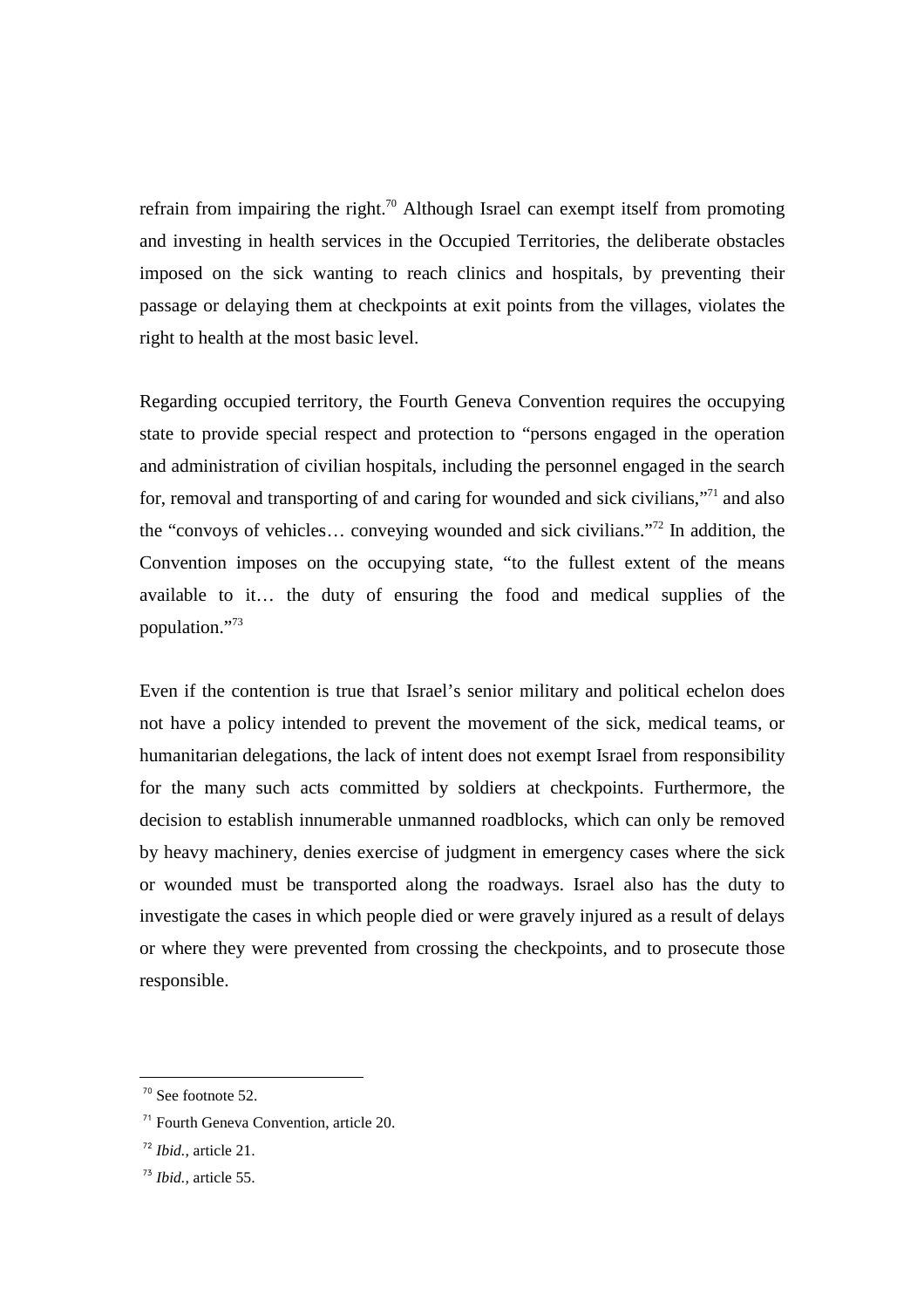#### **Chapter 4: Violation of the Right to Education**

Like other areas of life described above, the restrictions on freedom of movement in the Occupied Territories severely impair the proper functioning of all levels of the educational system there. The affect is felt first and foremost in the difficulties teachers face in getting to schools located outside their home communities. As a result, many classroom hours are lost because the teachers are absent. The Palestinian Ministry of Education attempts to overcome this problem by assigning such teachers to schools closer to where they live. This arrangement prevents the cancellation of classes in some cases but makes it more difficult to maintain the normal study program. $74$ 

Sna'a Muhammad Zabah Zahadi Al-'Amad, for example, lives in Nablus. She is director of a high school for girls in the village of Yatma, located 15 kilometers from Nablus:

The school in Yatma has 17 teachers, and 15 come from Nablus and nearby villages. The trip from Nablus to Yatma generally takes no more than 15 minutes. In the present situation, however, it lasts more than an hour and a half. I do not recall such a harsh situation ever since I became a teacher. At first they closed the main road with checkpoints and concrete blocks. When they did that, we began to use an alternate road, the side road leading from Nablus to Hewara via 'Orteh, and from there to the Za'atreh intersection and then to Yatma. Only a few days later, they also closed this alternate road with concrete blocks, and on the blocks they put piles of dirt and dug holes along the road and its adjacent area. For a long time, I couldn't get to the school. After a while, we worked our way to school via alternate roads between Tel, Borin, Hewara, Za'atreh, and from there to Yatma. Until Borin the roads are torn up, all coarse gravel, very long, and full of holes. The situation is even worse when it rains... It tires me out both physically and emotionally. In such a condition, I am unable to teach the material to the pupils in a proper and complete manner.<sup>75</sup>

 $74$  The information was provided to B'Tselem on 11 December 2000 to B'Tselem by Ra'iya Muhammad Hussein Ziad Al-Kilani, director of the Office of Education and Culture of the PA for Nablus District.

 $75$  The testimony was given to Hashem Abu Hassan in Nablus on 11 December 2000.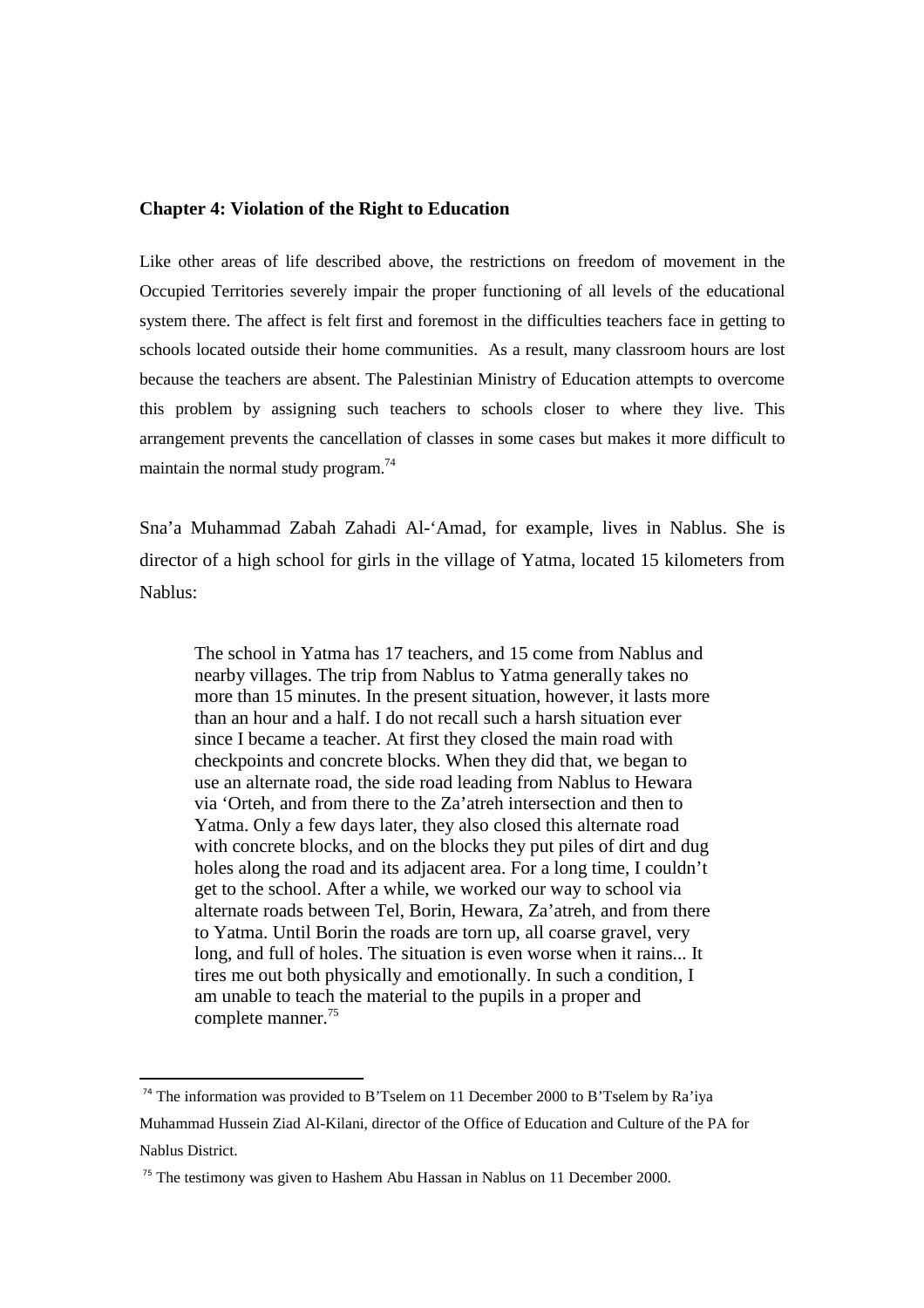Twaneh Village, Hebron District, located in Area C, has 200 Palestinians and one primary school. On 12 October, the IDF blocked, by piles of dirt and rocks, the only road leading to the village. Since then, every few days, soldiers bolster the blockage of the road. Almost the entire time since then the school has been closed because the teachers are unable to reach the village. The teachers often encounter soldiers on the road to the village and are sent back. The roadblock also resulted in the cessation of the transporting of pupils who study outside the village (primarily at the Khirbet al Karmel school), so the youngsters have to go by foot to their school three kilometers away.<sup>76</sup>

In areas under curfew, all classes are cancelled. In the H2 area of Hebron, there are 29 schools with an enrollment of  $5,450$  students.<sup>77</sup> In Hewara, Nablus District, there are four primary and high schools with 1,900 pupils. Some of the pupils come from adjacent villages, such as 'Awartea, a-Sawiyeh, Bita, Qabalan, Luban a-Sharqiyeh, 'Orif, 'Inabus, Borin, Madma, and 'Asira al-Qabliyeh, which do not have high schools or vocational schools.<sup>78</sup>

The restrictions on freedom of movement also hampered university studies. Hundreds of students from the Gaza Strip study in universities in the West Bank. Following the closing of the "safe passage" and prohibition on entry into Israel, some students were compelled to remain at their homes in Gaza, and some were stuck in the West Bank without being able to go home.<sup>79</sup> For example, at Bir Zeit University, near Ramallah, of the 307 residents of the Gaza Strip registered, only 185 were present for the when

<sup>76</sup> From the petition in HCJ 32/01, *The Association for Civil Rights in Israel et al. v. IDF Commander for Judea and Samaria.* 

<sup>&</sup>lt;sup>77</sup> This information was provided to B'Tselem by the Directory of the Palestinian Ministry of Education in the Hebron District, Muhammad Qawasme.

<sup>&</sup>lt;sup>78</sup> The information was provided to Hashem Abu Hassan by Muhammad 'Abd al-Rahman Badawi, mayor of Hewara, on 1 November 2000.

 $79$  For a discussion on violations in this area prior to the opening of the safe passage, see B'Tselem, *Divide and Rule*. See footnote 1.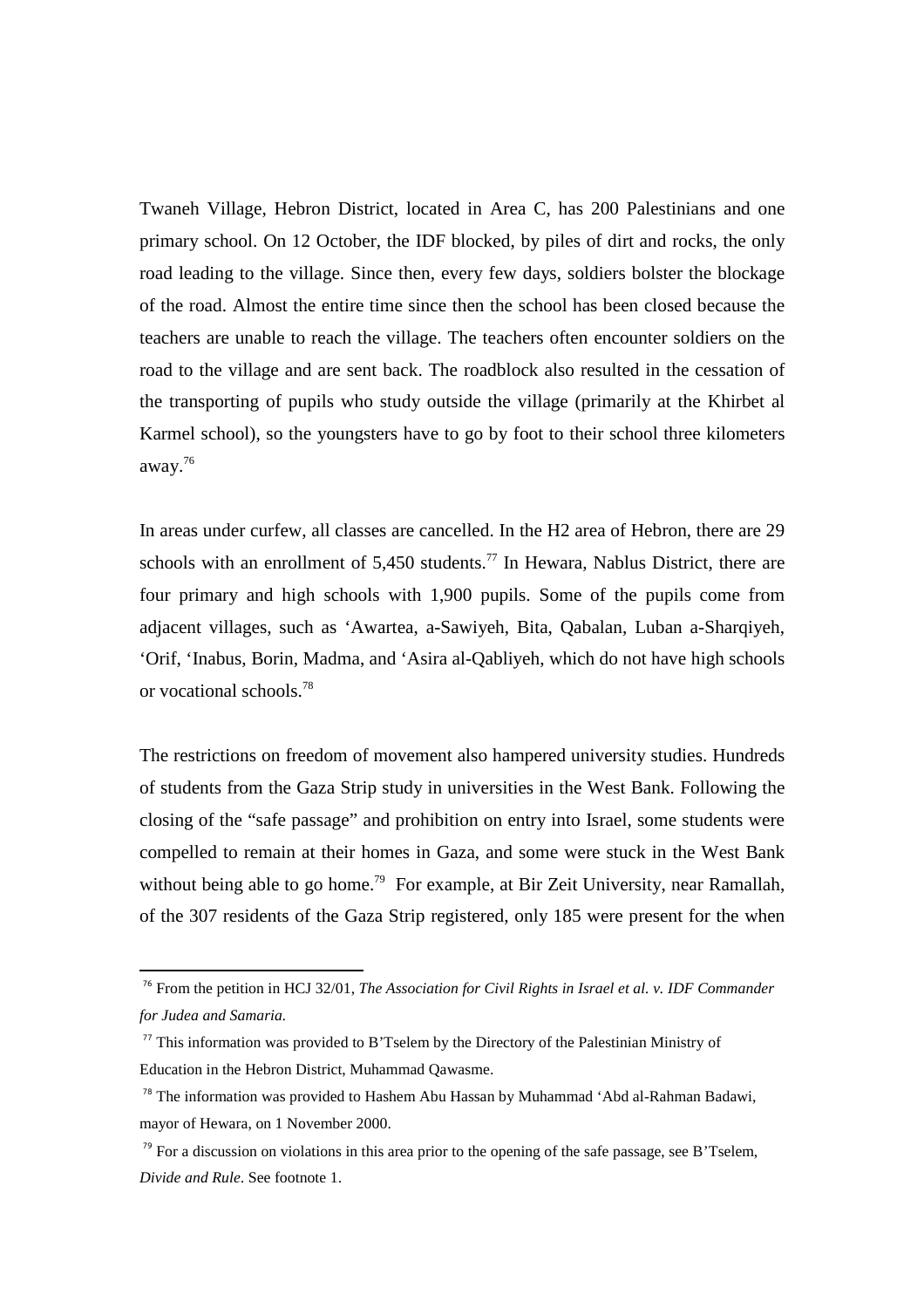the new school year began. Those who are at the university are unable to return to their homes.<sup>80</sup>

The dissection of the Gaza Strip into two parts by blocking the main road hampered university studies in Gaza City. For example, following the complete severance between the northern and southern sections on 20 November, some 700 students from the southern part of the Strip who attended the Islamic University in Gaza were unable to return to their homes and for several days had to sleep at the university, where classes had been cancelled.<sup>81</sup>

Palestinian schools were also harmed by other measures taken recently by Israel, unrelated to the policy of restrictions on movement. Similar to the restrictions on movement, these measures also constitute a form of collective punishment that hampers operation of educational institutions:

In addition to the restrictions on movement, Palestinian educational institutions were adversely affected by other Israeli measures imposed during this intifada, which also constitute a form of collective punishment:

On 11 October, the IDF took control of three schools in the neighborhood of Jabel Johar, $82$  which have a combined enrollment of 1,835 pupils, and established a military encampment on their premises, which is still maintained. The basis for the seizure was that the topography on which the schools are located enable "a broad and effective observation post over the city," enabling the army to prevent firing at the Jewish

l

<sup>&</sup>lt;sup>80</sup> The information was provided to B'Tselem by the head of public relations at the university, Yasser Darwish.

<sup>&</sup>lt;sup>81</sup> The information was provided on 24 November 2000 to B'Tselem by Riad Abu 'Atzer, external relations director at the Islamic University in Gaza.

<sup>&</sup>lt;sup>82</sup> The Al-Ma'aref Primary School for Boys, the Johar Primary School for Girls, the Usama Ibn Munqath Primary School for Girls.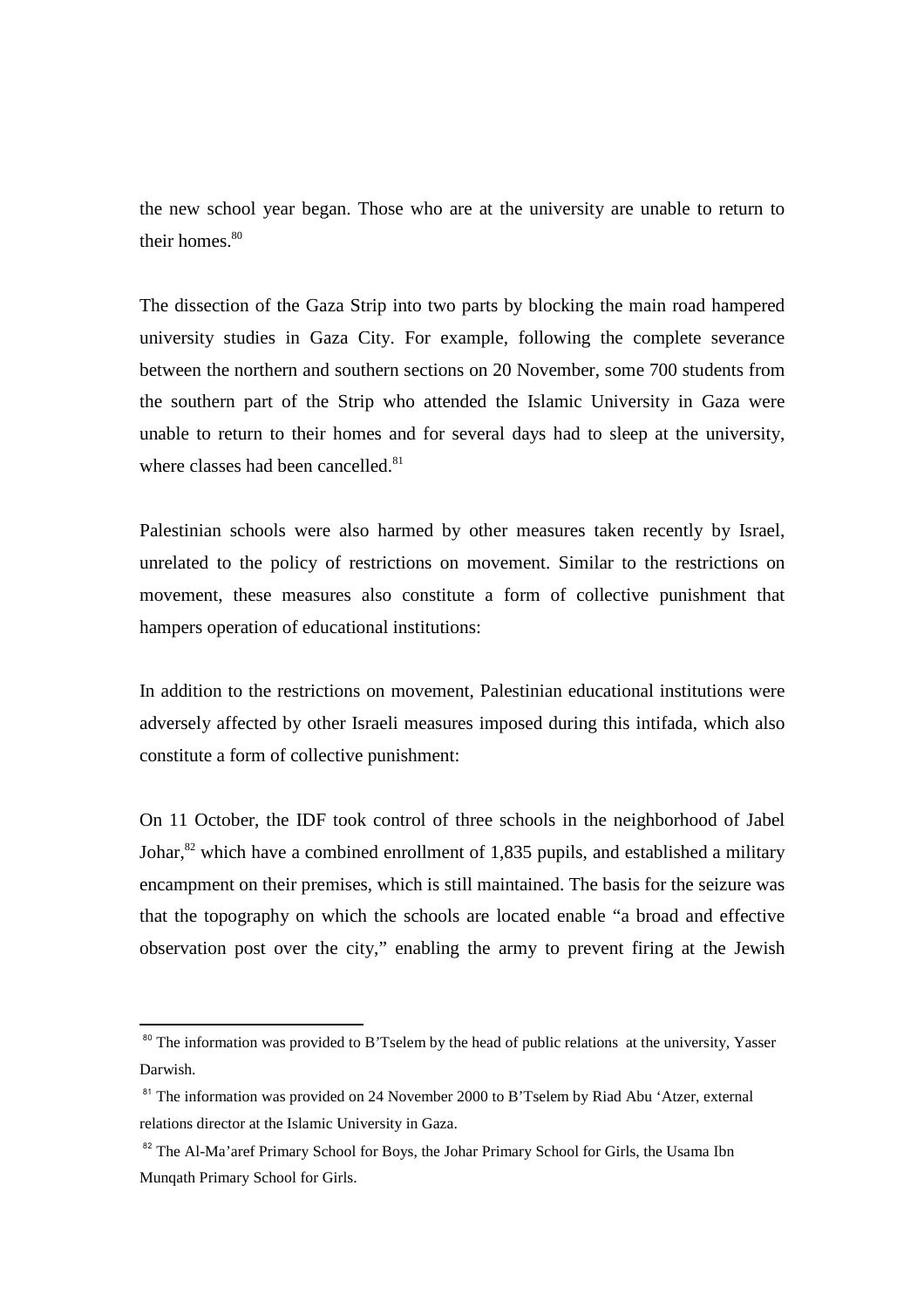settlement in the city.<sup>83</sup> This measure halted classes for pupils in the area under IDF control (on those days that the curfew is lifted) and for pupils living in the H-1 area of Hebron who study in these schools.

The IDF took similar measures in al-Khader, a village adjacent to Bethlehem, part of which is under complete Israel security control (Area C). On 31 October, the Etzion Brigade Commander issued an order closing four schools in the village, in which 2,323 pupils study, for 30 days. $84$  This order was later extended for an additional 15 days, so the schools were closed until December 15. The authorities justified the order on the grounds that the schools are located at "the al-Khader intersection on Route 60, which is a main thoroughfare linking Hebron, Kiryat Arba, and the Gush Etzion settlements with Jerusalem."<sup>85</sup>

On 15 November, The Association for Civil Rights in Israel petitioned the High Court of Justice to direct the opening of these seven schools (in Hebron and al-Khader). ACRI argued that the IDF's actions were sweeping, disproportionate, and in contravention of international humanitarian law, but the Court denied the petition.<sup>86</sup>

# **Criticism**

 $\overline{a}$ 

Article 13 of the Covenant on Economic, Social and Cultural Rights provides that every person has the right to education. The signatory states are obligated to implement the right at all levels of education: primary, secondary, and higher education.

As noted regarding the right to work and the right to health, the states are obligated to implement the right on three levels. $87$  Israel can surely exempt itself from

<sup>&</sup>lt;sup>83</sup> Statement by the State Attorney's Office in response to HCJ 8286/00, *The Association for Civil Rights in Israel v. IDF Commander for Judea and Samaria*, section 14.

 $84$  Two high schools and two primary schools (two for boys and two for girls).

<sup>&</sup>lt;sup>85</sup> Statement of the State Attorney's Office in HCJ 8286/00, section 4. See footnote 83.

<sup>&</sup>lt;sup>86</sup> HCJ 8286/00. See footnote 82. The High Court has not yet given its reasons.

<sup>&</sup>lt;sup>87</sup> See footnote 52 and the relevant text.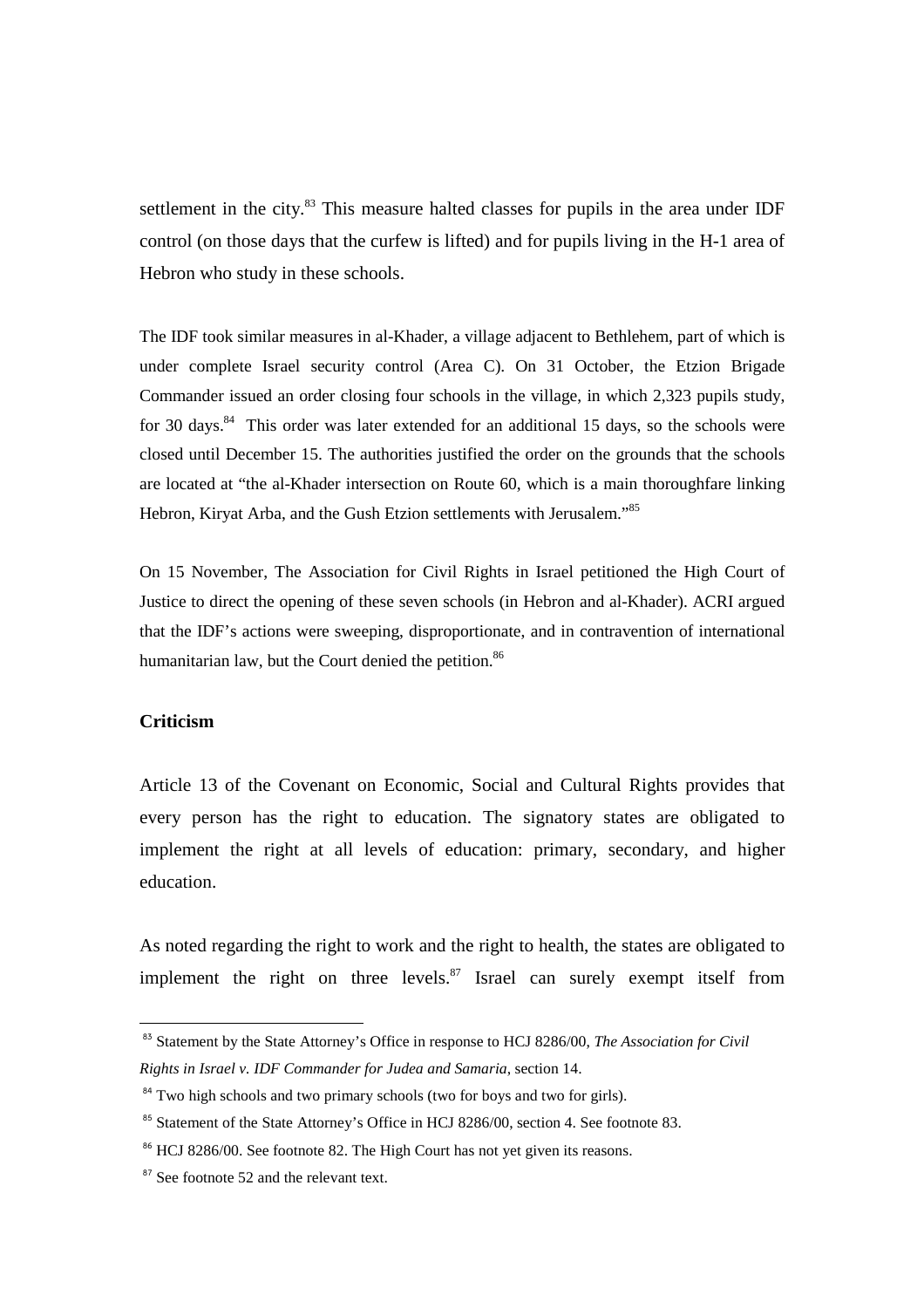implementing the proactive level of the right for the reason that, since the PA was established, the PA is responsible for civilian matters, including education. That is, Israel is not expected to act to develop the Palestinian education system. However, Israel certainly has the duty not to impair the system, as it has done since the intifada erupted, thus violating the most basic level of the right to education.

The closing and seizure orders issued regarding the seven schools in Hebron and al-Khader is an even grosser violation of the right to education because, unlike hampering the education system that resulted from the general decision to limit the freedom of movement, the orders were explicit and intentional.

Article 43 of the Hague Regulations requires the occupying state to enable the population to lead as normal a life as possible. As the Supreme Court stated in this context:

The existence of educational and charitable organizations... can naturally contribute to achieve this objective. Conversely, the closing of such institutions, which have existed and operated for a long time, is liable to lead to turbulence and an increase in tension, which does not assist in establishing a normal living situation.<sup>88</sup>

Also, the Fourth Geneva Convention provides that the occupying state must facilitate, "with the co-operation of the national and local authorities, the proper working of all institutions devoted to the care and education of children."<sup>89</sup>

Furthermore, in cases where military considerations justify harm of one kind or another affecting educational institutions, the harm must be reasonable and proportional. The decision to seize schools in Hebron and to close the schools in al-Khader for periods defined in advance of a month and a half and one month,

<sup>88</sup> HCJ 660/88, In'ash al-Usra Society et al. v. IDF Commander for Judea and Samaria, Piskei Din 43 (3) 673, 677.

<sup>&</sup>lt;sup>89</sup> Fourth Geneva Convention, article 50.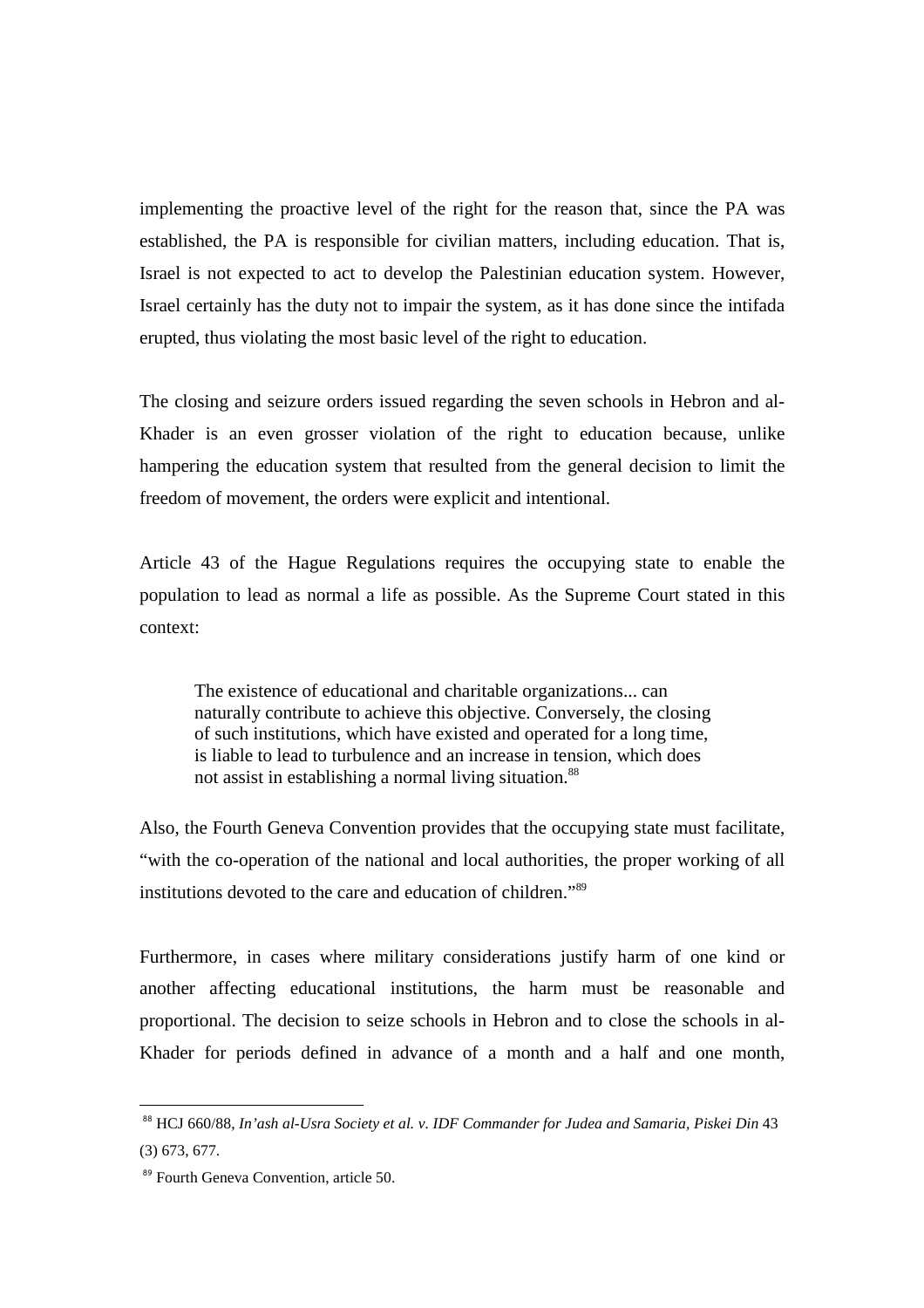respectively, and later extended, do not meet this requirement. Because these decisions left more than 4,000 pupils with no educational framework, the IDF was obligated to find alternate solutions that would have resulted in less severe consequences.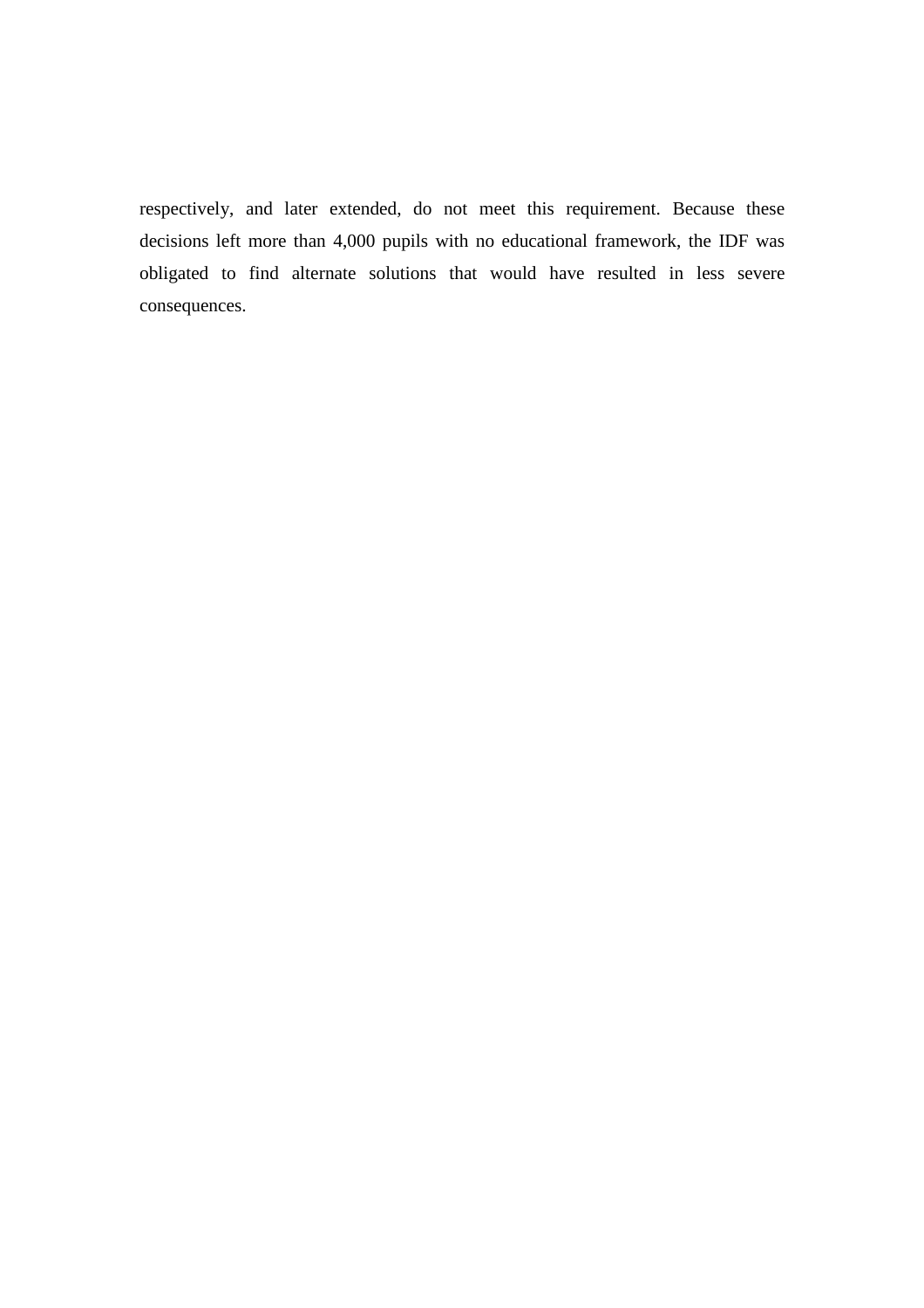# **Divided Families**

Palestinian families in which the wife is an Israeli resident (usually a resident of East Jerusalem) and the husband a resident of the Gaza Strip live apart permanently because of Israel's policy in two main areas. On the one hand, since imposition of the general closure in 1993, residents of Israel are not allowed to enter and remain in the Gaza Strip unless they obtain a permit from the IDF, which is valid for one day only. On the other hand, in most instances, the Minister of Interior denies requests for family unification when the male is the one who requests moving to Israel.<sup>90</sup>

Regarding those women (holding an Israeli identity card) who are married to residents of the Gaza Strip, there is a special arrangement allowing them to stay in the Strip with their spouse and children. These permits are issued for three months at a time. When they expire, the woman must go to Erez Checkpoint and exit to Israel or, in the alternative, obtain a new permit.

The current intifada made it impossible to reach Erez Checkpoint. Furthermore, during the first month after the intifada erupted, the Israeli DCO, which issues the permits, was closed, and telephone calls to the office were not answered. The number of women from Jerusalem living in Gaza on expired permits grew. Five of them contacted HaMoked: Center for the Defence of the Individual for assistance.

On 11 October, HaMoked contacted the Israeli DCO in Erez and requested that the permits be extended automatically and without the women having to endanger their lives and the lives of their children traveling along roads in the Gaza Strip, many of

<sup>90</sup> See B'Tselem and HaMoked: Center for the Defence of the Individual, *The Quiet Deportation Continues: Revocation of Residency and Denial Social Rights of East Jerusalem Palestinians*, September 1998, pp. 22-23.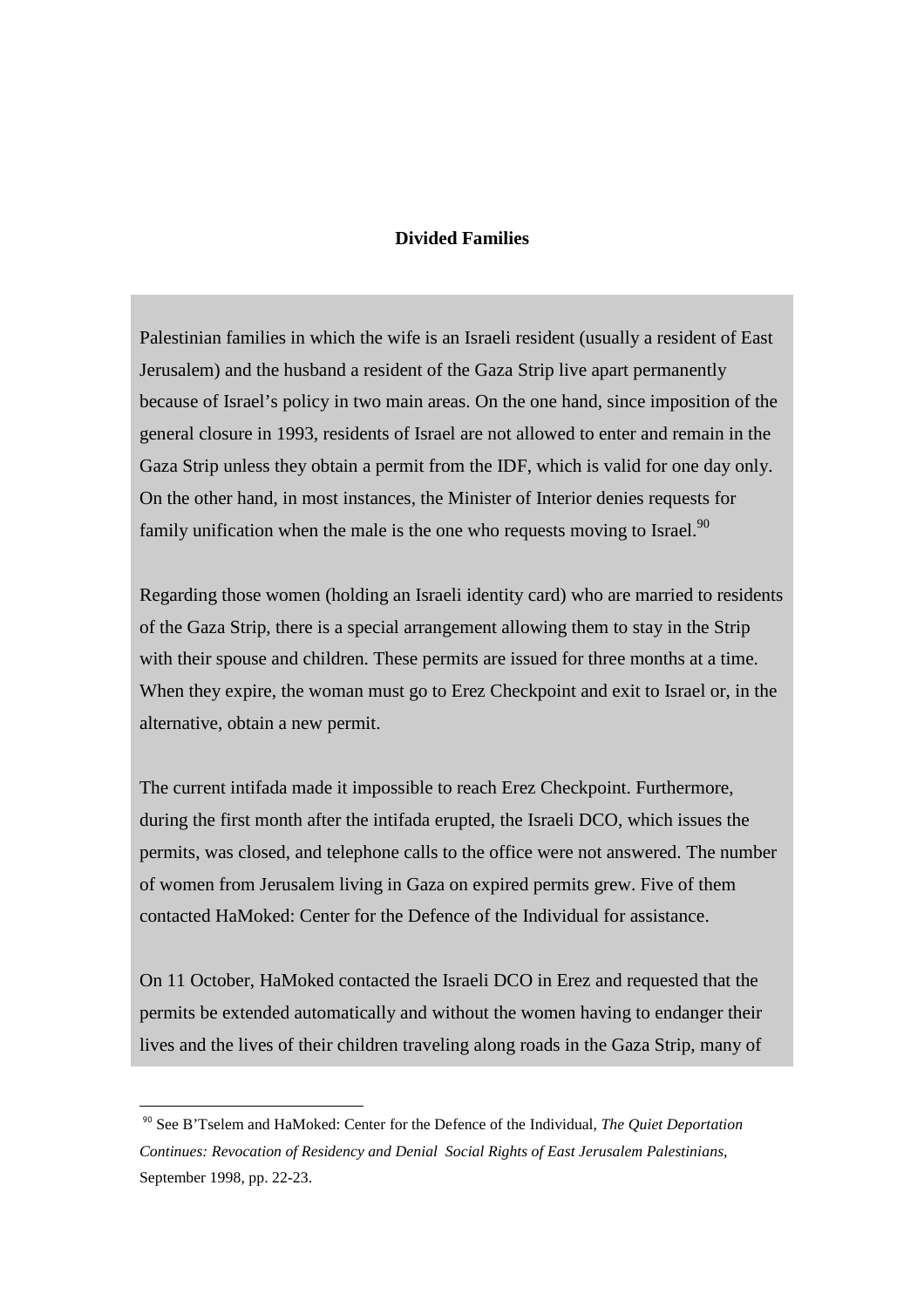which were blocked and under cross-fire. Following HaMoked's intervention, the DCO agreed to HaMoked's request and agreed to extend the permits automatically for a month. However, on 1 November, a week after the arrangement was reached and had been announced to the public, the DCO decided to revoke the arrangement unilaterally. It did so when many women believed that their permits had been automatically extended.

HaMoked appealed to the State Attorney's Office on November 2, warning that if the matter were not resolved, relief would be sought in the High Court of Justice. Only then was the arrangement reinstated for a reasonable interim period (until 15 November), which would also enable the population to be informed about the new procedure.

In several cases, the IDF also did not precisely honor the arrangement that was reached with the State Attorney's Office. A number of women who came to Erez Checkpoint were delayed and interrogated by the police on their "illegal stay" in the Gaza Strip during the period that the office was closed. HaMoked's intervention was repeatedly required.

It is extremely regretful that only following the intervention of a human rights organization - and then only after threat to petition the High Court - do the Israeli authorities consent to give even minimal consideration to the distress of families living apart.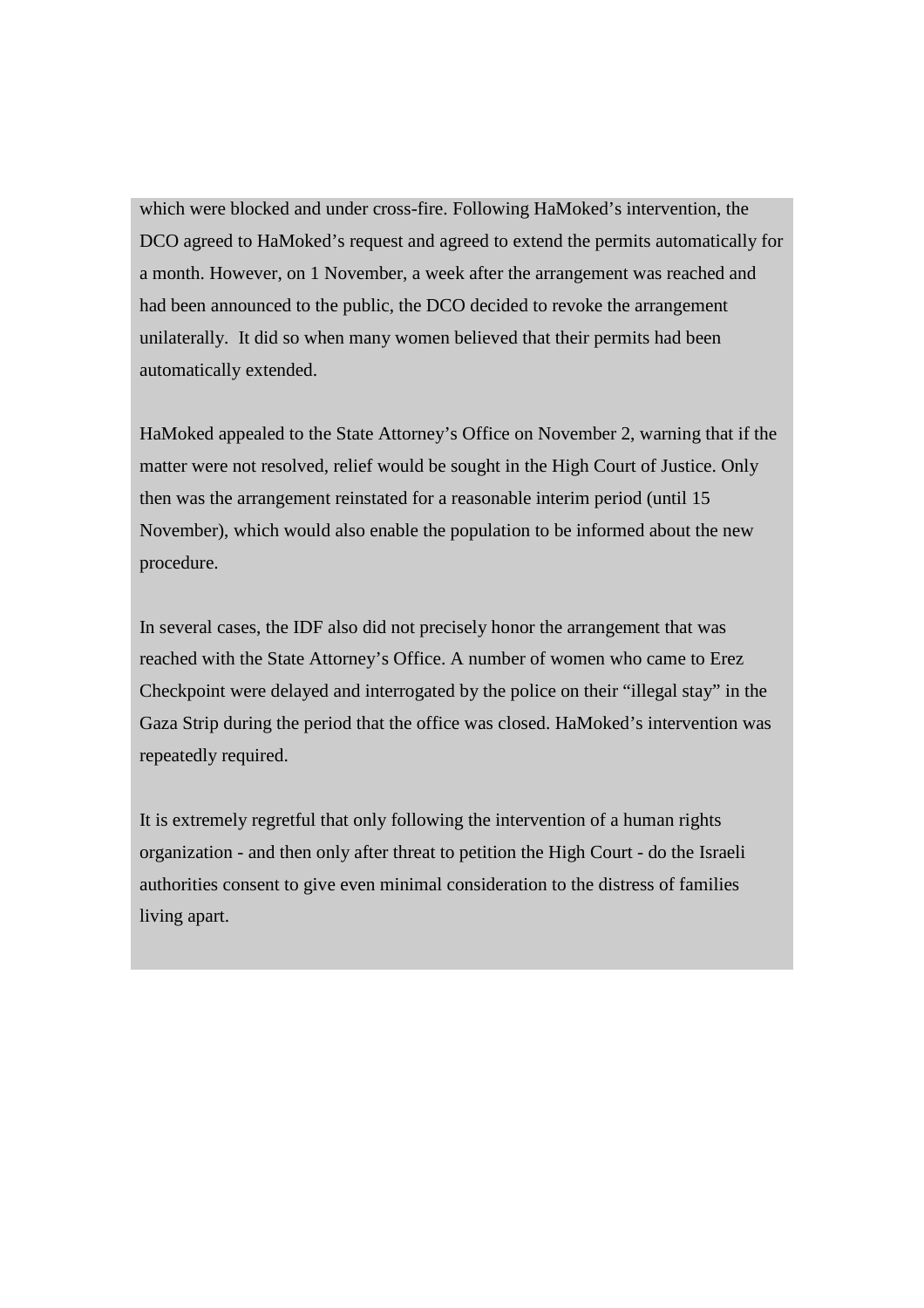## **Chapter 5: Collective Punishment and Discrimination**

Article 12 of the Covenant on Civil and Political Rights, which Israel ratified in 1991, states that everyone shall have the right to liberty of movement, without restriction, in his or her country, and the right to enter and leave it without hindrance. Unlike other human rights such as the prohibition on torture or on extra-judicial capital punishment, freedom of movement is not an absolute right, and the Covenant allows states to limit the right in emergencies, under certain circumstances. According to article 4 (1) of the Covenant:

In time of public emergency which threatens the life of the nation and the existence of which is officially proclaimed, the States Parties to the present Covenant may take measures derogating from their obligations under the present Covenant *to the extent strictly required* to the exigencies of the situation, provided that such measures are not inconsistent with *their other obligations* under international law *and do not involve discrimination* solely on the ground of race, color, sex, language, religion or social origin. [our emphasis]

The picture portrayed in this report regarding Israel's restrictions on freedom of movement and their grave consequences supports the determination that the restrictions do not comply with the conditions mentioned in this article of the Covenant:

First, the nature and timing of the policy implemented by Israel raises doubts that it is "strictly required" as a result of the security situation:

• Israel imposes the various restrictions on freedom of movement in a sweeping manner on millions of people, rather than on selected individuals who constitute a security threat. For example, Israel prohibited all Palestinian workers from entering Israel where there were alternate means to prevent potential security risks from entering the country; $91$ 

 $91$  See the discussion in the criticism section of Chapter 2.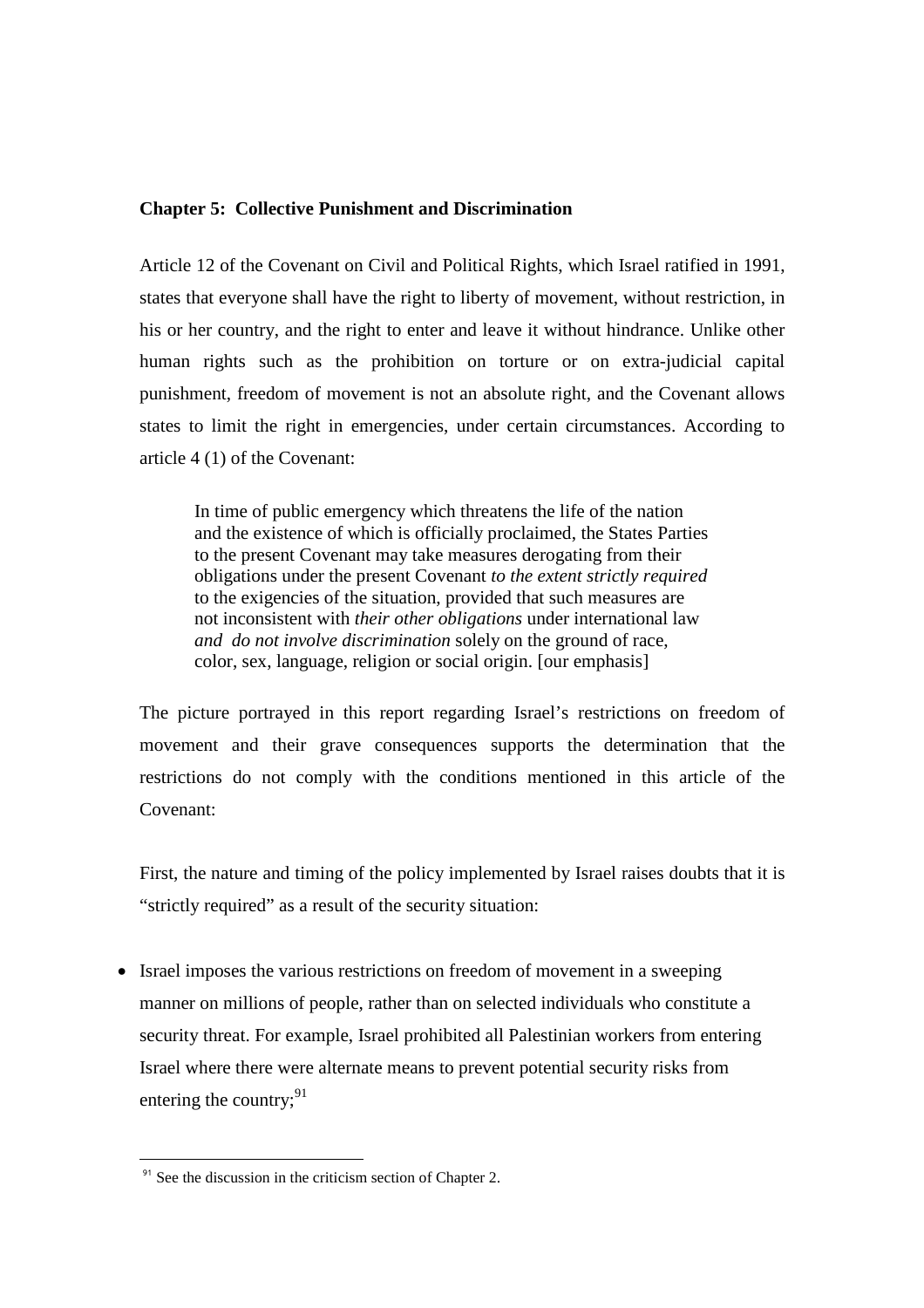- Restrictions are often imposed in "response" to Palestinian attacks against Israeli civilians or soldiers, without any substantive connection between prevention of similar attacks and the nature of the restriction imposed. For example, in response to the attack by Palestinians on the Egged bus in Netanya, Israel closed the airport and the Rafah land terminal in the Gaza Strip;
- The decision to ease restrictions on freedom of movement are generally made as a "gesture" in the context of political processes, in situations in which it is not at all clear that at the time of these developments the "security threat" that ostensibly justifies Israeli measures have lessened;

Second, as was mentioned in the preceding chapters of this report, the harsh human consequences of the restrictions imposed by Israel on the Palestinians violate other legal duties to which Israel is subject, primarily the right to work, the right to health, and the right to education, as they appear in the International Covenant on Economic, Social and Cultural Rights.

Third, the restrictions policy is based entirely on flagrant nationality-based discrimination between the two populations living in the Occupied Territories: Palestinians and Jews (see the discussion below).

International humanitarian law, too, limits the power of the occupying state to sweepingly and for a prolonged period of time impair the daily lives of the population under occupation, as Israel has done since the outbreak of the intifada. This prohibition is derived, as the Supreme Court has stated in several decisions, from Regulation 43 of the Hague Convention, which requires Israel to ensure, as far as possible, "public order and safety in all its aspects… [including] a wide variety of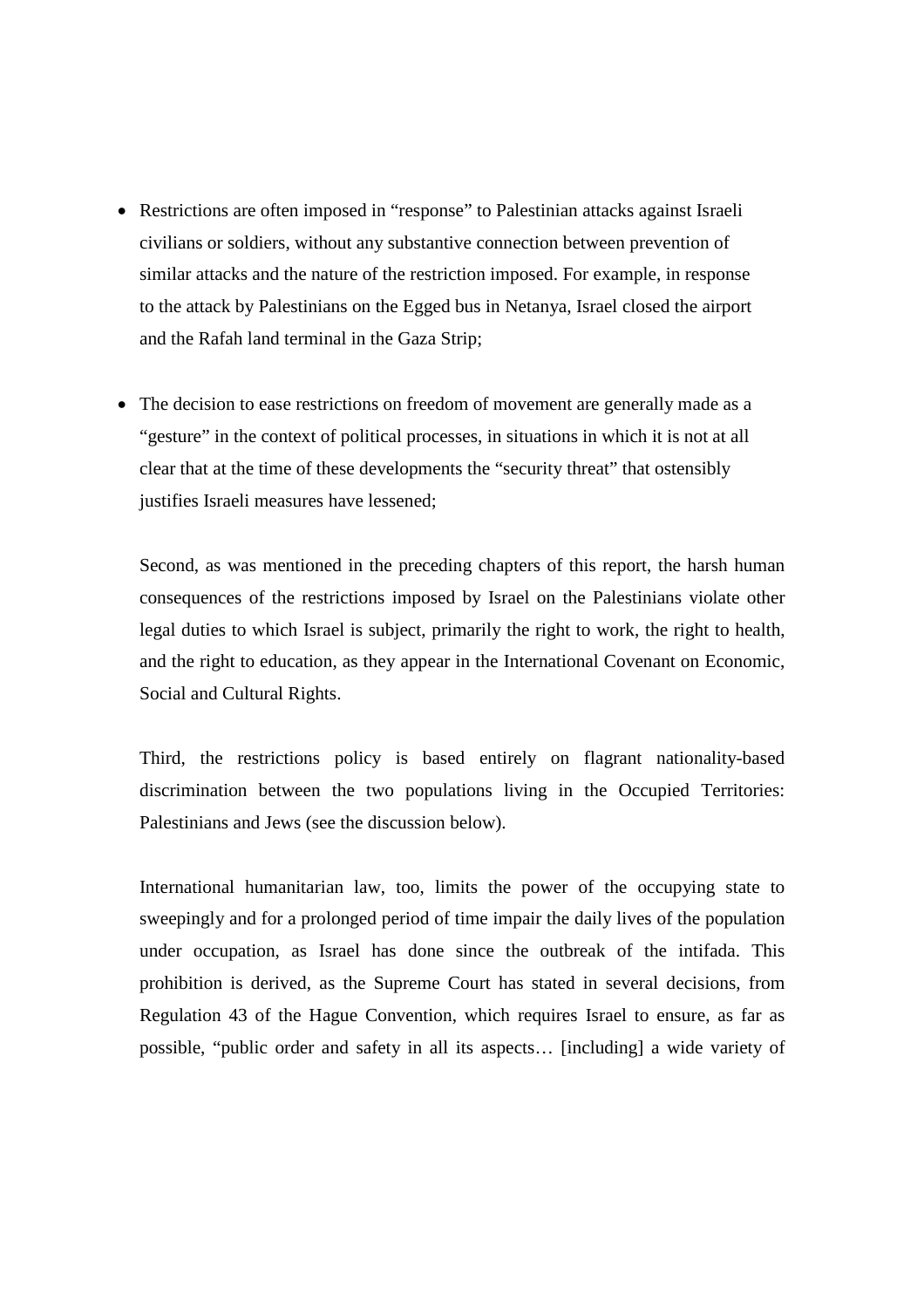civilian circumstances, such as economic, social, educational, sociological, sanitation, health, transport, and similar matters related to life in a modern society."<sup>92</sup>

As the occupying state, Israel is allowed to restrict freedom of movement and impair the routine of the local population.<sup>93</sup> However, as the Supreme Court Justice Yitzhak Zamir has noted:

In every case in which such restrictions [on freedom of movement] are imposed, the competent authority must weigh the degree of security need in exercising the power vested in the authority against the degree of harm to the local population, to refrain from imposing restrictions as punishment, and to refrain from taking harsh and harmful measures in excess of those that are proper in the circumstances of the case.<sup>94</sup>

By contrast, it is difficult to view Israel's restrictions of movement in the current intifada as measures taken solely according to "the degree of security need" and only after weighing the "degree of harm to the local population," as required by the Supreme Court. In addition to the sweeping nature and the lack of proportionality of the general closure, which prevents hundreds of thousands of Palestinians from earning an income, the unique characteristics of the internal closure should be mentioned. In order to enforce it, the IDF placed concrete blocks and piles of dirt, and dug holes, which can be removed only by heavy machinery. Such enforcement is accomplished in one short operation requiring minimal resources compared to stationing soldiers at every checkpoint. However, this savings denies the residents under siege the ability to speak with the soldiers to convince them of the necessity to pass through the checkpoint in emergencies.

<sup>92</sup> HCJ 393/82, *Jamaeat Askan al-Malmun v. IDF Commander in Judea and Samaria et al., Piskei Din*  37 (4) 785, 789. See also HCJ 3933/92 *Barkat v. OC Central Commander, Piskei Din* 46 (5) 6,1; *Abu 'Itta* (see footnote 55).

<sup>&</sup>lt;sup>93</sup> According to the military legislation, the commander in the region is granted the power to limit the use of roads and motor vehicles, pursuant to section 88 of the Order Relating to Defense Regulations Number 378 (Judea and Samaria), 5730 –1970.

<sup>&</sup>lt;sup>94</sup> HCJ 1759/94, *Sruzberg et al. v. Minister of Defense et al., Takdin Elyon* 94 (2) 1247, section 3.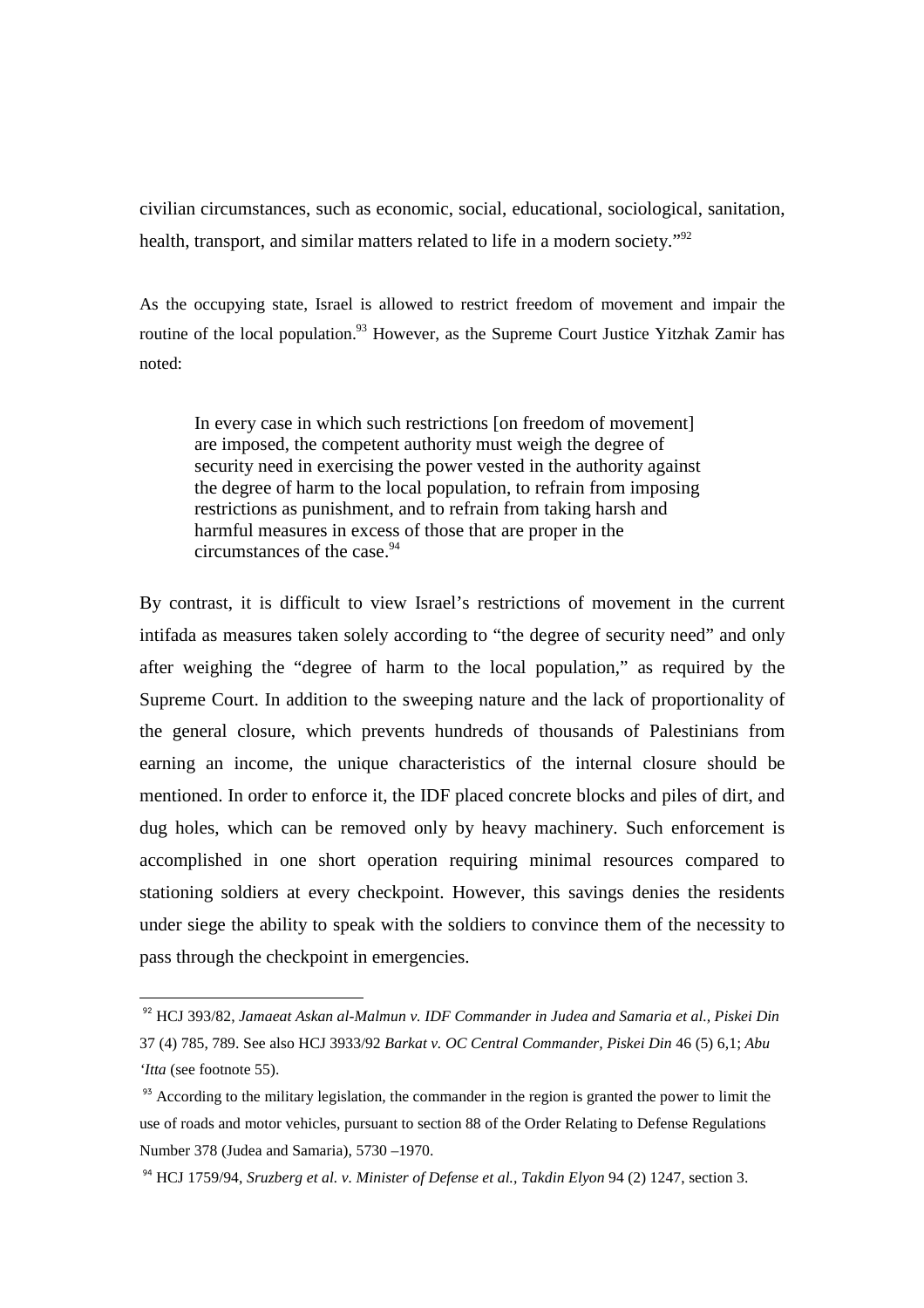The sweeping nature of the restrictions imposed by Israel, the specific timing that it employs when deciding to ease or intensify them, and the destructive human consequences turn its policy into a clear form of collective punishment. Such punishment is absolutely prohibited by the Fourth Geneva Convention.<sup>95</sup>

Another forbidden aspect of the restrictions imposed by Israel - in addition to being collective punishment - is the discrimination inherent in their implementation. The principle of equality is one of the foundations of the human rights system as well as of Israeli law. Conversely, the policy of restricting freedom of movement that Israel has employed since the beginning of the intifada is founded wholly on the basis of flagrant discrimination based on the nationality of the two populations in the Occupied Territories. Not only are the restrictions imposed only on Palestinians, in many cases the express purpose of the restrictions is to ensure the freedom of movement of Jews in the Occupied Territories, at the expense of the growing distress of the local population.

Col. Noam Tibon, who imposed the curfew on Hebron, stated that, "as military commander, it is my duty to guarantee the safety of all Hebron residents, and it is clear that in the case of combat, it is impossible to accomplish this without imposition of a curfew."<sup>96</sup> This statement is inconsistent with the facts. In those "combat" conditions, the IDF has been rather successful in ensuring the safety of the settlers in Hebron without hampering their freedom of movement at all. However, even if the contention is true that when there is shooting, the only way to protect the residents' lives is by imposing a curfew, there is no justification for imposing it only on the Palestinians.

<sup>&</sup>lt;sup>95</sup> Article 33, See, also, regulation 50 of the Hague Convention.

<sup>96</sup> Response affidavit, section 6, in HCJ 9382/00. See footnote 12.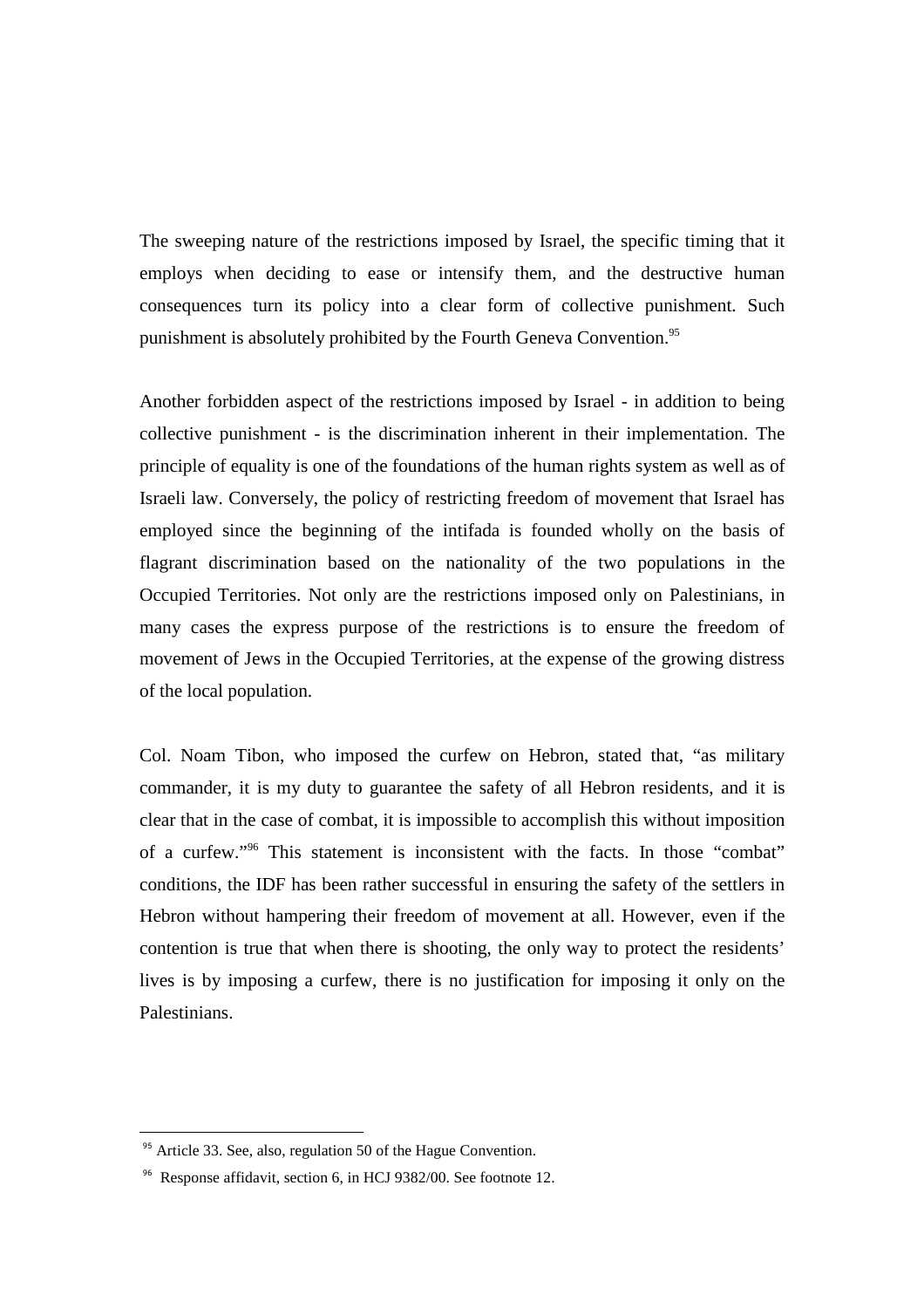Therefore, and in light of past experience, it is reasonable to assume that one of the primary objectives of the curfew in Hebron is to enable Jewish residents to continue their daily routine as much as possible. This is achieved by imprisoning the Palestinians in their homes and thus preventing friction between the two populations.<sup>97</sup> In a similar manner, the IDF imposed a prolonged curfew on Hewara, Nablus District, to enable settlers in the area to move freely along the route passing through the village.<sup>98</sup>

The State Attorney's Office explained the closing of the schools in al-Khader as a means to enable settlers in Hebron, Kiryat Arba, and Gush Etzion to move safely along Route 60, which links those settlements with Jerusalem. The State Attorney's Office grounded its legal justifications on the obligation of the occupying state under regulation 43 of the Hague Convention to ensure public order and security in the occupied territory.<sup>99</sup> The use of this regulation to legitimize harming the Palestinian population for the sole benefit of the settlers is a cynical and twisted use of the regulation in an attempt to justify what cannot be justified: a policy of invalid and illegitimate discrimination.

<sup>97</sup> See B'Tselem, *Impossible Coexistence* (footnote 11).

<sup>&</sup>lt;sup>98</sup> See footnote 14.

<sup>&</sup>lt;sup>99</sup> Section 25 of the statement by the State Attorney's Office in response to HCJ 8286/00. See footnote 83.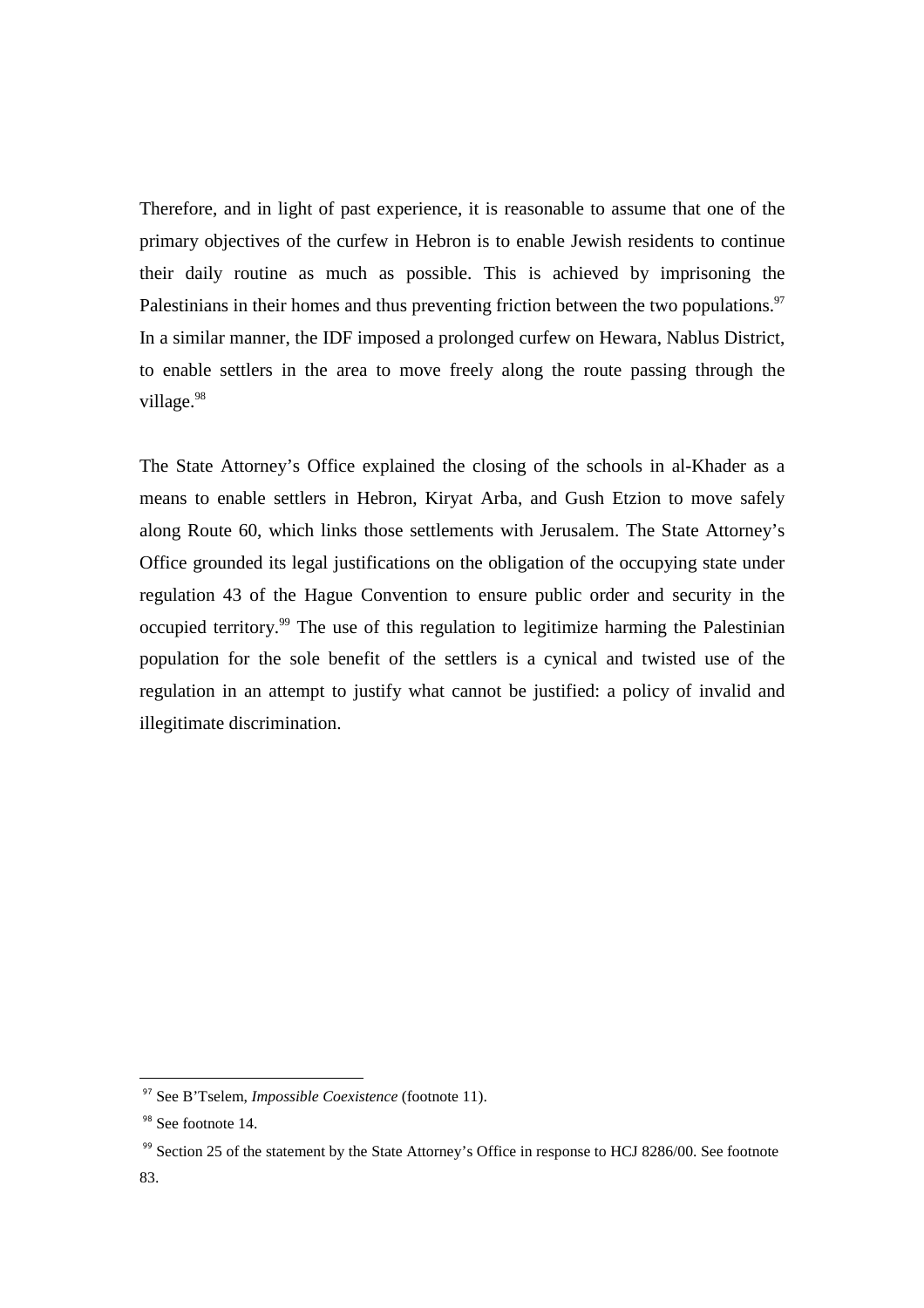### **Conclusions**

This report presented several grave consequences of Israel's strangulation of the Occupied Territories since the outbreak of the intifada at the end of September, 2000. These effects were felt in the areas of economy, health, education, and family life. One of the main reasons for these disastrous consequences is the sweeping nature of the restrictions imposed by Israel, which are not directed at specific individuals who constitute a security danger, but indiscriminately against millions of people. Time also plays a decisive role: the effects of a weeklong curfew, for example, differ from the consequences of a continuing (intermittent) curfew that lasts almost three months, as in Hebron.

The timing of Israel's relaxation and aggravation of the restrictions on movement adds an important aspect to understanding the nature of its policy. This report shows that decisions to relax the restrictions were unrelated to pure security considerations, but to extraneous considerations, such as advancing negotiations with the Palestinian Authority. Decisions to intensify the restrictions in response to attacks - primarily if they resulted in Israeli deaths - or to an increase in the severity of violent demonstrations, hint that the motives were not necessarily preventative.

The combination of the nature of the restrictions, their length and the timing of their imposition, clearly indicate that their objective is purely collective punishment for violent acts perpetrated by individual Palestinians against IDF soldiers or Israeli civilians.

Over the years, officials in Israel's security establishment have explained the collective punishment policy as "a deterrent." According this approach, many Palestinians will refrain from committing attacks out of fear for people they care about, and, when attacks do occur, the local population will offer less support to those responsible and their organizations.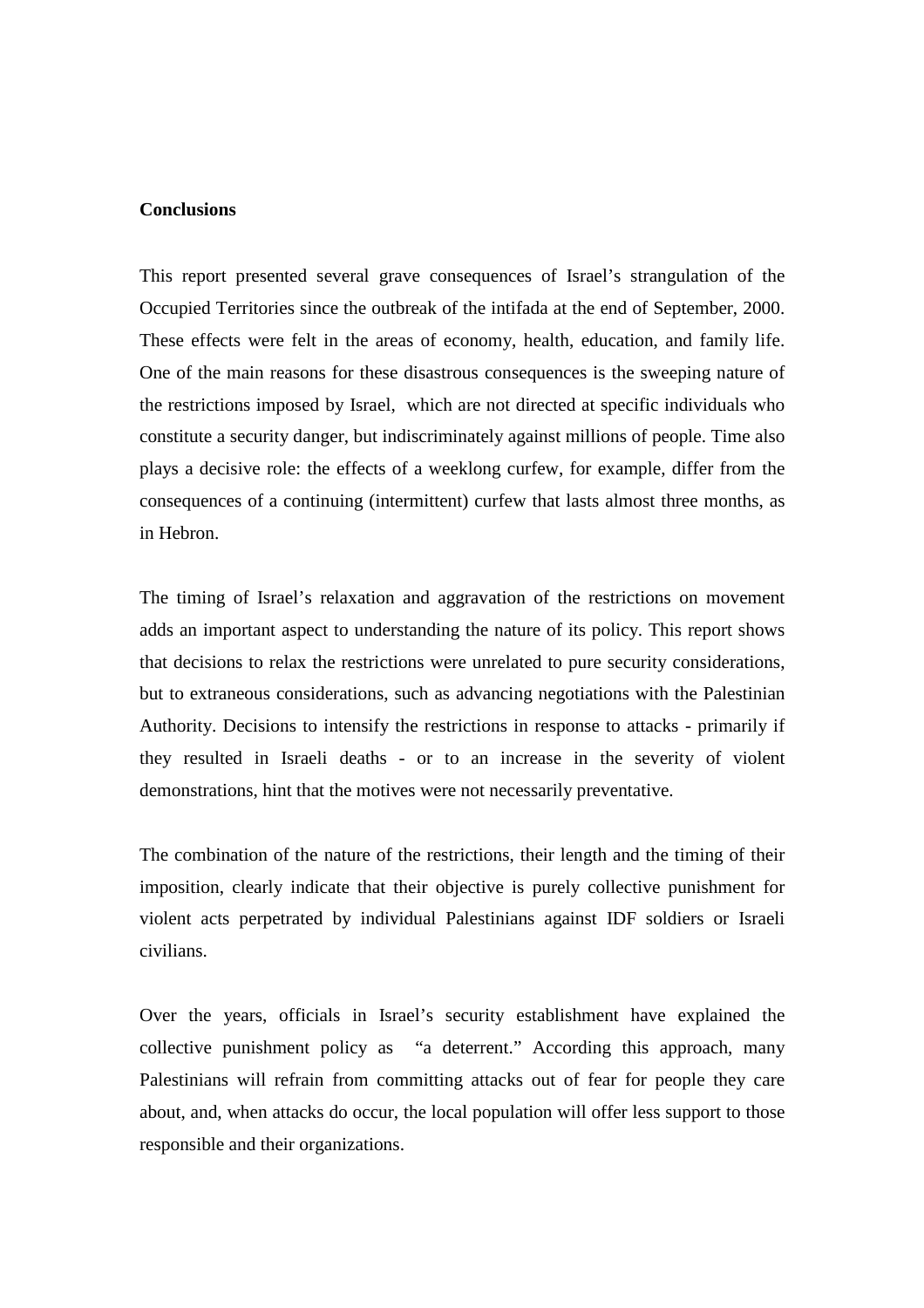B'Tselem has warned several times that a policy based on intentional harm to innocent people in the name of deterrence (or any other objective) is immoral and a gross violation of international law. Furthermore, the logic of fear underlying this policy poses the danger of the slippery slope: the moment that the principles of individual responsibility and punishment only following due process of law are abandoned, the transition from "light" punishment of innocent people to the kinds of punishment that most people would find detestable becomes solely a question of efficiency and feasibility.

Accordingly, B'Tselem urges the Israeli government to:

- Cancel the comprehensive closure that has been imposed on the Occupied Territories and allow Palestinians with permits to work in Israel.
- Open the safe passage and enable free movement between the West Bank and the Gaza Strip to all Palestinians. Care should be given that security considerations are not invoked to prevent free movement of Palestinians except in individual cases and by providing an alternate solution.
- Lift the internal closure on the West Bank and the Gaza Strip and enable movement of people and goods by road.
- Refrain as much as possible from imposing curfews on Palestinian communities. In the alternative, if a curfew is required, it should be imposed equally on Palestinians and Jews.
- Refrain as much as possible from closing or seizing schools.
- Refrain from imposing a sweeping prohibition on bringing raw materials and other production inputs into the Occupied Territories, and enable entry of Israeli vehicles into the Occupied Territories.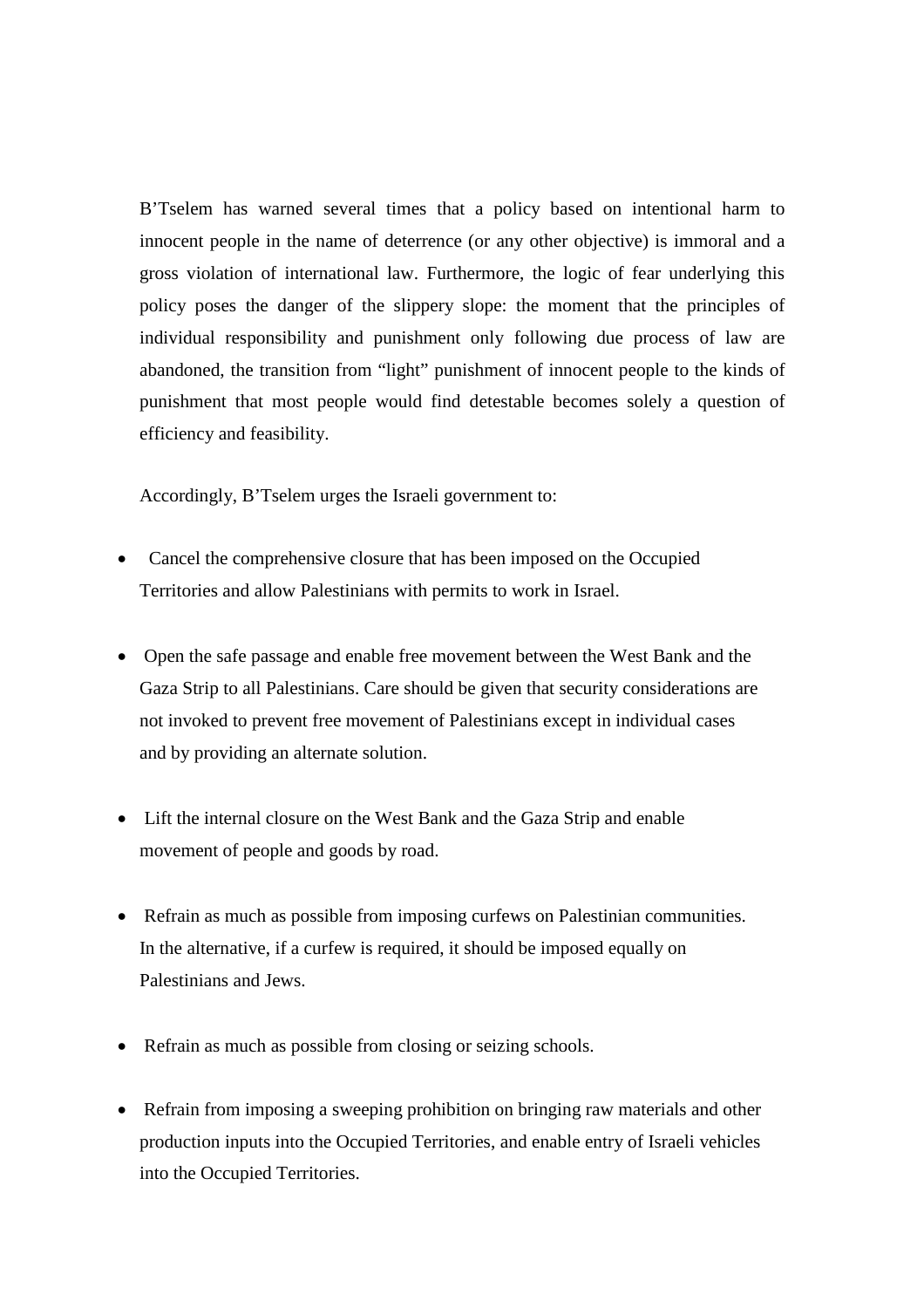• Ensure the free movement of ambulances and the sick, and investigate cases in which Palestinians died or their medical condition deteriorated because they were denied or delayed passage through IDF checkpoints, prosecuting to the full extent of the law those responsible.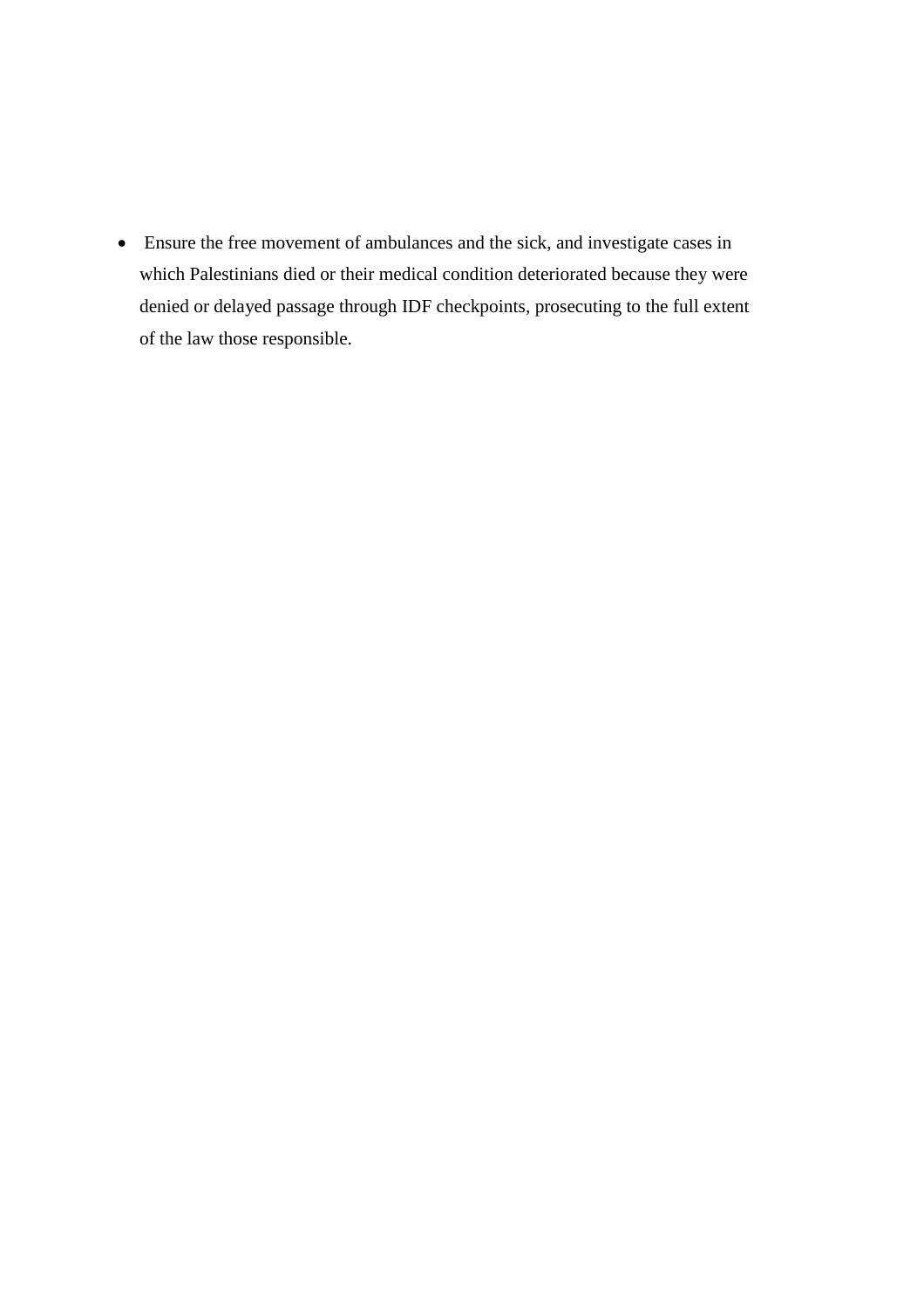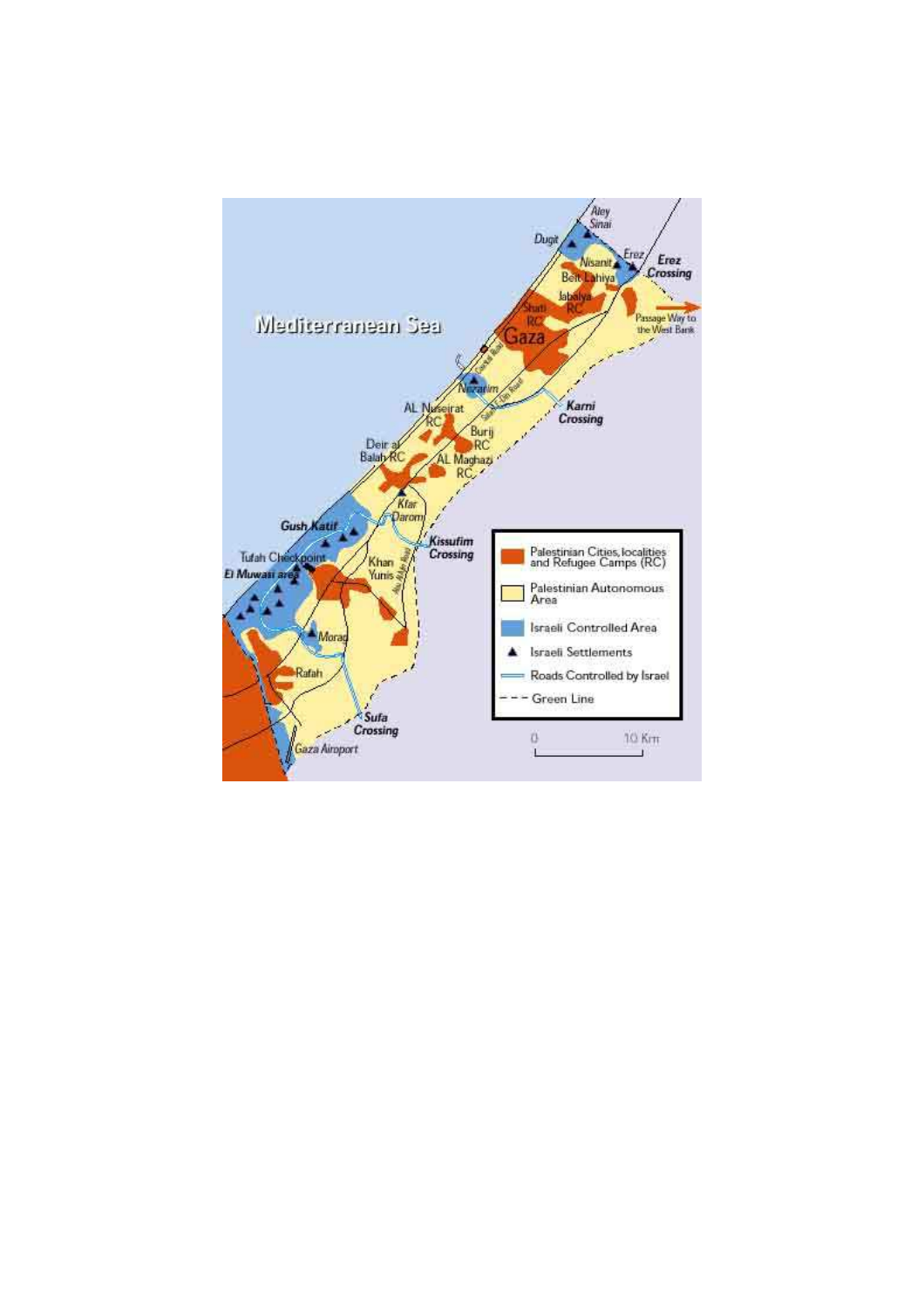

# **State of Israel**  Ministry of Defense

| Ministry   | οf                                            |  | Defense         |
|------------|-----------------------------------------------|--|-----------------|
|            | Coordinator of Activities in the Territories  |  |                 |
|            | Bureau of the Spokesperson of the Coordinator |  |                 |
| Telephone: |                                               |  | 03-6972502/7138 |
| Fax:       |                                               |  | 03-6975177      |
| Pages      |                                               |  |                 |
| 15         | Tevet                                         |  | 5751            |
| 10         | January                                       |  | 2001            |

# **B'Tselem organization – Yehezkel Lein**

# Subject: Response to B'Tselem Report

- 1. A careful reading of the report reveals clearly that this is a one sided and pro-Palestinian report that does not recoil from any argument to present Israel in a negative light. To my amazement, I did not find in any of the 30 pages of the report any mention of the state of hostilities in the territories – the thousands of shooting attacks, the bombs, the violence and the rampant terrorism that is employed by the Palestinian leadership. This situation in which 100% of the events are instigated by the Palestinians is what leads to the severe security measures by Israel. This context, which dictates the reality on the ground, is not mentioned in the report, and therefore all the arguments appearing in it concerning Israeli measures are presented in a negative light, while the Palestinians are presented as the innocent victims.
- 2. The release of dozens of Hamas and Islamic Jihad terrorists from the Palestinian Authority prisons, and thousands of shooting attacks and bombs on the roadsides in Judea, Samaria and Gaza, caused Israeli to imposed general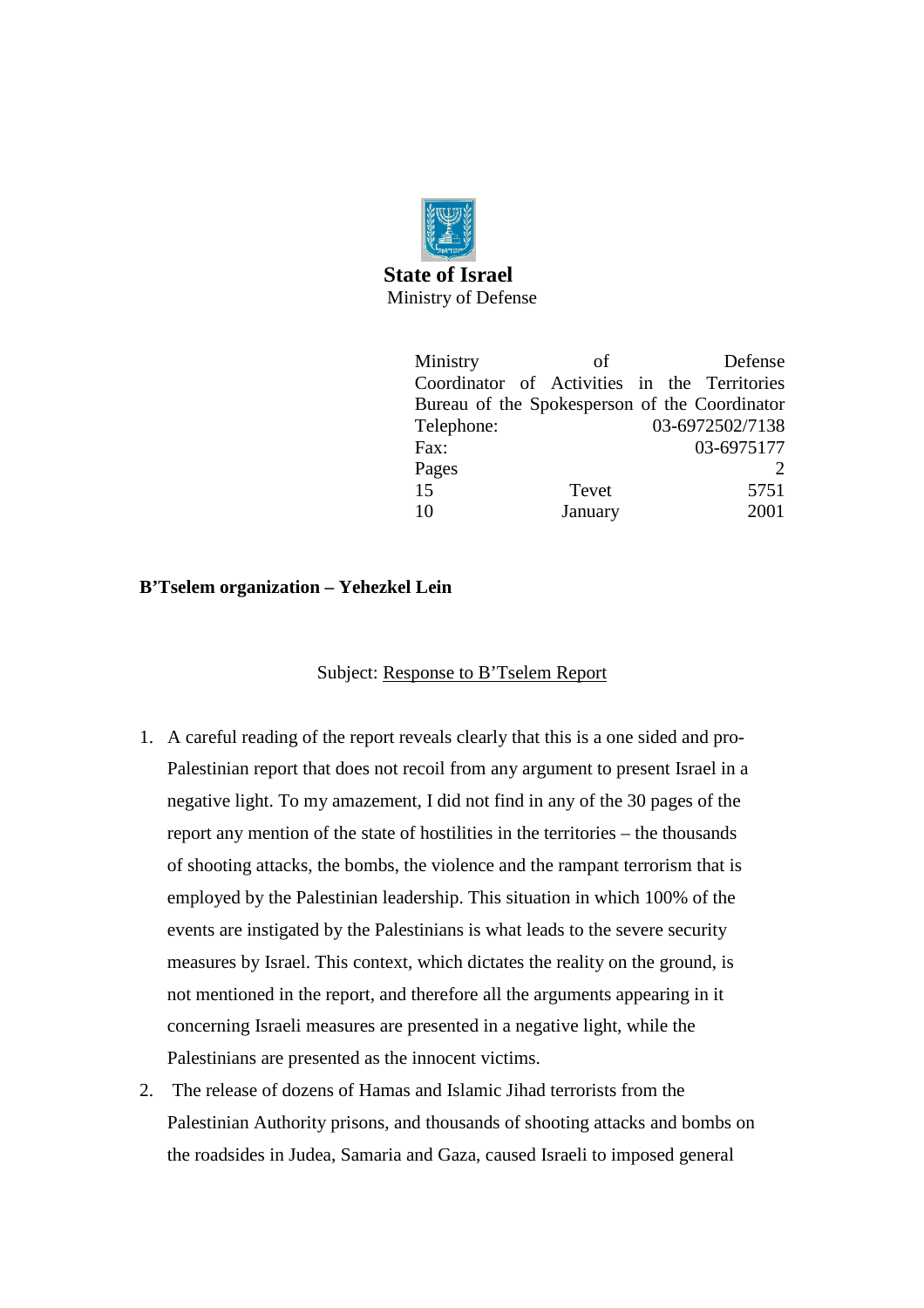and internal closures, and in spite of this there are murderous attacks. Does the B'Tselem organization assume the security responsibility to determine, as indicated from your words (page 6), that "the closure does not contribute to security"? Does the organization have any idea how many attacks were prevented thus far?

- 3. As a rule, the entrance of humanitarian equipment and all supplies pertaining to basic needs is allowed. In addition, passage in medical emergencies or humanitarian requests is allowed.
- 4. Concerning agricultural produce, B'Tselem's claims are erroneous, we allow entrance of varied agricultural produce, such as strawberries, flowers and other types that are liable to rot and are now in their only harvest season. However, the crossings at certain times are indeed closed or activity in them is limited. The Sufa Crossing for example, mentioned in the report, is closed because it requires passage of Israeli trucks into Palestinian territory. Does it need to be mentioned to the report's authors what happened to a number of Israelis who entered Palestinian territory? The airport was closed a number of times, primarily following shooting incidents at the entrance to it. In one of the incidents, an Israeli woman was even killed.
- 5. The State of Israel views the work of Palestinian laborers in Israel as one of the vital interests, however in a situation like this, in which terror is rampant and the force of the warnings about additional attacks are unprecedented, it is not possible to allow passage of laborers. To remind you, while the work of thousands of laborers was allowed during the events, the attacks in Tel Aviv and Netanya took place.
- 6. In conclusion sadly B'Tselem decided to draft a one-sided report. The presentation seriously damages the credibility of the reporting, and prevents the organization from advancing the important humanitarian interests in the name of which it operates.
	- **D. Yarden Vatikai, Major**  Spokesperson of the Coordinator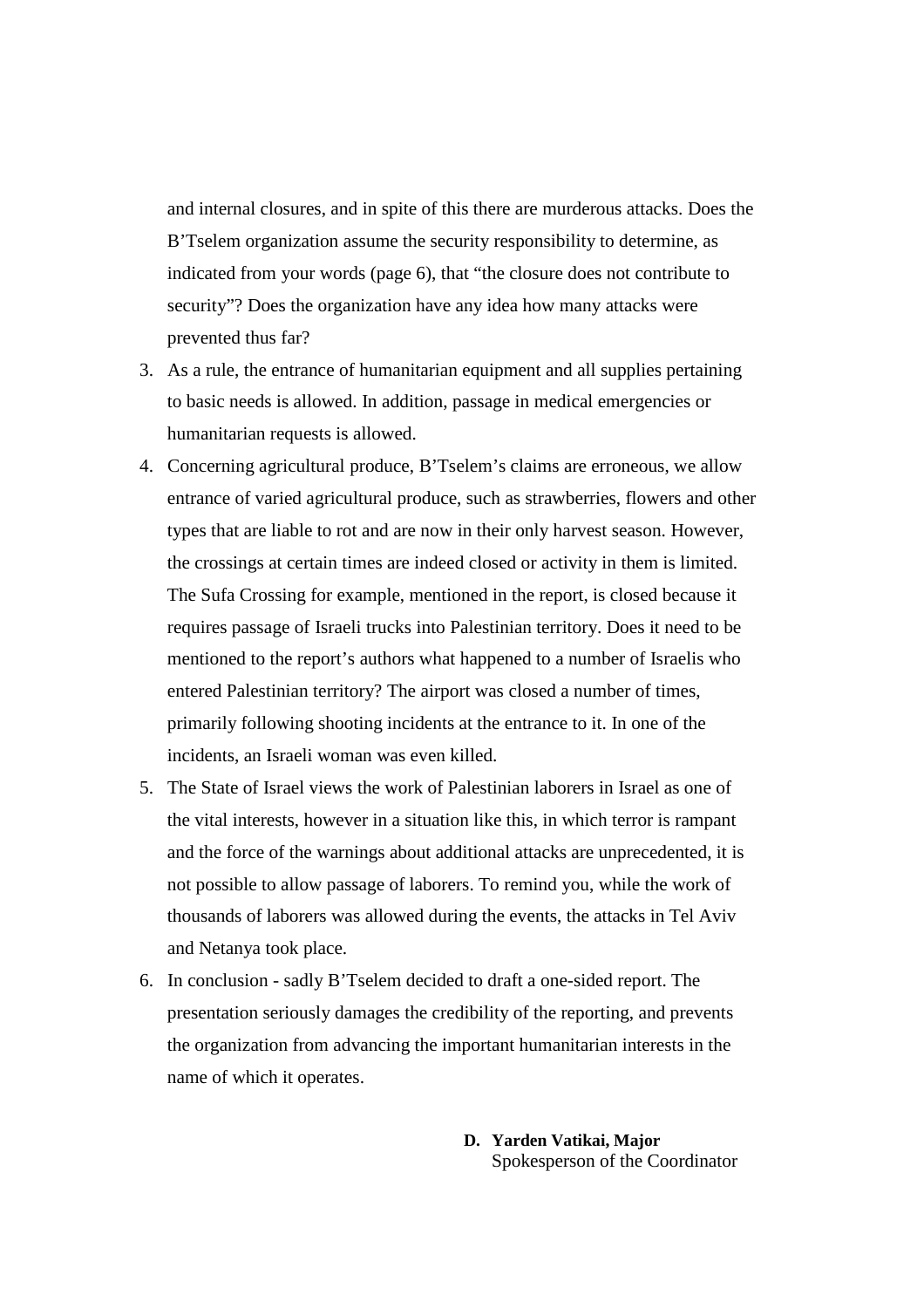| <b>Israeli</b> |        | <b>Defense</b>   |                     |
|----------------|--------|------------------|---------------------|
| The            | I.D.F. |                  | <b>Spokesperson</b> |
| <b>Public</b>  |        | <b>Relations</b> | <b>Branch</b>       |
| Itamar         | Ben    | Avi              | <b>Street</b>       |
| Tel            | Aviv   | code:            | 63476               |
| Tel/Fax:       |        |                  | 972-3-6080339/40    |
| January        |        | 30.              | 2001                |



## **E. To: F. Yael Stein, Advocate- B'tselem**

## **Re: IDF's Response to the B'tselem Report**

1. Firstly we would like to mention that the report completely and deliberately ignores the state of combat that exists in the territories in the past few months.

2. As is known, since the end of September 2000, thousands of combat events occur in Gaza and in Judea and Samaria against Israelis and IDF soldiers, including shootings, terror attacks, violent riots and throwing of Molotov cocktails and stones.

3. As a result of these combat events, dozens of Israelis were killed and injured. The severity and high frequency of these events cause a change in the definition of the situation in the territories, thus viewing it as an armed conflict short of war, on which the customary principles of war rules of international law apply (this position falls into line with the ruling of the high court of justice in several petitions that were submitted against the security measures that were taken during the events- see for example **high court of justice 8286/00 The Association for Civil Rights vs. IDF commander of forces in Judea and Samaria T.P.).**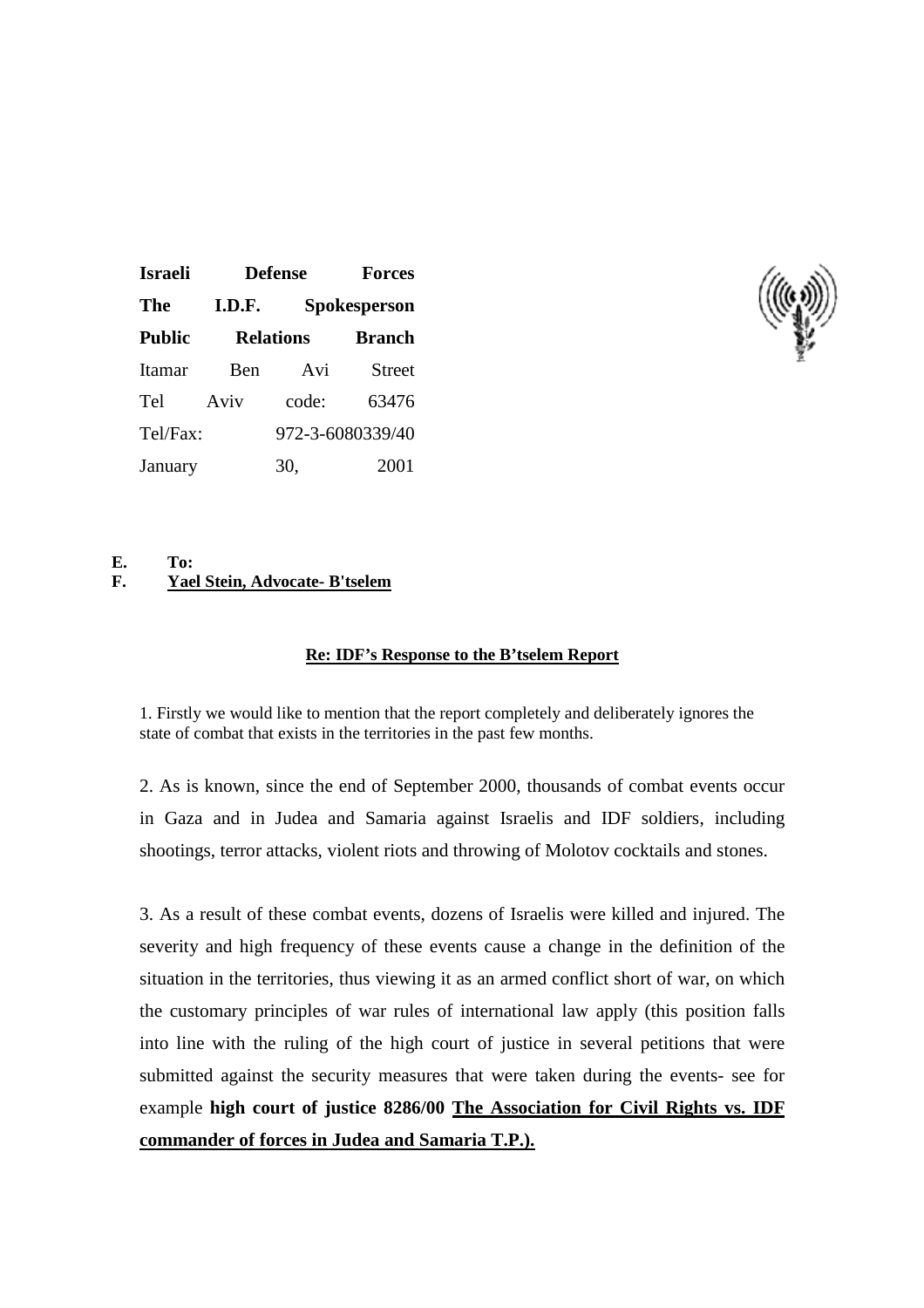4. As opposed to the lntifada that occurred in the late 80's, the combat events that we witness in the past few months are not sporadic events originated in the streets, but rather an activity that is often guided by the Palestinian Authority bodies, and the Palestinian Authority defense forces even take part in it.

5. It should be mentioned that the combat events were not initiated by Israel. This is a situation that was forced on Israel by the Palestinians, who chose to try to solve the disagreements by means of violence, instead of by means of peace and negotiations.

6. In order to deal with the combat events described above, and with the security risk that derives from the new situation, IDF had to take different security measures that vary from time to time according to the circumstances in the field and the security needs. These measures include curfew, closure and internal closure, which will be referred to in greater detail later on.

7. This is the place to emphasize that all the security measures taken by the IDF are implemented as a **response** to violence of the Palestinian side, and as an inseparable part of the attempt to deal with it while trying to avoid as much as possible hurting citizens who do not participate in the combat events. Therefore, presenting the combat events in the report without any mentioning of the situation that caused the need to implement the security measures does not present a balanced picture of the situation.

8. Secondly, and before we comment on the different security measures mentioned in the report, we would like to clarify that contrary to what is said in several different places in the report, the security measures taken by the IDF are not implemented as a mean of collective punishment against the Palestinian population.

9. The security measures taken by the IDF in response to the combat events derive from security considerations to prevent the events.

10. Every time the IDF takes security measures, it is instructed to balance between the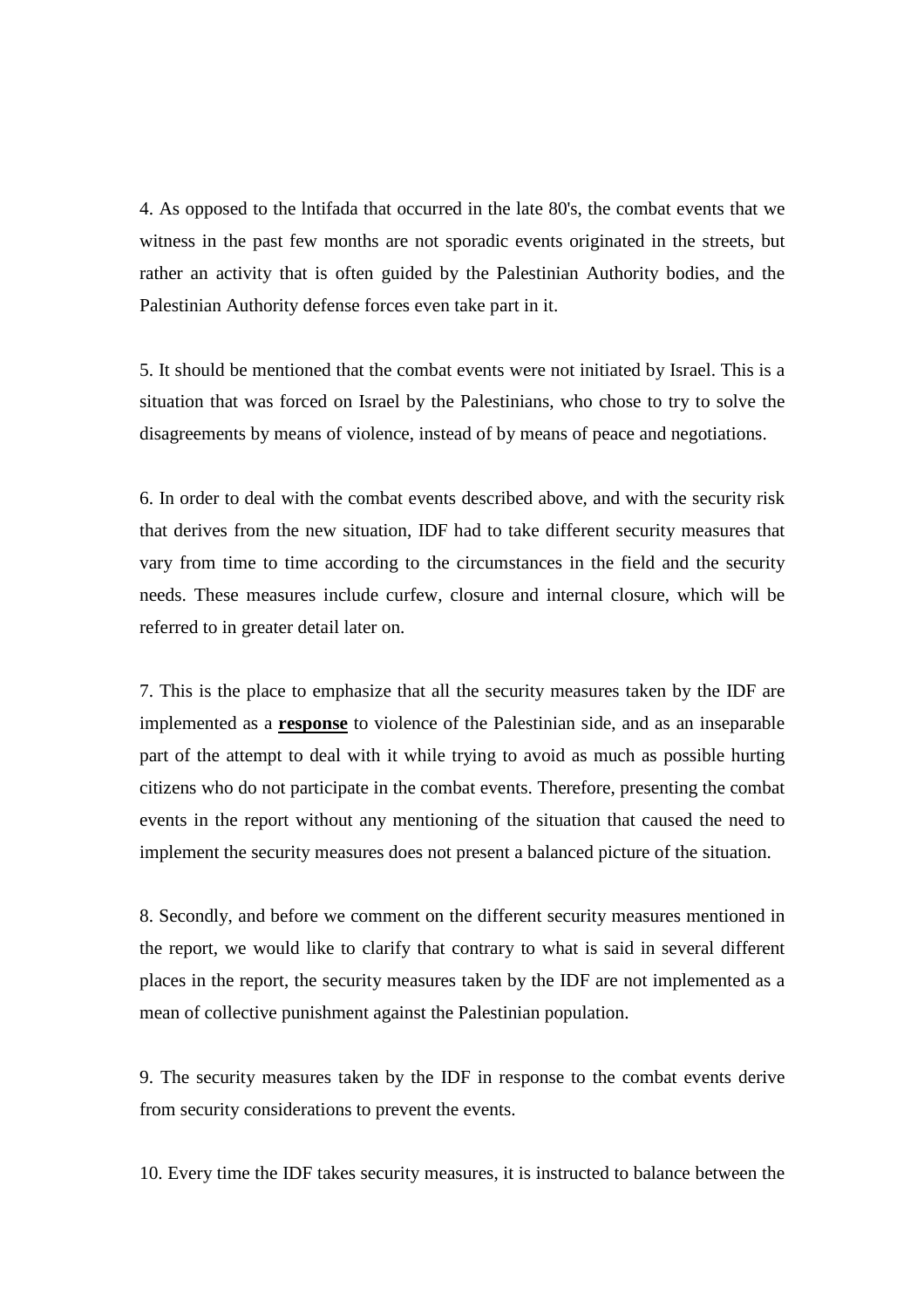security needs and the damage that may be caused to the civilian population as a result of these measures, while trying to minimize such possible damage.

## **closure**

1 l. The closure that the state of Israel imposed on the territories due to the violent combat events is a security measure the purpose of which is to prevent Palestinian residents in the territories from entering Israel, thus decreasing the chances of terrorists and other hostile entities penetrating Israeli territory. Imposing the closure stems from security considerations of protecting the country and its citizens.

12. It is important to emphasize that Palestinians residing in the territories have no right to enter the state of Israel. Nevertheless, throughout the years the state of Israel enabled Palestinian residents to enter its territories, both for work purposes as well as for other purposes such as medical treatment, studies etc.

13. In light of the grave security situation that we witness in the past few months, the risk of allowing Palestinian residents to enter lsraeli territories has dramatically increased. Thc risk has become even higher since the Palestinian Authority decided recently to release terrorist prisoners and detainees that were held in the Palestinian Authority prisons due to committing or suspicion of committing terror attacks against the state of Israel and its citizens.

14: Despite the aforementioned, the IDF has prepared to ensure the ability to provide solutions for humanitarian problems that may arise among the residents of the territories. For example, the IDF procedures ensure that medical emergency cases will be able to pass through the roadblocks. They also ensure the passing of the Red Cross, Red Crescent and UNRWA's medical teams and the entering of medications, medical equipment, and food products into the territories etc.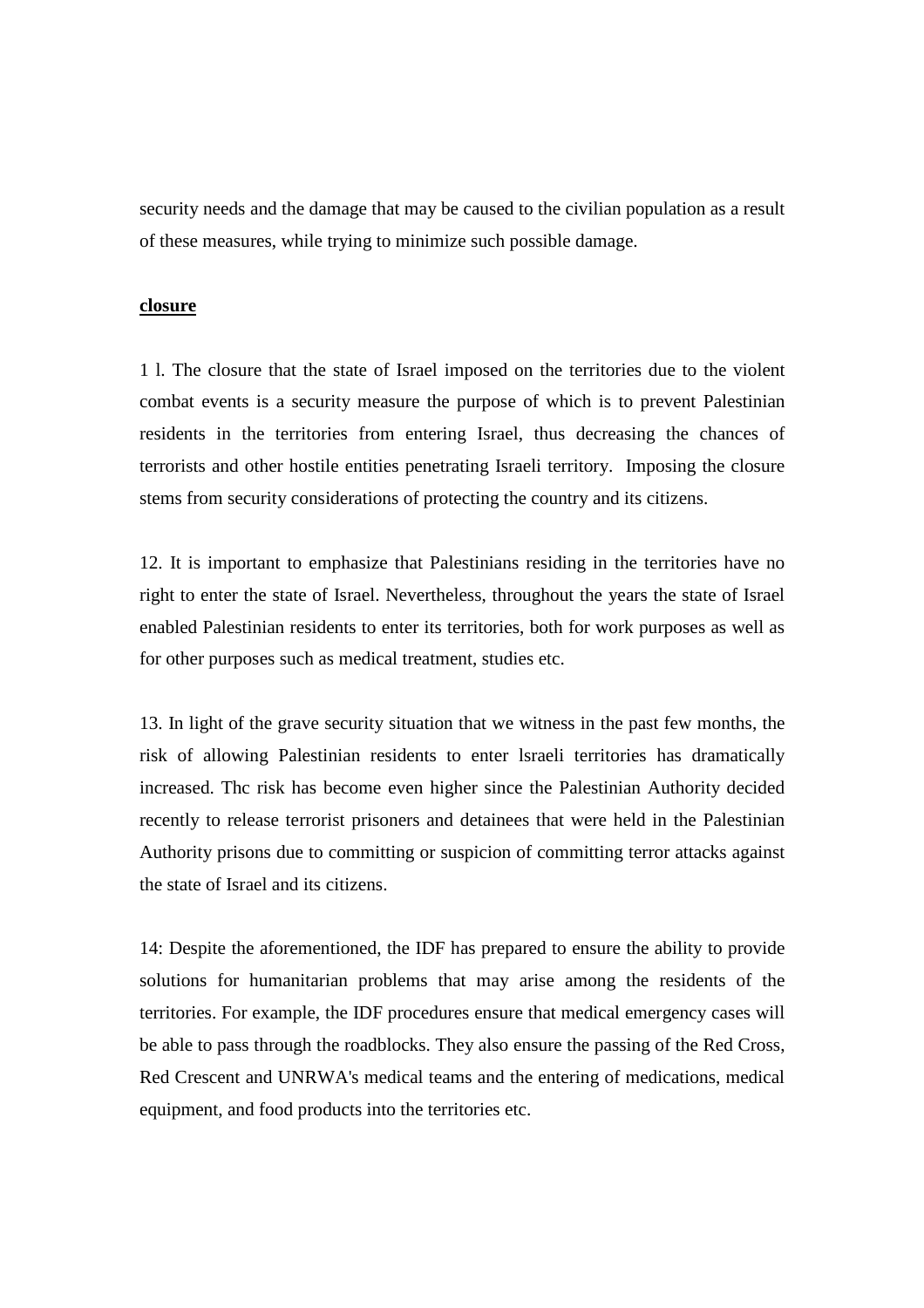#### **Internal closure**

15. The internal closure closes certain areas within the territories, and is meant to prevent free movement in and from the closed area, thus making it more difficult for terrorists and hostile bodies to escape to the Palestinian Authority territories after they have committed terror attacks or to get out of the area in order to commit terror attacks, plan terror attacks, transfer ammunition from place to place etc.

16. As described above, the fear of terror attacks being committed in Israel has largely increased, and it is clear that taking this security measure has become of greater necessity.

17. Nevertheless, and as we said in the beginning, the IDF is instructed to balance between the existing security need and the damage caused to the civilian population as a result of imposing an internal closure.

18. For example, the IDF's policy is that when an internal closure is imposed on certain areas, at least one road to each area will remain unblocked. That way closed areas are not completely disconnected, and this is done in order to avoid damage to the humanitarian needs of the civilian population (such as the ability to evacuate emergency medical cases from the closed area to a nearby hospital) and to minimize as much as possible the damage to the civilian life routine.

## **Damage to the freedom of movement**

19. There is no doubt that imposing closure causes damage to the freedom of movement of the Palestinian population within the territories. Nevertheless, had the shootings and combat events against Israelis and IDF soldiers not occurred, the IDF would never have needed to take this security measure in the first place.

20. Furthermore, it should be mentioned that the authority to limit the movement of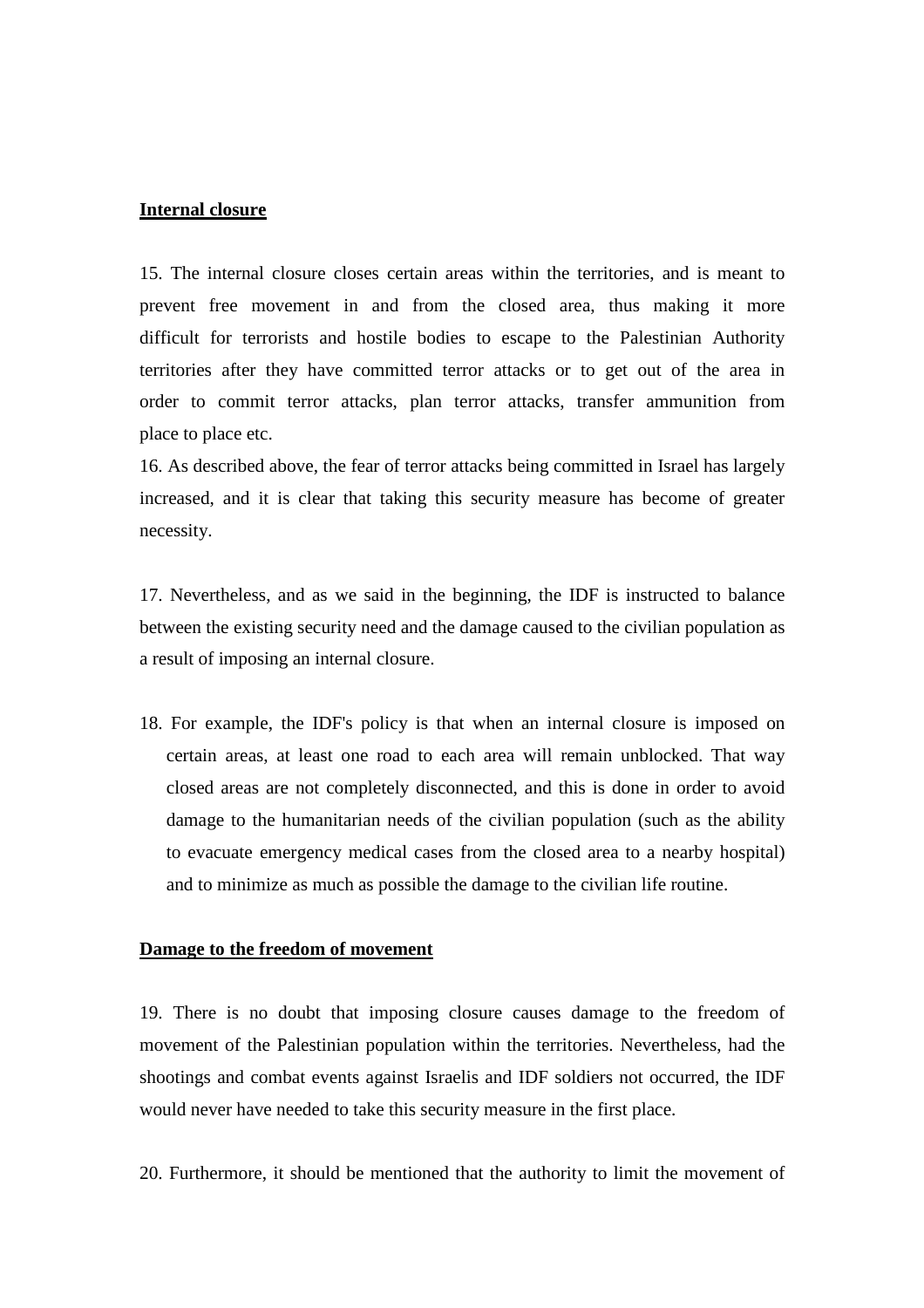civilian population falls into line with the rules of the international law. This law applies to areas under military control, and therefore must apply as well to areas in which combat events take place, whether or not these areas are under military control.

21. ln order to provide a more balanced description of the situation as it is reflected in the report, it should be mentioned that due to the combat situation the life routine and freedom of movement of the Israelis living in the territories have also been damaged. In the past few months, the Israeli citizens living in the territories have been under constant threat to their lives, while the Palestinians are shooting at cars from the sides of the roads and from within driving cars.

22. As for the humanitarian problems that rise during the period of internal closure, that derive from limiting the freedom of movement of the Palestinian residents, the IDF has prepared in advance to provide appropriate solutions. The IDF has procedures the purpose of which is to ensure that emergency medical cases will be able to pass through the roadblocks, to handle applications of residents of the areas to receive medical treatments in hospitals, to arrange for medical teams of the Red Cross, the Red Crescent and UNRWA to pass through the roadblocks and to ensure entering of medications, medical equipment and food products to the territories (subject to specific military limitations that sometimes caused these shipments to be delayed for a limited time, for example, when there are shooting events in a certain area at a certain time).

## **Curfew**

23. A curfew is another security measure mentioned in the report. It should be mentioned that this measure too is only taken when security need demand it, as a result of the combat situation in the area.

24. For example, the curfew on area H-2 in Hebron, mentioned by the authors of the report, is imposed when combat events occur in the city. The purpose of imposing the curfew is both to enable the IDF soldiers to conduct battles in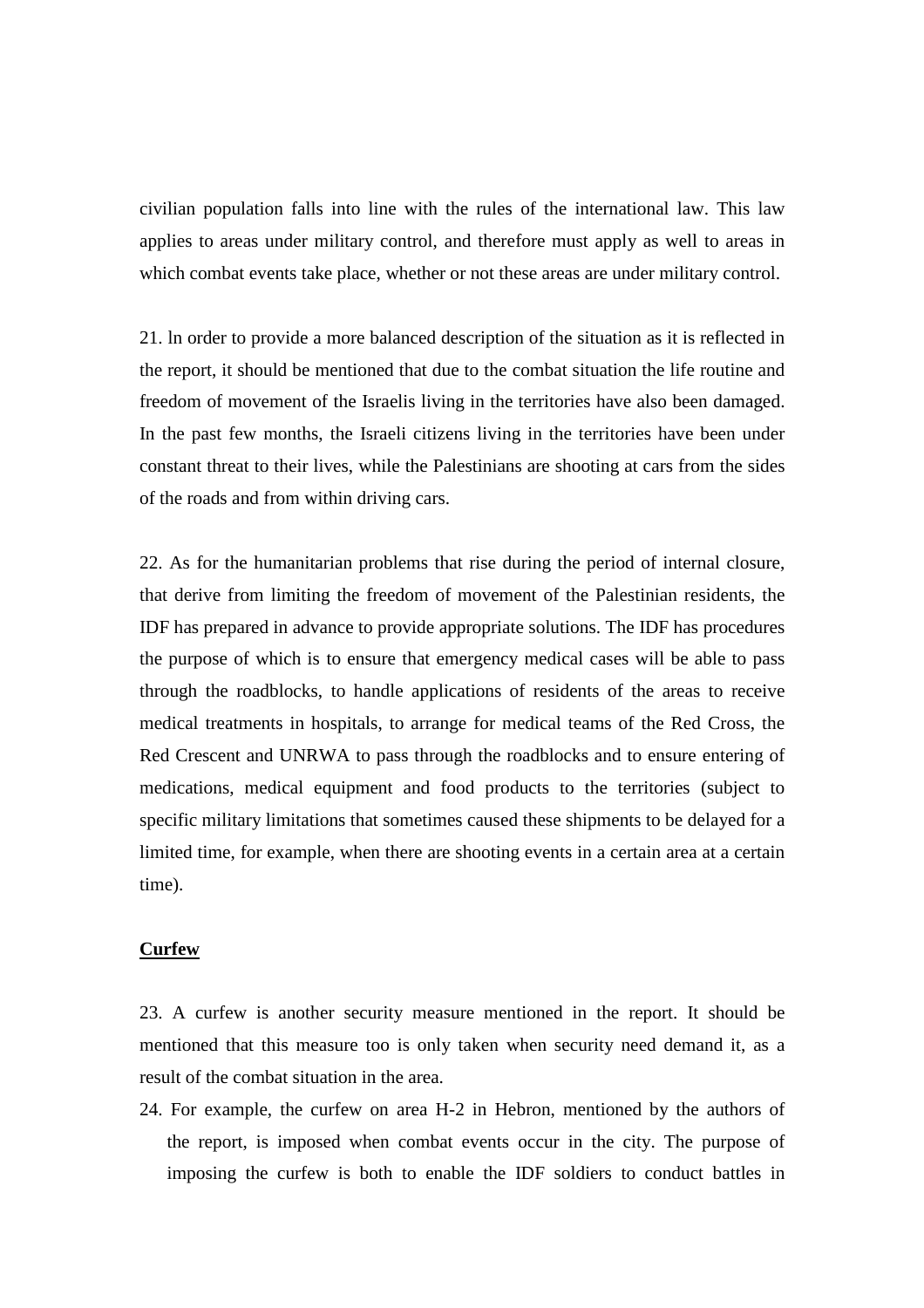built areas with no obstructions, and to protect the lives of the residents. The purpose of the curfew is also to prevent Palestinian residents from joining the riots.

25. As mentioned in the report, a petition was submitted to the high court of justice regarding this curfew, and this petition was denied. The state's response to the petition explained that a curfew is imposed on a town in the beginning of the shooting events and continues as long as there is reasonable possibility that these shooting events will recommence.

26. Furthermore, in any case where curfew is imposed as a means of security, the IDF has procedures that ensures stopping it from time to time to enable the civil population to get equipment and to provide solutions for humanitarian problems such as enabling movement in cases of medical urgencies.

## **Other security means**

### A. Closing and seizing places for military purposes:

27. As for the claim against closing and seizing several schools in the territories during the current combat events, it should be mentioned that the actions are conducted as a security mean based on specific security and operational needs, and fall into line with the laws of war of the customary international law.

28. Furthermore, this position was approved by the high court of justice in the framework of the petition of the Israeli association for civil rights (high court of justice 8286/00), which determines that due to hostilities in the Hebron area, the seizing of schools based on military considerations does not contradict the rules of the international law.

## B. Exposure of operations: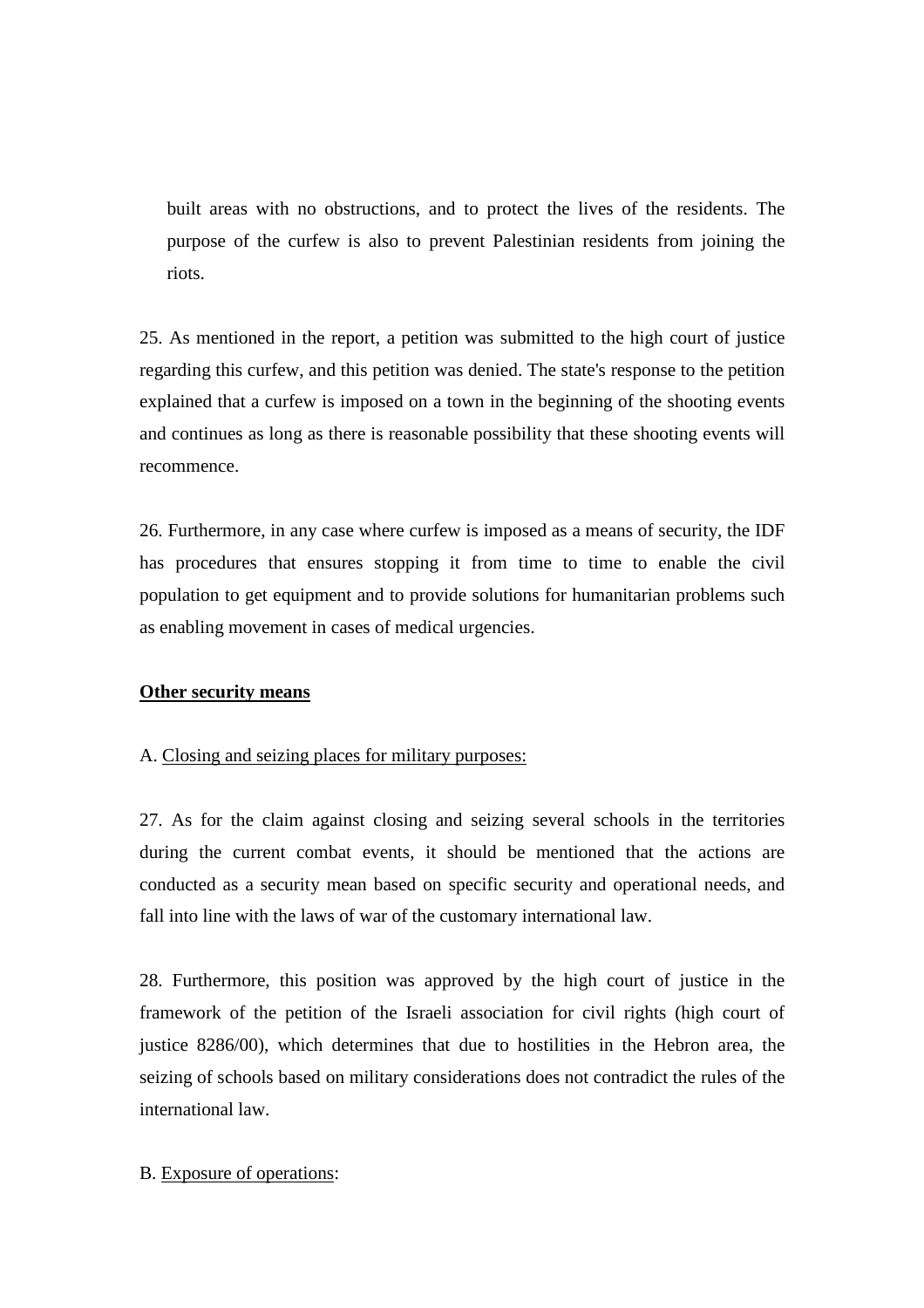29. The roads in Judea and Samaria and in Gaza constitute one of the main friction centers where intensive combat events take place in the last few months. The IDF is, of course, required to deal with these combat events and to provide protection to those who use the said roads, both soldiers and civilians.

30. The vegetation and the fences on the sides of the roads often serve as hiding place to commit terror attacks, and make it difficult for the IDF soldiers to protect from bombs and shootings at Israelis who drive these roads. The security mean that the IDF uses in order to provide a solution for this security need is, among others, exposing the areas on the sides of the roads, including flattening of the area, removing trees and destroying fences.

31. The authors of the report refer to the said exposing activities as acts of violence and vengeance of the IDF against the Palestinian population.

32. It should be emphasized again, as aforementioned, that the purpose of these exposing acts is not to punish the Palestinian populations, but rather to provide a solution for a specific and defined security need.

33. Furthermore, it is important to mention that the experience of the past few months in the territories proves that the number of terror attacks was reduced in places where different military actions were done, including exposing actions near roads.

# **The economic damage**

34. The authors of the report claim that the security measures taken by the IDF prevent the Palestinians from going out to work in Israel, and as a result their right to work and provide for themselves is violated.

35. The authors of the report also point out the severe economic damage that was caused to the Palestinian market as a result of different security means that were taken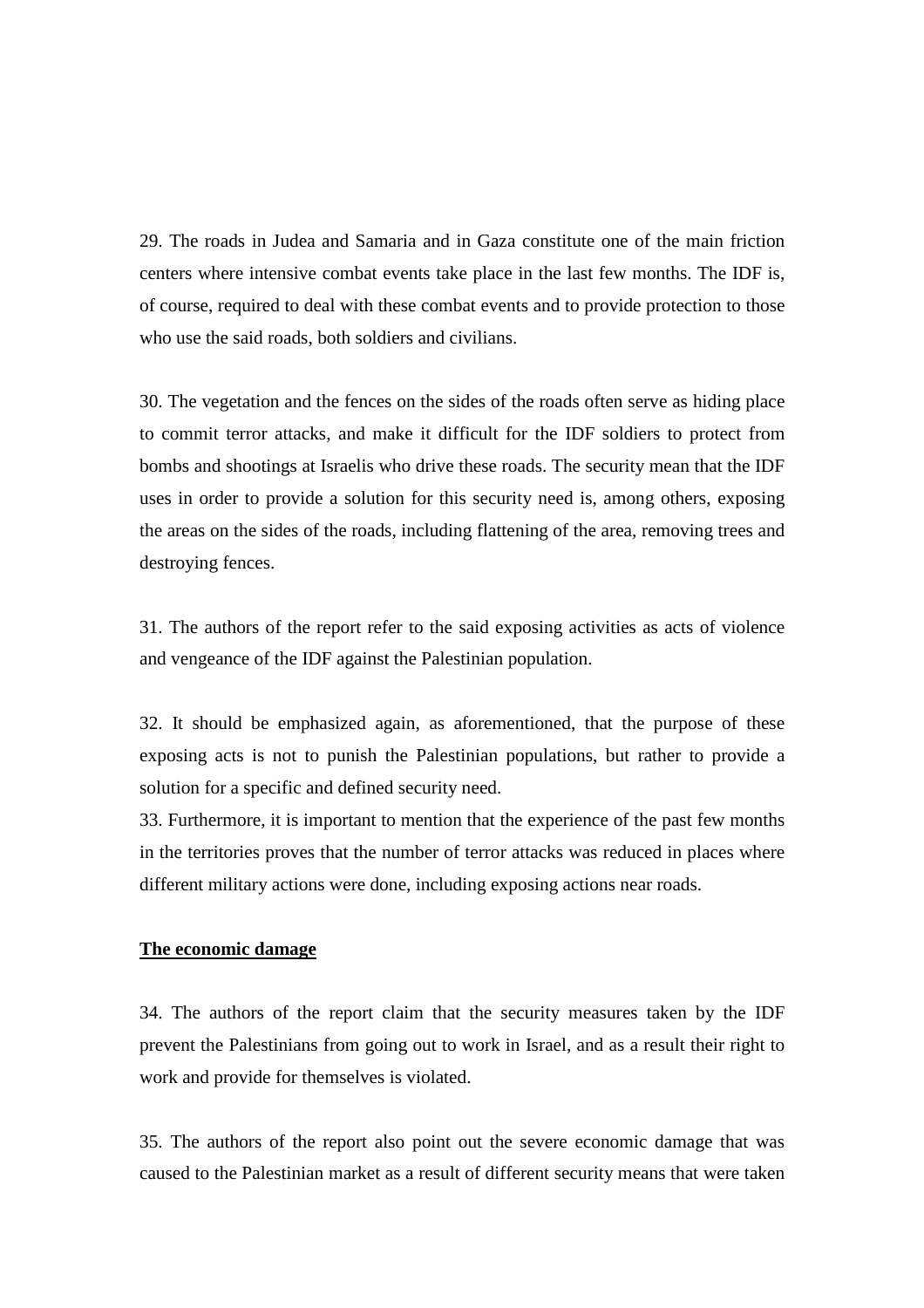in the past few months and of the sharp increase in the number of unemployed people among the Palestinian population in the territories.

36. As already mentioned, the Palestinians residing in the territories have no right to enter the state of Israel, including for livelihood purposes. In the current situation, in which intensive combat events initiated by the Palestinians against Israeli citizens and soldiers take place, the state of Israel is entitled to limit the entering of Palestinian residents into its areas. Furthermore, if the presence of Palestinian residents in Israel may jeopardize thc security of Israeli citizens and residents, the state of Israel is obliged to take the required means in order to protect their security.

37. The economic damage caused as a result of these limitations is an unfortunate byproduct which would not have occurred had the consequences not required it.

38. Further to what has been said, it should be emphasized that despite the severe circumstances in the area, the IDF does everything possible in order to minimize the damage to the civilian population, and if the situation allows it, the IDF even enable Palestinian residents to enter lsrael, when the security bodies believe that this will not jeopardize the security of the state, its citizens and its residents (as can be seen in the report itself).

39. Finally, we would like to mention that the authors of the report often rely on the convention from 1966 regarding economic, social and cultural rights.

40. The purpose of this convention is to ensure the promotion of social and economic welfare in a democratic society, in a situation of peace and routine. The arrangements determined in this convention do not provide solutions for special security circumstances that justify limitations, during times of combat, of rights protected by the convention.